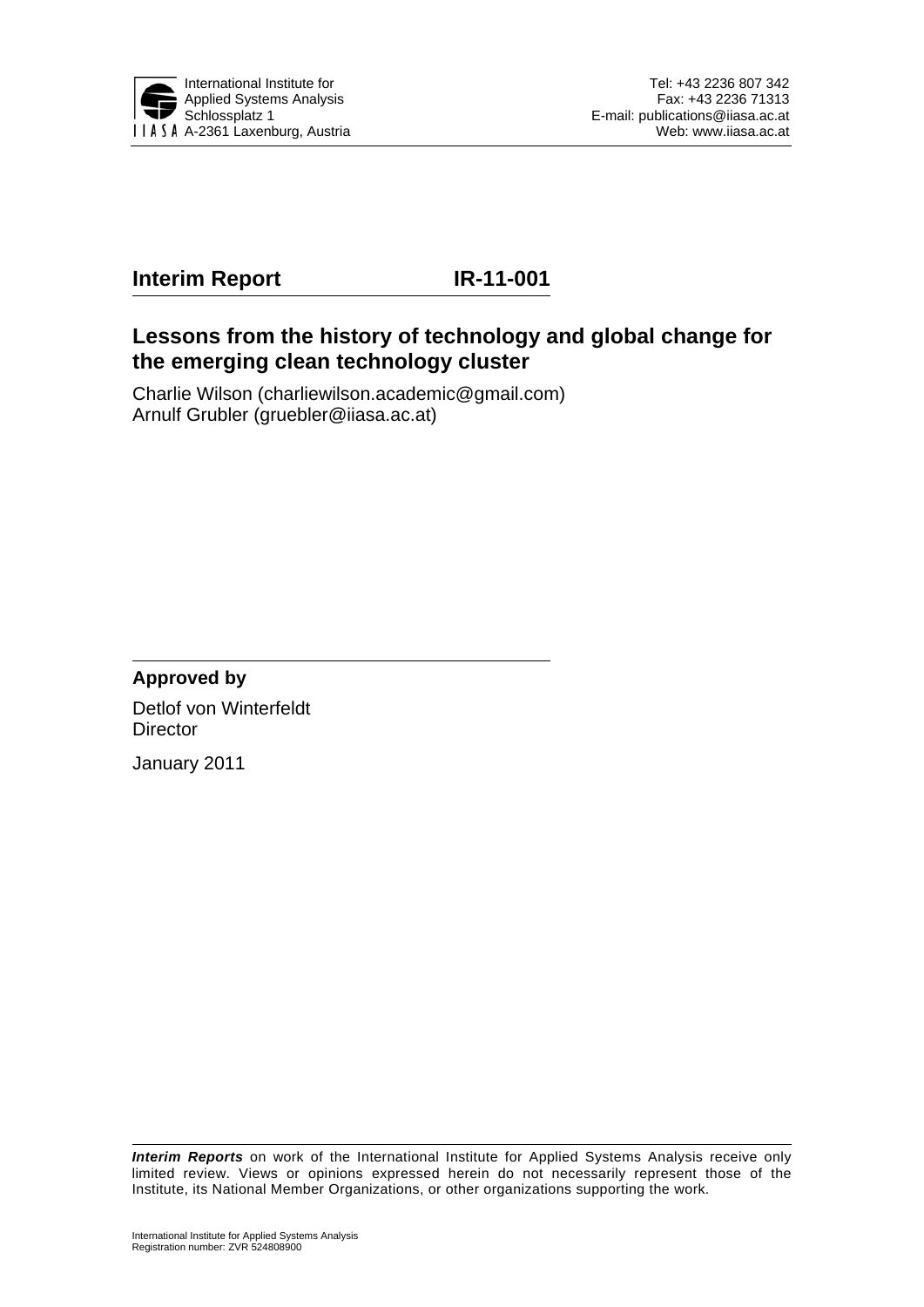# **Contents**

| 1.             |         |                                                                                    |  |
|----------------|---------|------------------------------------------------------------------------------------|--|
| 2.             |         |                                                                                    |  |
| 2.1.           |         | Historical energy transitions in industrialized and developing countries  2        |  |
| 2.2.           |         |                                                                                    |  |
| 2.3.           |         |                                                                                    |  |
| 2.4.           |         |                                                                                    |  |
| 2.5.           |         |                                                                                    |  |
| 2.6.           |         |                                                                                    |  |
| 2.7.           |         | Experimentation and learning precede up-scaling and widespread diffusion 11        |  |
|                | 2.7.1.  |                                                                                    |  |
|                | 2.7.2.  |                                                                                    |  |
| 2.8.           | related | The magnitude and rate of expansions in energy conversion capacity are inversely   |  |
| 2.9.           |         | Diffusion in late adopter regions is faster than in initial innovator regions, but |  |
| 3 <sub>1</sub> |         |                                                                                    |  |
| 3.1.           |         |                                                                                    |  |
| 3.2.           |         | Technology push and market pull drivers of future technological change  22         |  |
| 3.3.           |         |                                                                                    |  |
| 3.4.           |         |                                                                                    |  |
| 4.             |         |                                                                                    |  |
| 4.1.           |         |                                                                                    |  |
| 4.2.           |         |                                                                                    |  |
| 4.3.           |         |                                                                                    |  |
| 4.4.           |         | Policy can support performance advantages of innovations in niche markets 32       |  |
| 4.5.           |         |                                                                                    |  |
| 4.6.           |         | Innovations in end-use technologies are important and under-emphasized 34          |  |
| 5.             |         |                                                                                    |  |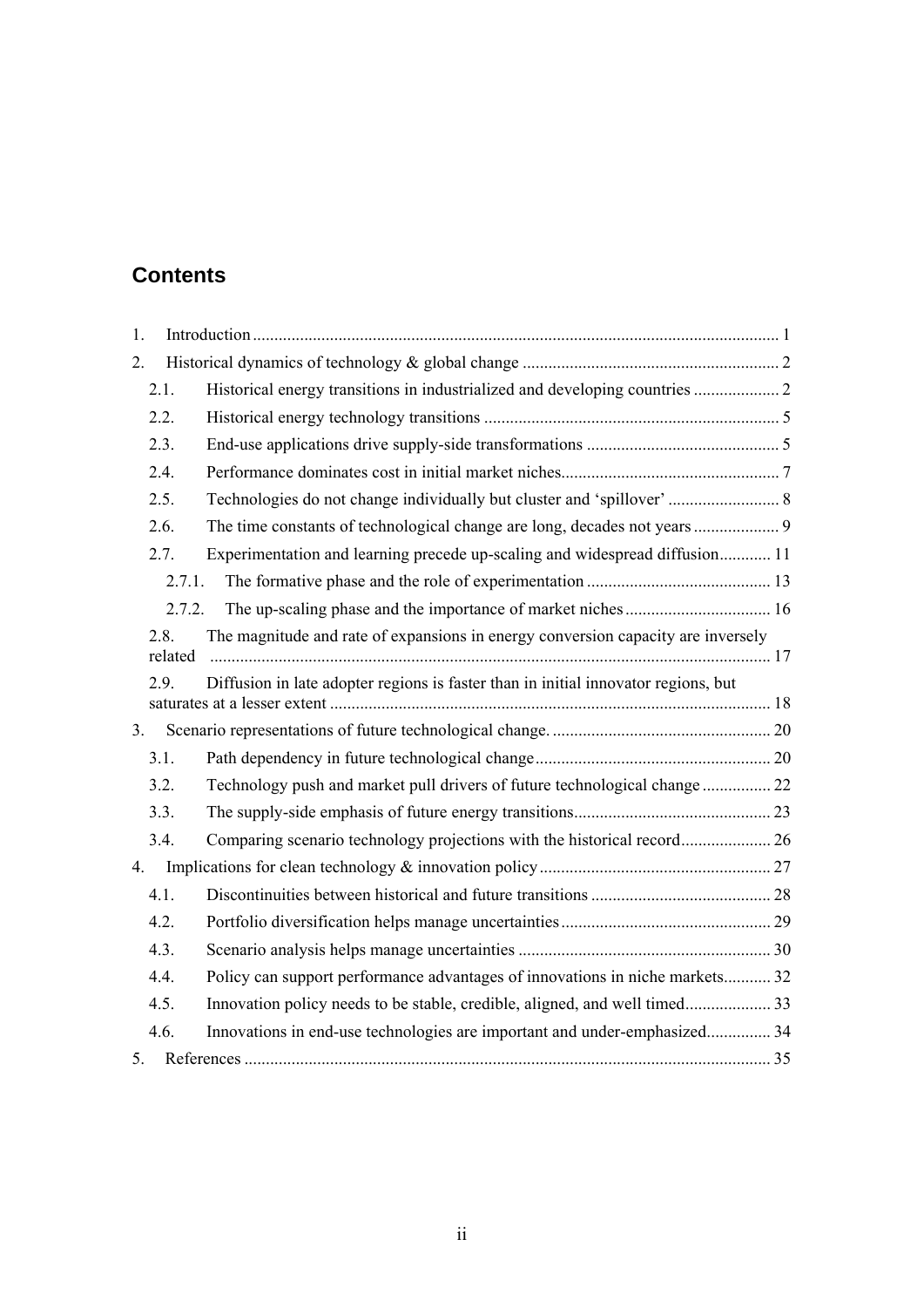# **Abstract**

This paper provides a synthesis review of current knowledge on patterns, drivers, and rates of change in historical energy technology transitions. Next to a historical review, also a synthesis of the corresponding futures scenario literature is given.

The paper concludes with a discussion of the implications for the possible emergence of a clean-technology cluster and for technology innovation policy.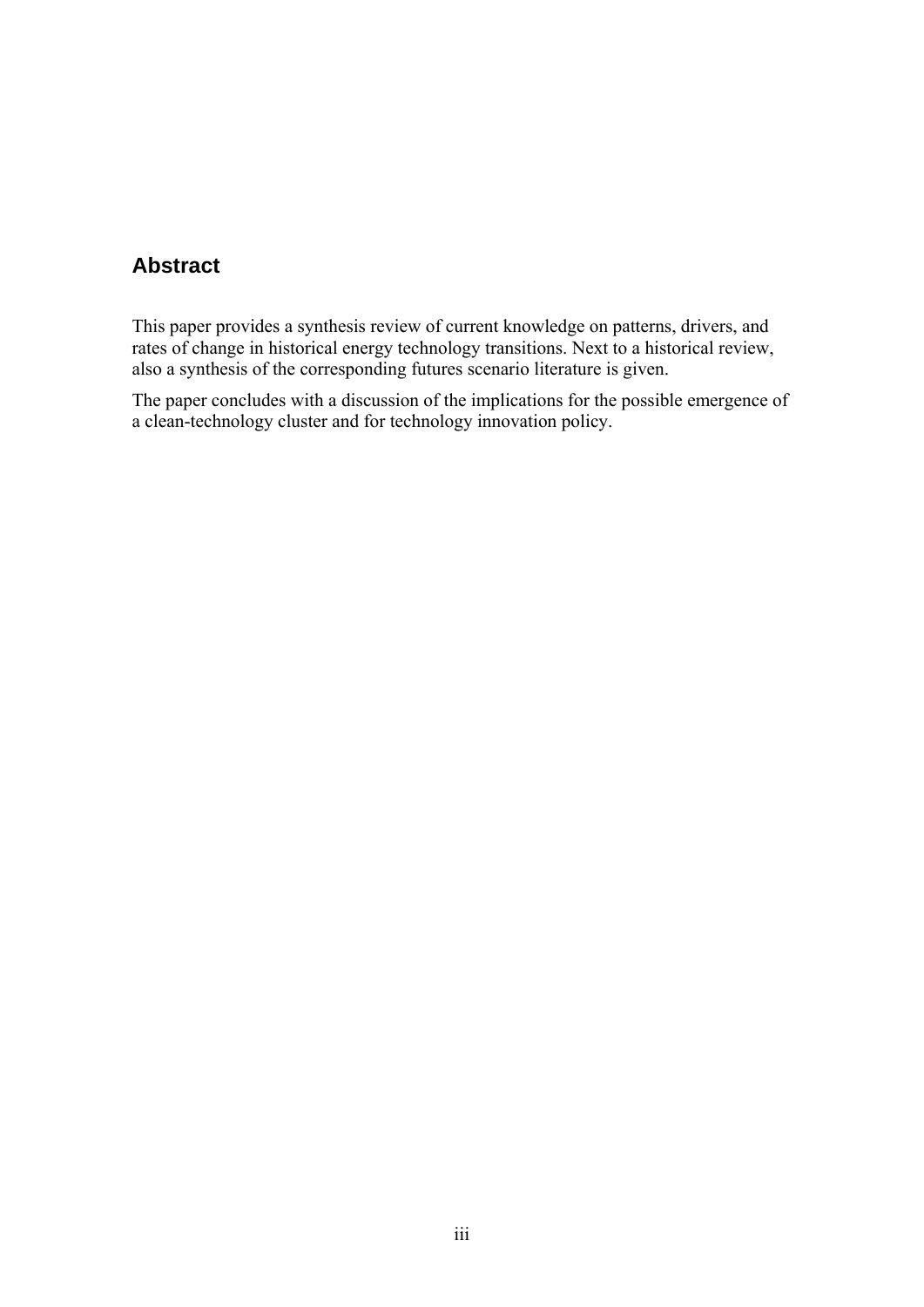# **Acknowledgments**

This paper was written as input to the forthcoming UN World Economic and Social Survey (WESS) 2011.

We thank Rob Vos and Manuel Montes from United Nations Department of Economic and Social Affairs (UNDESA) for inviting this contribution.

Special thanks go to Alexander Roehrl and David Le Blanc for most useful and constructive feedback and comments.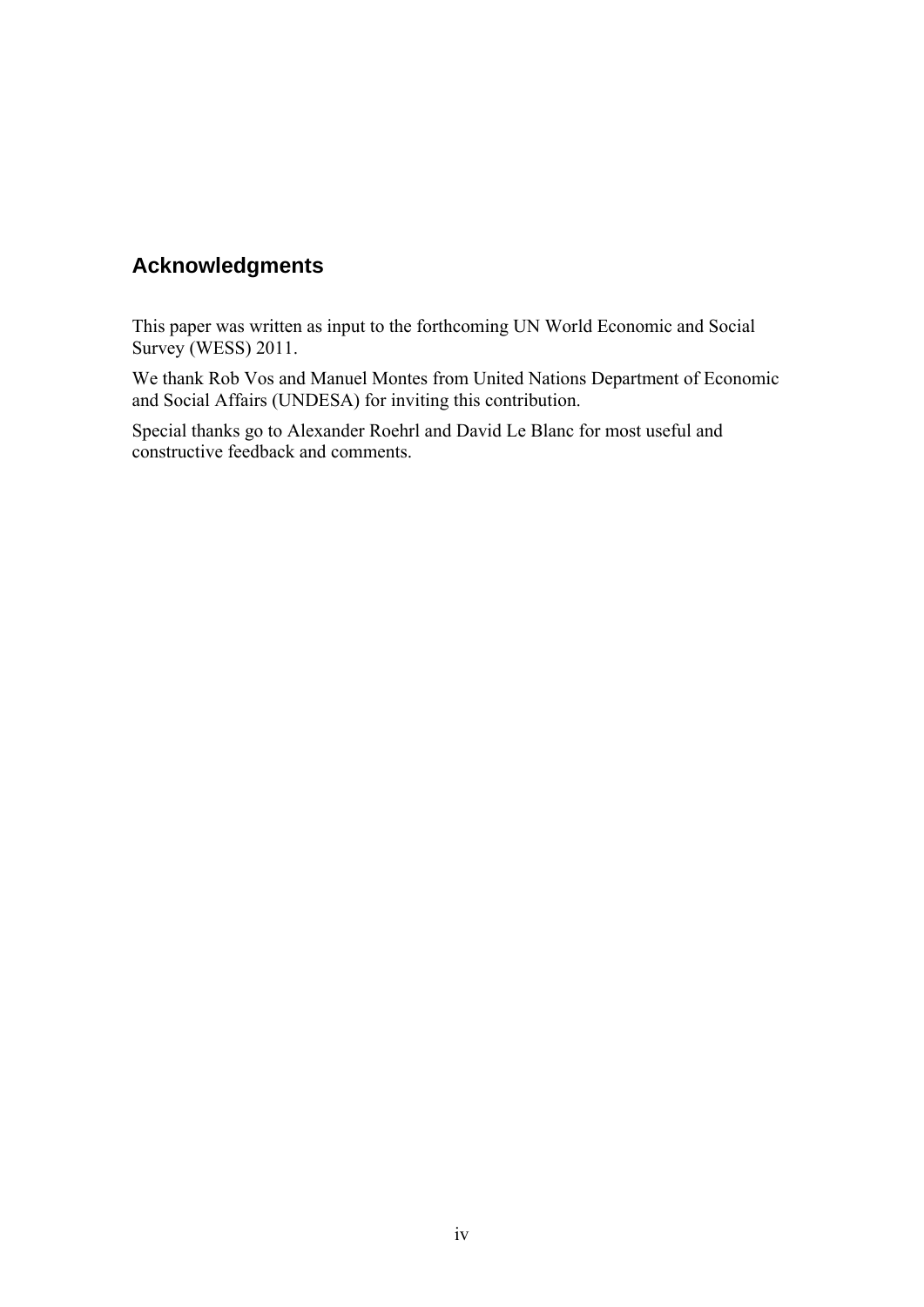# **About the Authors**

Charlie Wilson is a Lecturer in Energy and Climate Change in the Tyndall Centre at the University of East Anglia (UK). His research interests lie at the intersection of technology, policy, behavior and decision making. After completing his PhD at the University of British Columbia (Canada) on the social and behavioral determinants of energy use, Dr. Wilson has held teaching and/or research positions at the London School of Economics (UK), Chalmers University (Sweden), and IIASA. Prior to his academic career, Dr. Wilson worked for a number of years in the private sector on renewable energy finance and climate change policy.

Arnulf Grubler first joined IIASA in 1976 to work with the Energy Systems Program; between 1979 and 1984 he was affiliated with the Resources and Environment Area. He returned to the Institute in 1986 and currently works as a Senior Research Scholar and Acting Leader of the Transitions to New Technologies Program on a part-time basis. He also holds a part-time appointment as Professor in the Field of Energy and Technology at the School of Forestry and Environmental Studies at Yale University, New Haven.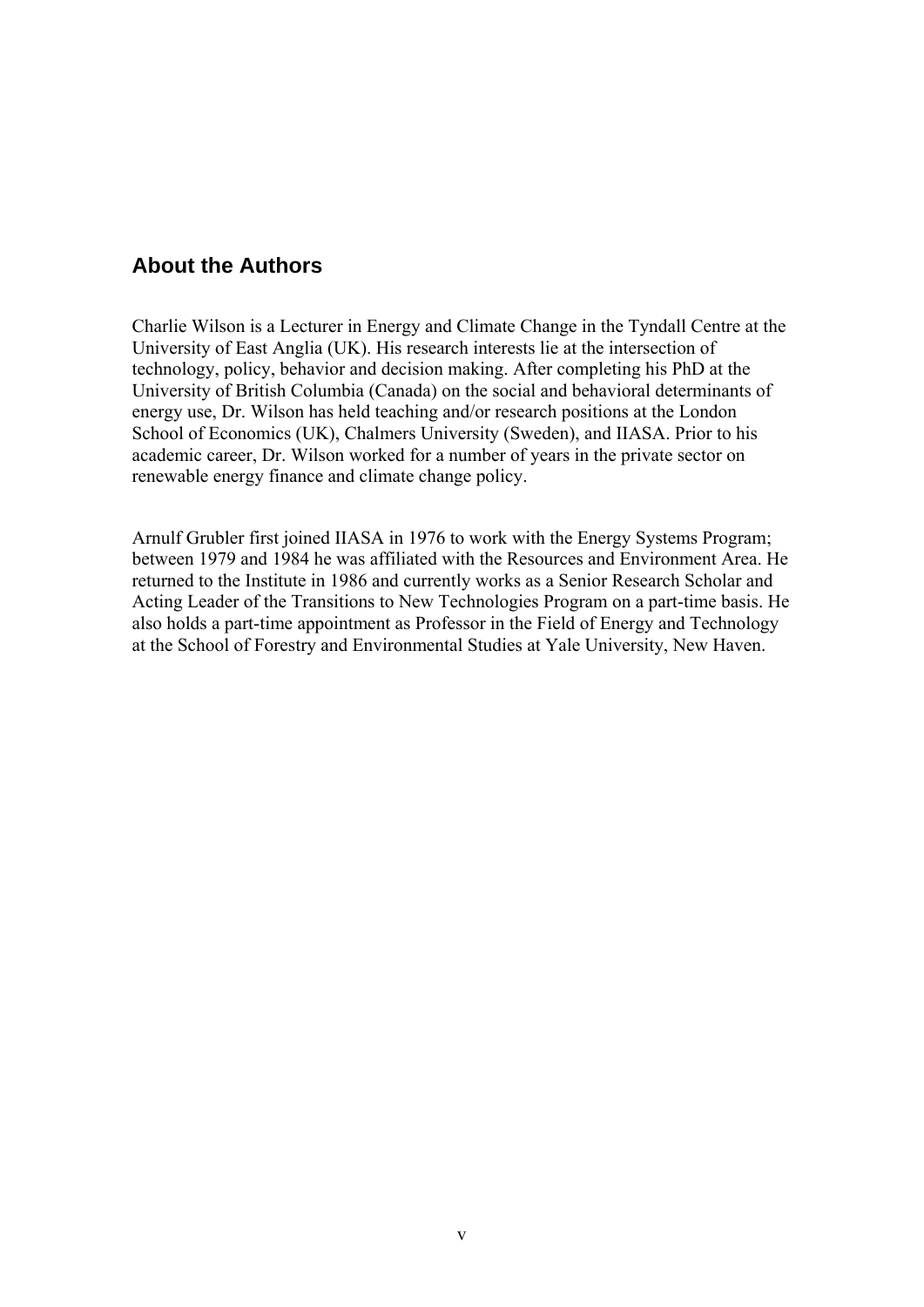# **Lessons from the history of technology and global change for the emerging clean technology cluster**

Charlie Wilson & Arnulf Grubler

# **1. Introduction**

Technological change is widely recognized as the main driver of long-run economic growth (Solow 1957) and of development in general (Freeman & Perez 1988). Contrasting perspectives persist on the relationship between technological, institutional and social change. "Technological determinism" depicts technology as the main agent of change. "Social constructivism" depicts the shaping of the technological landscape by social forces. The perspective of this paper is that these dichotomies cloud complex inter-dependencies. Technologies and their institutional and social settings co-evolve. Change in these different arenas is mutually dependent, mutually enhancing, mutually dampening. Regardless of these particular perspectives, all scholars agree on the importance of technological change in historical energy transitions and on future scenarios of energy system transformation (Grubler 1998; Nakicenovic et al. 2000; Smil 2003; Halsnæs et al. 2007).

Studies of past energy transitions, as well as technological successes stories, provide many insights relevant to the challenges ahead which include: mitigating climate change; providing universal access to modern forms of energy; ensuring secure markets and supply chains; reducing air pollution and human health impacts (GEA 2011). Meeting these challenges will require wholesale transformation for which innovation and technological change are integral. Clean technology innovations range from incremental improvements to radical breakthroughs and from technologies and infrastructure to social institutions and individual behaviors. The innovation process involves many stages from research and development ('R&D'), through incubation, demonstration, and (niche) market creation, to ultimate widespread diffusion. Feedbacks between these stages influence progress and likely success; innovation outcomes are inescapably uncertain. Innovations do not happen in isolation; inter-dependence and complexity are the rule not the exception. A narrow emphasis on particular technologies or parts of the energy system (e.g., a renewable energy supply) or technology policies that emphasize only particular innovation stages or processes (e.g., a 'Manhattan project' of energy R&D) is inappropriate. An approach to innovation is needed which is systemic and integrated. In the context of the energy system, this means supply and demand, laboratory and market, input and output, business and policy.

This paper reviews historical evidence on the dynamics and characteristics of technological change and diffusion, focusing on the energy system (Section 2). Alongside this historical emphasis is an analysis of how technological change is represented in future scenarios (Section 3). Both sources of evidence will be used to draw implications for the ongoing development and diffusion of clean energy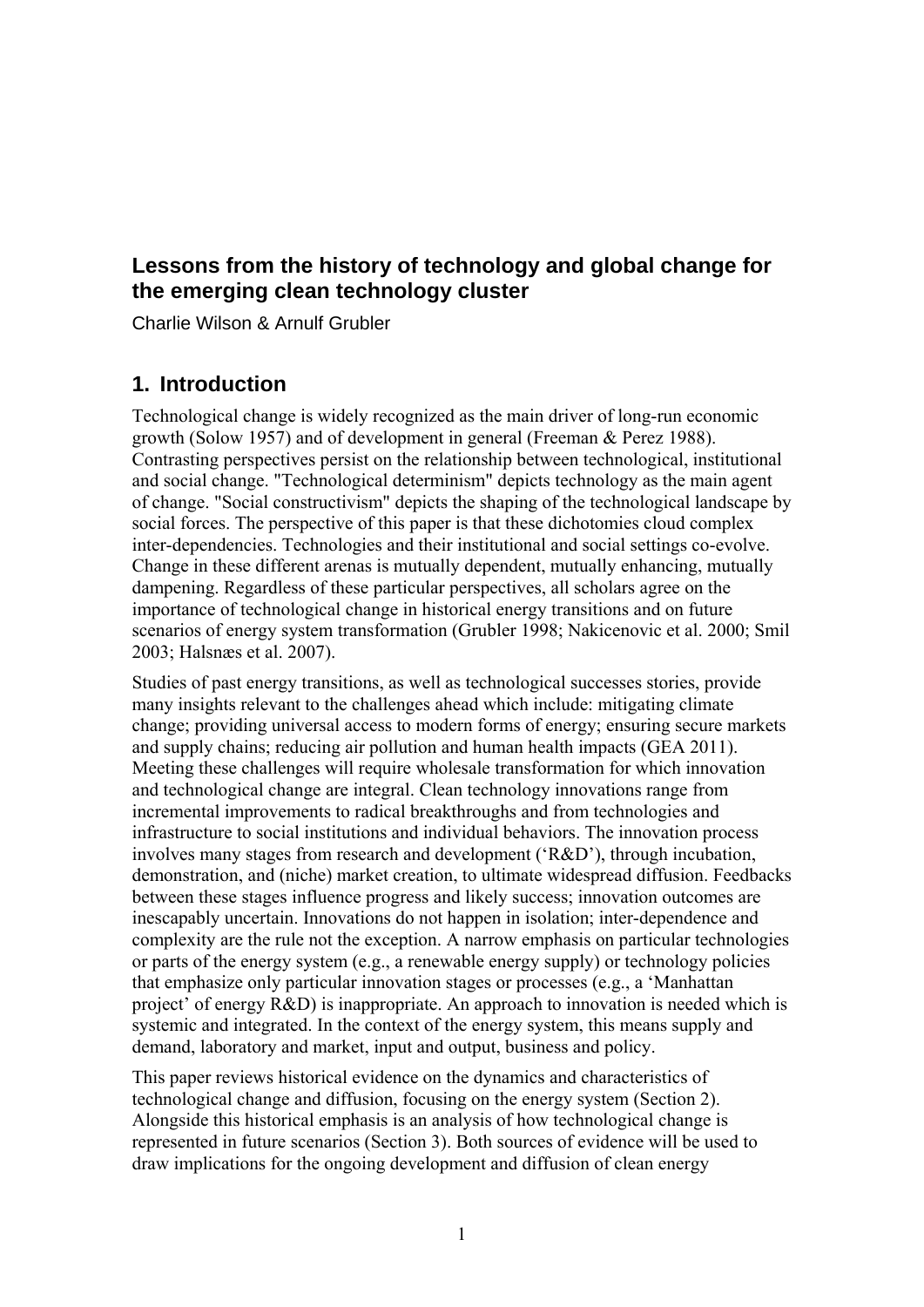technologies. Important differences in context and needs mean global and universal policy prescriptions are inappropriate. Rather, generic policy design criteria are recommended to support effectively functioning clean technology innovation systems (Section 4).

# **2. Historical dynamics of technology & global change**

# **2.1. Historical energy transitions in industrialized and developing countries**

Global energy use has grown by a factor of 25 over the past 200 years. This increase, far in excess of the roughly 7-fold increase in population over the same period, constitutes the first major energy transition, a transition from penury to abundance. The transition in the *quantity* of energy use is closely linked to corresponding transitions in the *quality* of energy used and the *structure* of the energy system. Both quantitative and qualitative transitions have been driven to a large extent by technological change. And both are far from complete. Some two billion people continue to rely on traditional patterns of energy use: non-commercial biomass as the principal source of energy; no access to electricity; and levels of energy use characteristic of pre-industrial societies (some 20- 50 GJ primary energy/capita that delivers only some 2-5 GJ/capita in terms of useful energy services due to the inefficiency of traditional biomass use).

Figure 1 illustrates the historical energy transition in terms of energy use quantities for industrialized and developing countries - the minimum degree of representation of spatial heterogeneity. Over the entire  $20<sup>th</sup>$  century, energy use in industrialized countries has been persistently *above* the levels seen in developing countries despite accounting (currently) for only around one seventh of the global population. This situation reversed after 2000. Strong energy demand growth in developing countries, particularly China, coupled with stagnant, even slightly decreasing energy use in industrialized countries linked to the recession, have meant developing countries now account for over half of global energy use (276 EJ of a global total 530 EJ in 2009). Representative scenarios suggest that by 2100, developing countries could account for between two thirds to three quarters of total global energy use, anywhere from 300 to 2000 EJ.

Although energy use has increased in both industrialized and developing countries over the past 200 years, the underlying driving forces have been radically different as shown in Figure 2. Historically, increasing energy use has been only weakly related to population growth. Nearly exponential increases in energy use in industrialized countries contrasts with comparatively modest, linear increases in population. In developing countries, the reverse is true: nearly exponential increases in population yielding – up to 1975 at least - only a linear increase in energy use. Only since 1975 (and especially since 2000) has the increasing *per capita* energy use characteristic of industrialized countries added significantly to the impact of population growth on total energy demand in developing countries. These historical differences are explained by the nature of the industrialization process and the defining characteristic of industrialized countries—income growth, fuelled by technological change, leading to affluence and high levels of material (and energy) consumption. Indeed, disparities in the growth of energy use between industrialized and developing countries roughly mirror disparities in the growth of income as the two variables are linked. The historical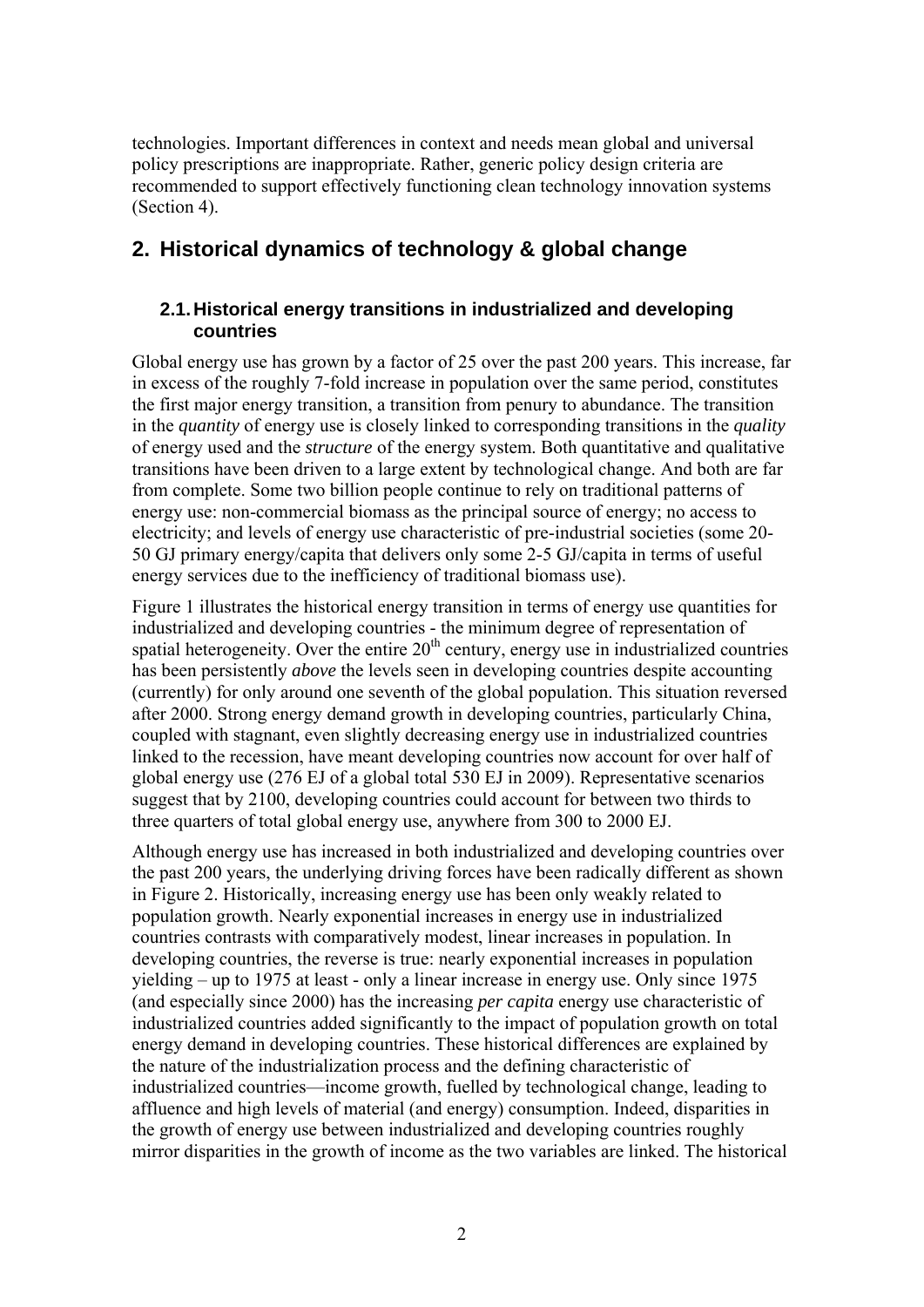record suggests that many developing countries are now at the beginning of a long, decadal development path during which – setbacks notwithstanding – levels of energy use will increase as incomes rise. Conversely, in many (post-)industrialized countries, per capita energy use since 1975 has remained remarkably flat despite continuing growth in per capita income, suggesting an increasing decoupling of the two variables as a lasting impact of the 'energy crises' in the 1970s.



#### **200 Years of Growth: North versus South**

#### **Figure 1. Growth in Energy Use and Population (1800-2009).**

Notes: Primary energy use in EJ including non-commercial sources (columns, left-hand axis) and population in billions (lines, right-hand axis) for industrialised countries (white columns & markers) and developing countries (grey columns & markers) following UNFCCC distinctions between Annex 1 (industrialised) and non-Annex 1 (developing) countries. Data from: (Grubler 2008) updated using (BP 2010; IEA 2010). Data prior to 1950 are estimates.

Although the pattern of increasing energy use with economic development is pervasive, there is no unique and universal 'law' governing their relationship over time and across countries. The growth experiences of one country cannot necessarily be used to infer those of another. There is a persistent difference between development trajectories spanning the extremes of highly energy intensive (e.g., the United States) to highly energy efficient (e.g., Japan). The concept of 'path dependency' helps to explain these differences in energy use patterns among countries and regions even at comparable levels of income. Path dependency is discussed further in Section 2.5. As an illustrative example, initial differences in resource endowments or social configurations may become perpetuated and magnified over time by differences in economic activity, technology adoption rates, consumption patterns and infrastructure. These shape and constrain the nature and direction of technological change, further reinforcing the influence of past on future, and so the observed divergence between countries.

What is clear, however, is that the challenges of a sustainable energy transition will have to be addressed across all regions, and particularly in developing countries.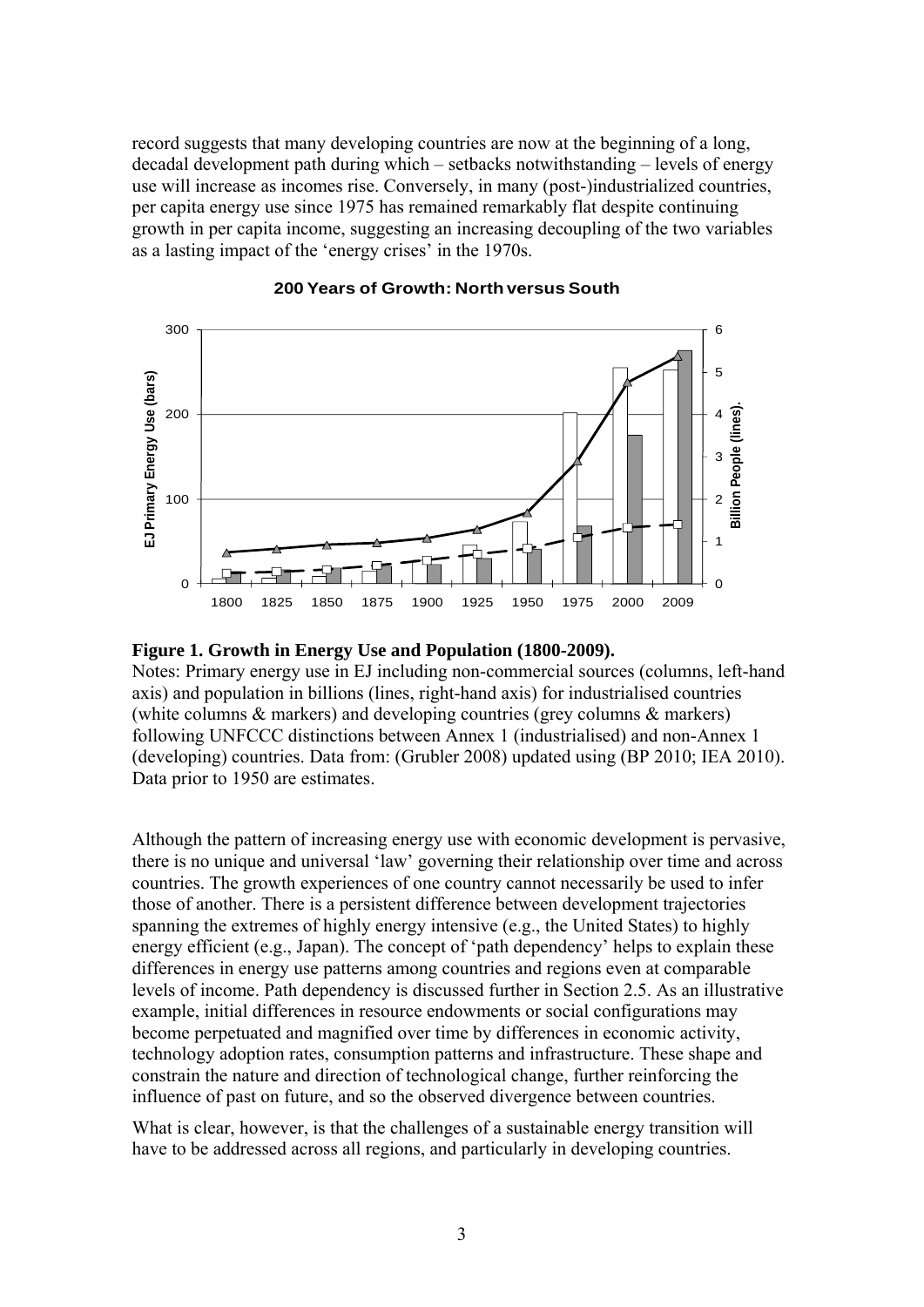Historically, the emphasis of energy-related development has begun by addressing energy poverty, then on building up infrastructure as part of industrialization, then on widening access, and finally on tackling the environmental externalities associated with growth in energy use and consumption (Grubler 1998). The major challenge for developing countries is how to move from this historical sequence to an integrated, concurrent approach dictated by the sheer magnitude of numbers as well as climate stabilization objectives (Metz et al. 2007). While the difficulties of such an integrated approach are significant, especially in view of capital constraints and often weak institutional capabilities, the benefits for a sustainable energy transition are substantial (GEA 2011). Technology and technology policy will be a key element, much as technological change has played a critical role in historical energy transitions.



**Figure 2. Growth in Per Capita Energy Use and Population (1800-2009).**  Notes: Population in billions (x-axis) vs. per capita energy use in GJ including noncommercial sources (y-axis) in trajectories of 25 year intervals from 1800-2000 and updated to 2009 for industrialised countries (squares) and developing countries (triangles). Areas of squares connecting x-axis and y-axis coordinates (illustrated for 1800 & 2009) are proportional to total energy use. Data from: (Grubler 2008) updated using (BP 2010; IEA 2010). Data prior to 1950 are estimates.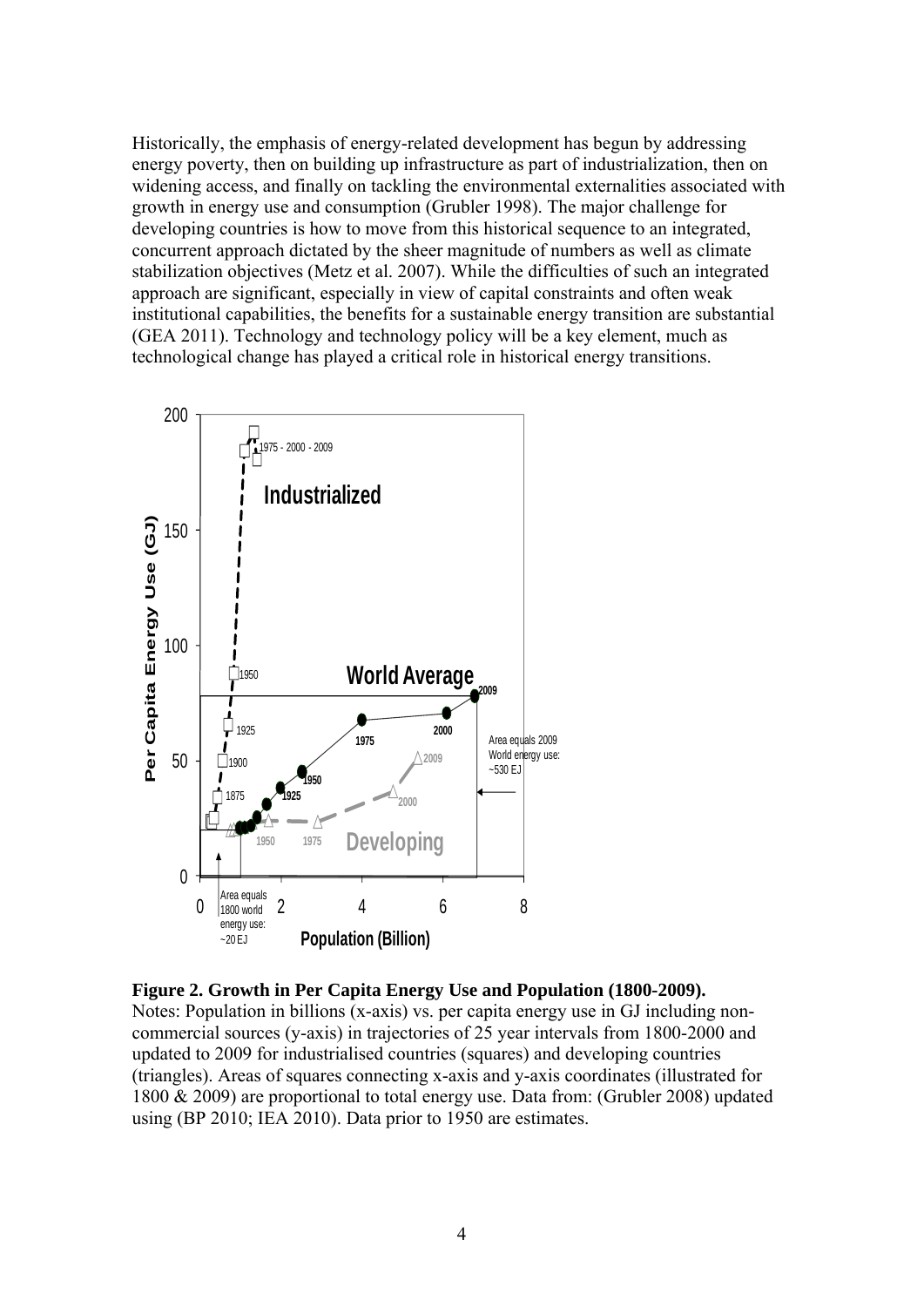# **2.2. Historical energy technology transitions**

Two major transitions have shaped the *structure* of the global energy system and the *qualitative* dimension to energy use since the onset of the Industrial Revolution (Nakicenovic et al. 1998). The first is characterized by the emergence of steam power relying on coal that helped to overcome the constraints of pre-industrial energy systems including the limited availability of mechanical power, low energy densities, and the lack of ubiquitous and cheap transport systems (see also Landes 1969). This first energy technology transition took well over a century to unfold fully: between the late 18th century until the 1920s when coal-based steam power constituted well over two thirds of the global energy system. The second energy technology transition is characterized by the displacement of the previously dominating coal-based steam technology cluster by electricity (drives, light) and petroleum-based technologies (automobiles, aircraft, petrochemicals). As noted earlier, this second transition is far from completed: some two billion still lack access to modern energy services provided by electric appliances and end-use devices (GEA 2011).

Both these historical energy technology transitions are characterized by various 'grand' patterns of technological change, each of which is discussed in depth in the sections that follow:

- i. end-use applications drive supply-side transformations;
- ii. performance dominates cost in the initial market niches;
- iii. technologies do not change individually, but cluster and 'spillover';
- iv. the time constants of technological change are long, decades not years;
- v. experimentation and learning precede 'up-scaling' and widespread diffusion;
- vi. the magnitude and rate of expansions in energy conversion capacity are inversely related;
- vii. diffusion in late adopter regions is faster than in initial innovator regions, but saturates at a lesser extent.

# **2.3. End-use applications drive supply-side transformations**

The history of past energy transitions highlights the critical importance of end-use technologies, consumers and the demand for energy services such as heating, lighting, mobility and power. Historically, energy supply has followed energy demand in technology applications, and end-use markets have been the most important outlets for new energy technologies. Neither of the two major energy technology transitions since the Industrial Revolution were driven by resource scarcity or by direct economic signals such as prices, even if these exerted an influence at various times (Grubler 2008). It was not the scarcity of coal that led to the introduction of more expensive oil. Instead, these historical shifts were, first of all, technological, particularly at the level of energy enduse. The diffusion of steam and gasoline engines, of electric motors and appliances can be considered the ultimate driver, triggering important innovation responses in the energy sector and leading to profound structural changes in the energy supply.

Stationary steam engines in industry and agriculture, and mobile steam engines on ships and locomotives, were by far the dominant markets for this new technology. Small by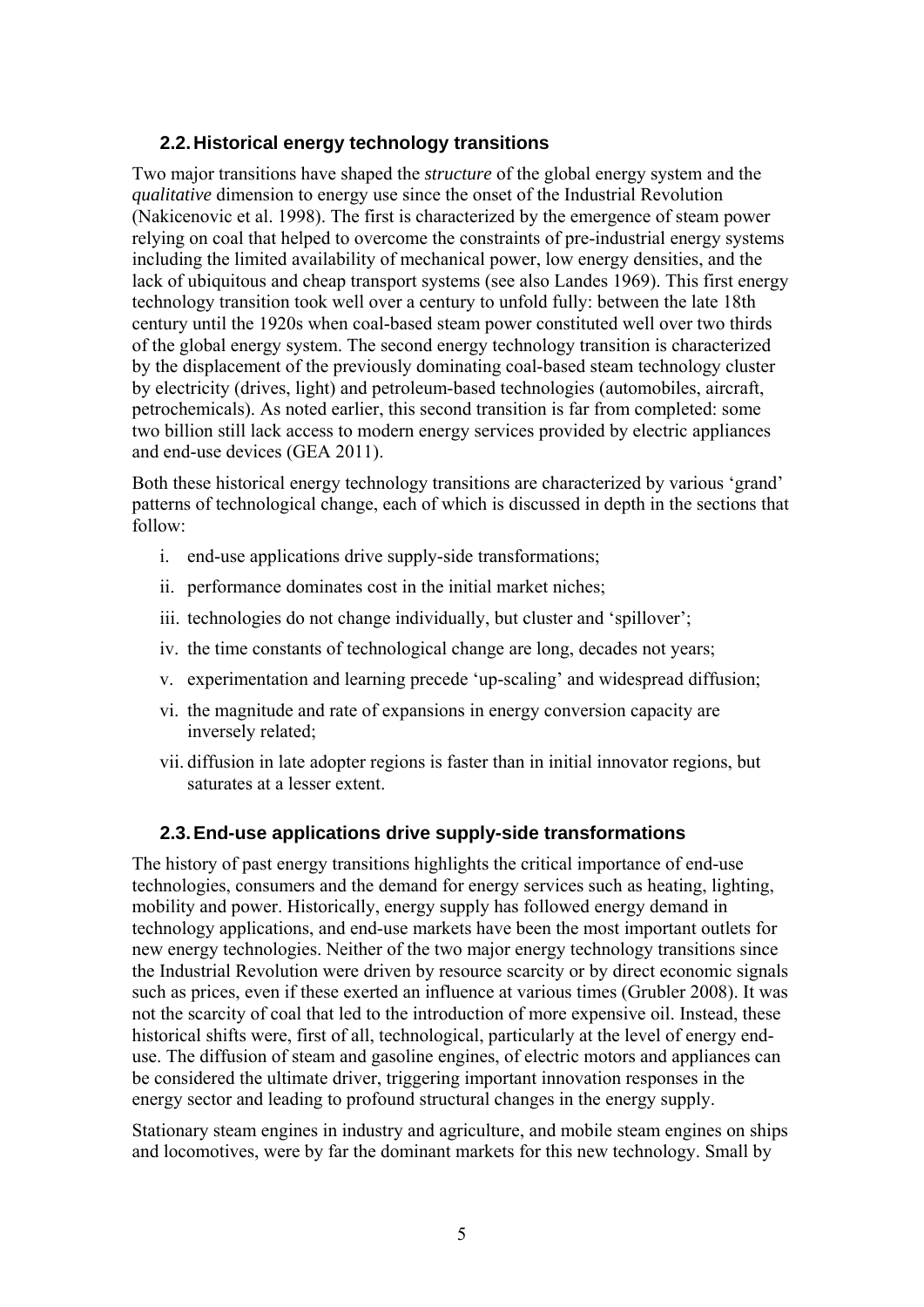comparison were the coal mines, and coking and town gas plants, that represented the emerging cluster of a coal supply technology cluster based on complex chemistry and associated conversion technologies. In the case of electricity, it is no coincidence that the first innovation leaving Thomas Edison's R&D laboratory in Menlo Park was the incandescent light bulb. In the technology language of today, a demand innovation - the electric light bulb - triggered a host of supply-side innovations - electricity generation, transport and distribution.

The size of end-use markets and the volume of applications also dwarf their supply-side counterparts. Table 1 summarizes the evolution of energy technologies in the US since 1850. US data are used simply because of more reliable historical records than elsewhere. Although energy technologies are many and diverse, using a simple common metric such as installed power capacity data (here expressed in GW or  $10^9$  Watts) allows like for like comparisons. Table 1 differentiates between stationary and mobile end-use applications, as well as the supply-side energy sector applications, and further distinguishes three broad energy conversion categories: thermal (boilers, furnaces), mechanical (prime movers like steam engines or electric turbine-generators), and electrical (appliances, lights, and other specific, non-substitutable electricity uses like radios, TVs and computers).

| <b>Application</b>                | <b>Energy Conversion</b>           | <b>Installed Capacity (GW)</b> |          |            |        |
|-----------------------------------|------------------------------------|--------------------------------|----------|------------|--------|
|                                   | Category                           | 1850                           | 1900     | 1950       | 2000   |
|                                   | thermal (furnaces/boilers)         | 300                            | 900      | 1,900      | 2,700  |
| stationary                        | mechanical (prime movers)          | 1                              | 10       | 70         | 300    |
| end-use                           | electrical (drives,<br>appliances) | 0                              | 20       | <b>200</b> | 2,200  |
| mobile                            | animals/ships/trains/aircraft      | 5                              | 30       | 120        | 260    |
| end-use                           | Automobiles                        | $\theta$                       | $\theta$ | 3,300      | 25,000 |
| stationary                        | boilers (power plants)             | 0                              | 10       | 260        | 2,600  |
| supply                            | mechanical (prime movers)          | $\leq$ 1                       | 3        | 70         | 800    |
| <b>TOTAL</b><br>(numbers rounded) |                                    | 300                            | 1,000    | 6,000      | 34,000 |

**Table 1. Installed Capacity of Energy Technologies in the US (1850-2000).** 

Data from: (US\_DoC 1975; US\_DoC 2007) apart from italicised numbers which are author's first order estimates. For details, see (Grubler et al. 2011).

Table 1 makes clear the overwhelming and persistent dominance of end-use applications in the total installed capacity base of energy technologies. By the beginnings of the US steam age in the 1850s, the dominant energy technologies were the simple conversion devices of ovens, furnaces and boilers which converted chemical energy in the forms of fuel wood and coal into heat. Horses were the dominant transport technology converting chemical energy (feed) into mechanical energy, with five-fold greater capacity than the first stationary steam engines. By 1900, close to the peak of the coal/steam transition, thermal conversion in boilers and furnaces accounted for 90 percent of the 1,000 GW of installed conversion capacity in the US. A hundred years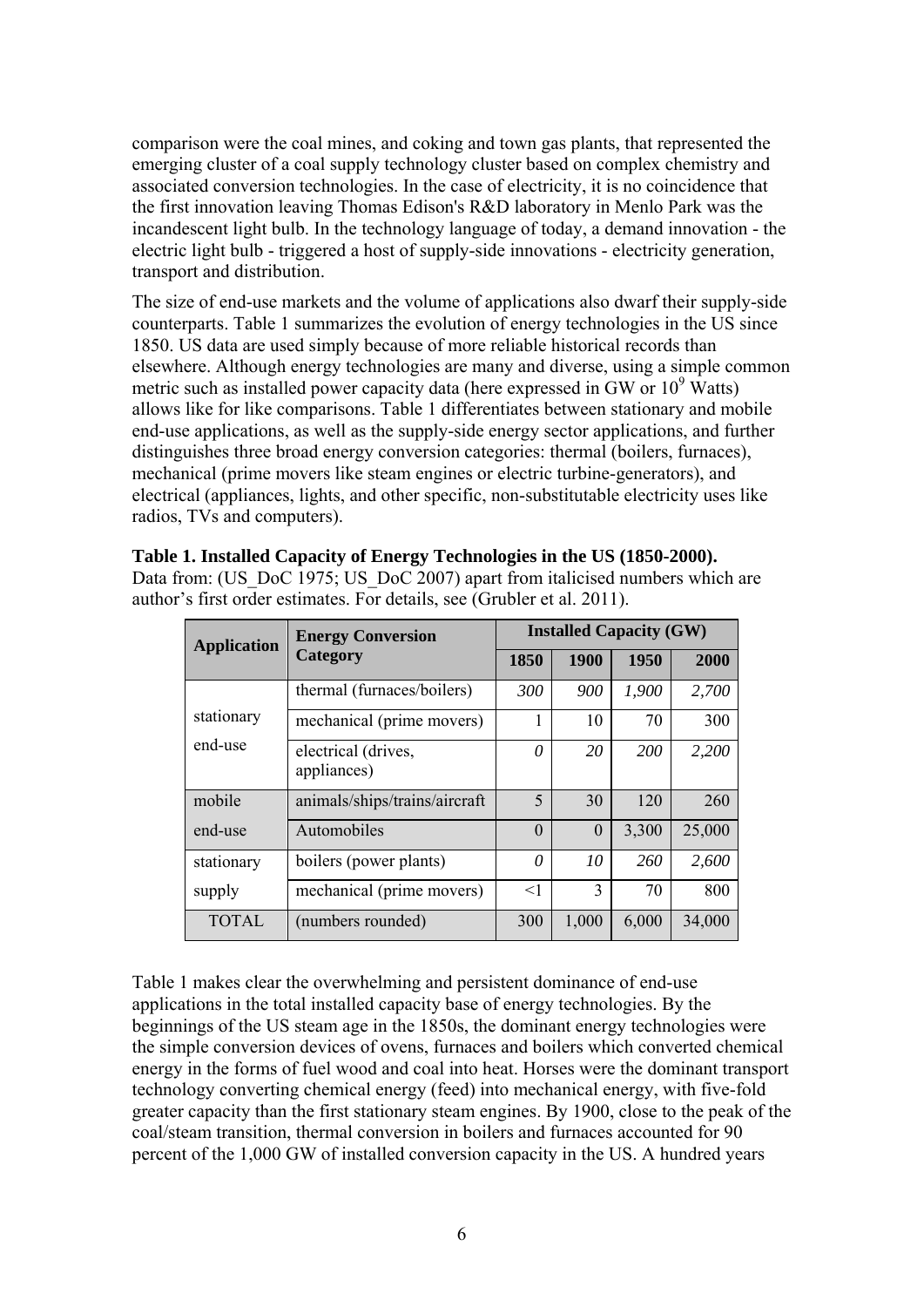later, this total had grown to some 34,000 GW or 120 kW per capita, 10 times the level of 1850. This spectacular expansion has been marked by the electrification of homes and industry, and the striking 1000-fold increase in energy conversion capacity enabling private mobility. Today, car and truck engines comprise nearly three quarters of all energy conversion capacity in the US, exceeding the thermal capacity of electric power plants by a factor of around 10 (giving rise to bold proposals for decentralized electricity generation by fuel cell powered road vehicles when parked).

## **2.4. Performance dominates cost in initial market niches**

Initially, new technologies are attractive not cheap. New technologies when introduced are crude, imperfect, and expensive (Rosenberg 1994). Performance initially dominates economics as the driver of technological change. New energy technologies are attractive for their ability to perform a particular task or deliver a new or improved energy service. This is often circumscribed by a particular set of needs in a particular context: a market "niche". End-users in such niches are generally less sensitive to the effective price of the energy service provided or have a higher willingness to pay for its performance advantages (Fouquet 2010). Costs will often only start to fall substantively after an extended period of commercial testing, learning, efficiency gains, and other incremental improvements. The concurrent establishment and growth of an industrial base drives costs down through standardization, mass production, and economies of scale. Only then are new technologies able to compete with incumbent technologies on a cost basis, driving their widespread diffusion.

Initial steam engines were, by any standards, inefficient and extremely expensive. The first atmospheric steam engines had thermal conversion efficiencies of 1 percent only, consuming some 45 pounds of coal per horsepower delivered (Ayres 1989). It took a century to boost their thermal efficiency to around 20 percent in a successive stream of innovations (from Newcomen's atmospheric engine, to Watt's low pressure engine, to the high pressure engines that finally made railroads possible). It took another century again to reach the current steam turbine efficiency of 40 percent. The initial costs of steam engines in the mid  $18<sup>th</sup>$  century amounted to a phenomenal US\$12,000 per kW (in 2003\$) (Crafts 2004). Compared to today, the economy was also a factor of 130 smaller with per capita incomes a factor of 13 smaller, around US\$1,500 (in 2003\$). Yet despite their high inefficiency and high cost, the modest performance benefits of steam engines in terms of power output and density meant they began substituting for the incumbent power providers, horses and water (which, additionally, was often not available where needed). After an extended period of experimentation and development, costs of steam engines started to come down during the mid-19th century, 100 years after their introduction. By the beginning of the 20th century, costs had fallen to below US\$3,000 per KW (in 2003\$).

A similar pattern of new energy technologies being adopted despite initially extremely high costs is found in the introduction of electricity and electric appliances for light and motive power (Devine 1983; Smil 2000). Fouquet (2010) compares the drivers of 14 different energy transitions in the means of providing heat, light, mobility and power in the UK over the past millennium. In the majority of cases, better or different energy services drove the transition: "*The steam engine enabled entrepreneurs to boost production, not limited by humans or animals or by the location of flowing water. Electricity radically altered the production process from belts centrally driven by a*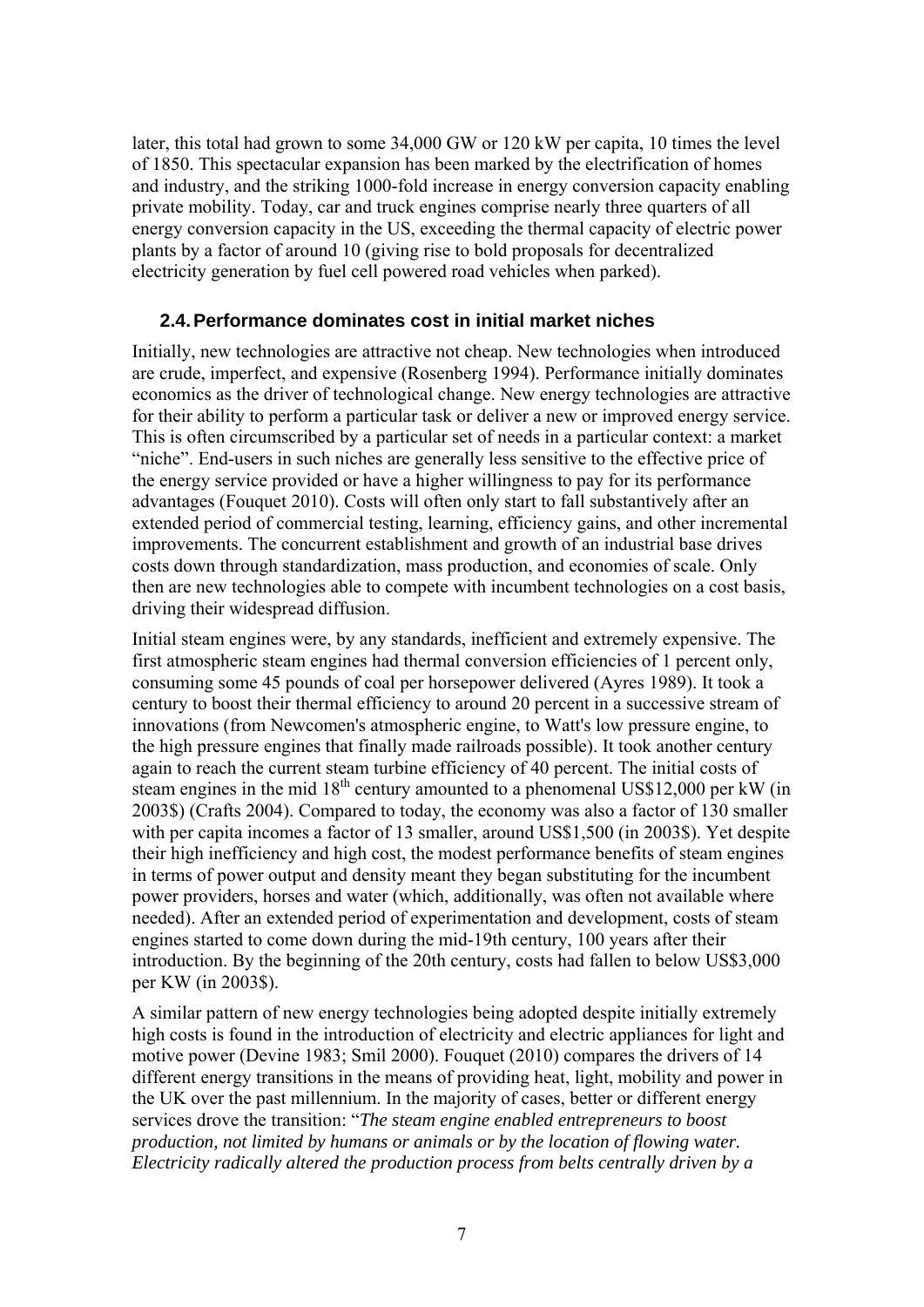*steam engine to numerous machines ... potentially controlled by the worker. Railways and cars transformed the provision of transport services, allowing a faster service and a more flexible and private form of transport respectively. Gas lighting was easier to use and less dangerous. Electric lighting was much easier to use." (p6591-2, Fouquet 2010).*

The 20<sup>th</sup> century trend in private mobility seen earlier in the US capacity data exemplifies a more generic pattern. Major energy transitions are associated with stepchanges in both the quality and the quantity of energy services provided through enduse technologies. Though transitions may be catalyzed by innovations that create new, better or qualitatively different energy services, transitions are subsequently driven and sustained by dramatic falls in the effective cost of providing energy services. In turn, this sees a dramatic increase in the quantity of the service demanded (Fouquet  $\&$ Pearson 2007; Fouquet 2010). A related characteristic of energy transitions is that efficiency gains are overwhelmed by this increase in service demand and a corresponding expansion in the volume and pervasiveness of end-use technologies (Haas et al. 2008).

## **2.5. Technologies do not change individually but cluster and 'spillover'**

No individual technology is able to transform large and complex energy systems. The importance of single technologies arises in particular through two effects: "clustering" or combinations of inter-related technologies; and "spillovers" or applications outside the configuration, use or sector for which a technology was initially devised. In other words, technologies act more effectively as families or 'gangs', not as individuals.

Technology researchers have introduced the concept of "general purpose" technologies to describe these synergies of technologies being deployed in a variety of applications and so further promoting knowledge spillovers and market growth, with corresponding economies of scale (Lipsey et al. 2005). Steam is a prominent historical example. Stationary steam engines were first introduced in the 18th century for dewatering coal mines. Stationary steam power subsequently spilled over to drive mechanization in manufacturing (e.g., textiles) and agriculture (e.g., threshing) and also to mobile applications such as railways and steamships. Perhaps the exemplar of a general purpose technology whose importance is founded on clustering and spillover effects is electricity, the "greatest engineering achievement of the 20th century" (US\_NAE 2003). Information and communication technologies (ICTs) are the clearest current example of a general purpose technology (Basu & Fernald 2008), although unlike steam power and electricity they do not concern the energy supply. As such ICTs could drive services-led growth while leaving the basic structure of the energy system in tact (Moe 2010). Others, however, have argued for a more pervasive impact of ICTs on the energy system, exemplified by the 'informated' or smart grid concept of system management based on two-way flows of both information and power.

Clustering is particularly evident in the mutual dependencies between energy conversion technologies and energy supply infrastructure and networks. Each of the major energy transitions in the UK since the 1300s were characterized by a change in energy source (e.g., horse to steam power, sail to steam ship transportation, candles to kerosene lighting); but each energy transition also involved major changes in the energy supply network, as well as the energy service provided (Fouquet 2010).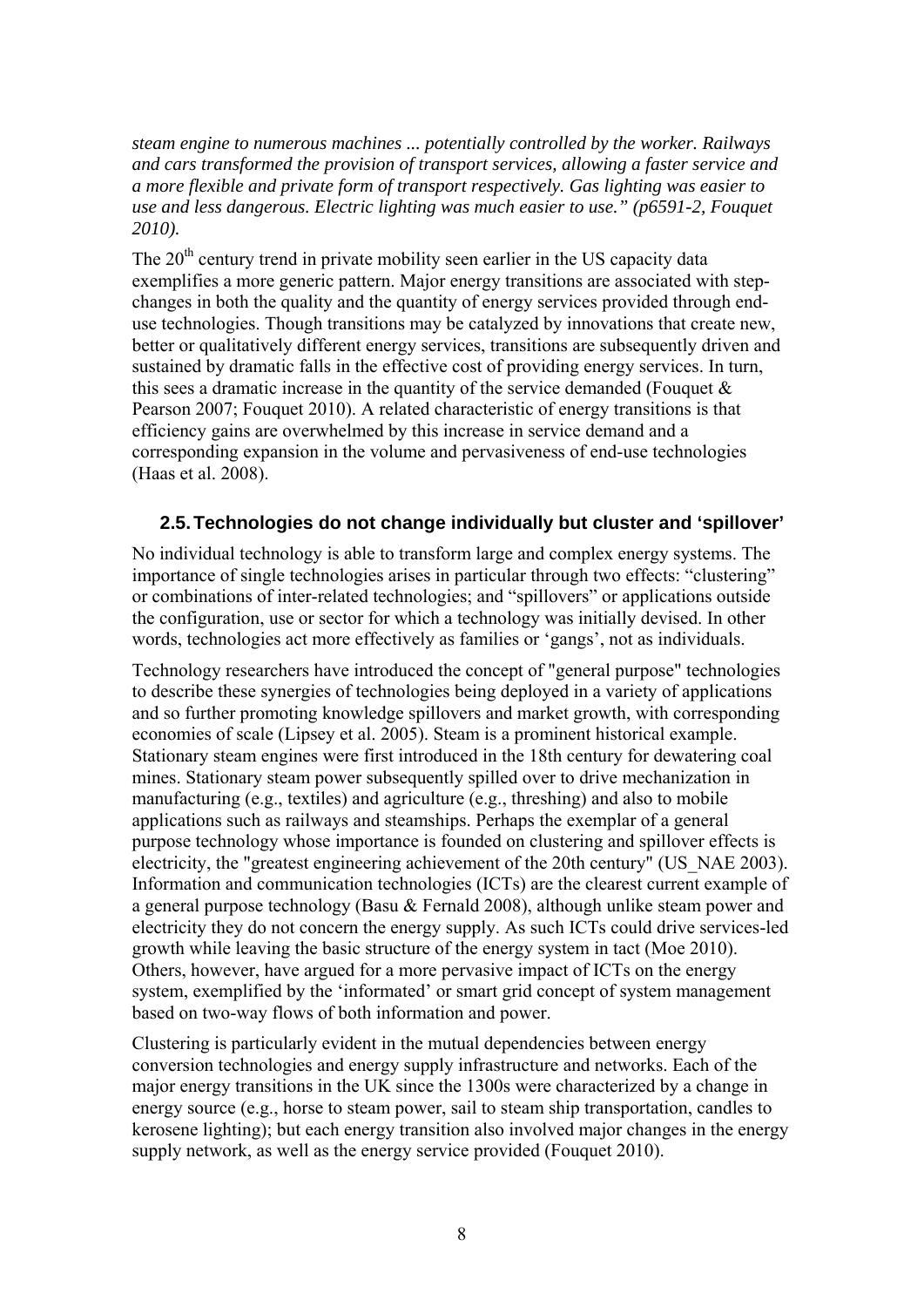Clustering and spillover effects mean it is difficult to dislodge a dominant technological regime with its component technological systems and high sunk investment costs, but also a "congealed culture" of institutions, patterns of social organization, and behavioral routines and practices (Sovacool 2009). This is referred to in the technology literature as "lock-in" (e.g., Unruh 2000) and is described dynamically by the characteristics of "path dependency" (Arthur 1989). Path dependency helps explain the persistent differences in development trajectories between countries, controlling for the effects of income, from the energy intensive US to the energy efficient Japan. Path dependency in energy systems arises from differences in initial conditions (e.g., resource availability and other geographic, climatic, economic, social, and institutional factors) that in turn are perpetuated by differences in policy and tax structures, leading to differences in spatial structures, infrastructures, and consumption patterns (Grubler 2008). These in turn exert an influence on the levels and types of technologies used, both by end-users and within the energy supply.

### **2.6. The time constants of technological change are long, decades not years**

The turnover of capital stock in the energy system ranges from many decades to well over a century (Grubler et al. 1999). It took steam power in the UK close to 100 years (to the 1860s) to gain a 50 percent market share in total installed horsepower, gradually displacing wind and waterpower (Crafts 2004). It took some 40 years (to the 1920s) for electric drives to account for 50% of all prime movers in US industry (Ausubel  $\&$ Marchetti 1996). Substantial capital and labor productivity effects arose only after that threshold was passed (Devine 1983). In a range of UK energy transitions since the Industrial Revolution, the average time period from first commercialization to market dominance was around 50 years (Fouquet 2010). Including the period from invention to first commercialization extends this time constant to around 100 years. Energy transition dynamics at the global scale are significantly slower: ranging from 80 to 130 years for new energy technology clusters to achieve market dominance, and about twice as long when considering the entire technology life cycle from first introduction to market maturity.

So the process of technological change, from innovation to widespread diffusion, takes considerable time. But as rates of change become slower, the larger the energy system (components) affected and the more disruptive the consequences (Grubler 1996). Figure 3 summarizes the two major energy technology transitions globally: coal/steam replacing traditional biomass; and then modern energy technologies and carriers (oil, gas, and primary electricity from hydropower and nuclear) replacing coal/steam. The yaxis shows market shares as a percent of total primary energy use for traditional fuels (brown), coal (grey), and modern energy carriers (red). The dashed lines show coupled logistic equations describing the period 1850-1975. Evident from Figure 3 are the long periods of slow and gradual market penetration of end-use and supply technologies alongside the observed substitution of energy sources (Marchetti & Nakicenovic 1979). The turnover or displacement times first of tradition fuels and then of coal are around 130 years and 80 years respectively at the global level. Turnover times are measured here by the duration parameters of logistic diffusion and market substitution curves (the lines in Figure 3). A characteristic measure is the ∆t (delta t) which is the time taken to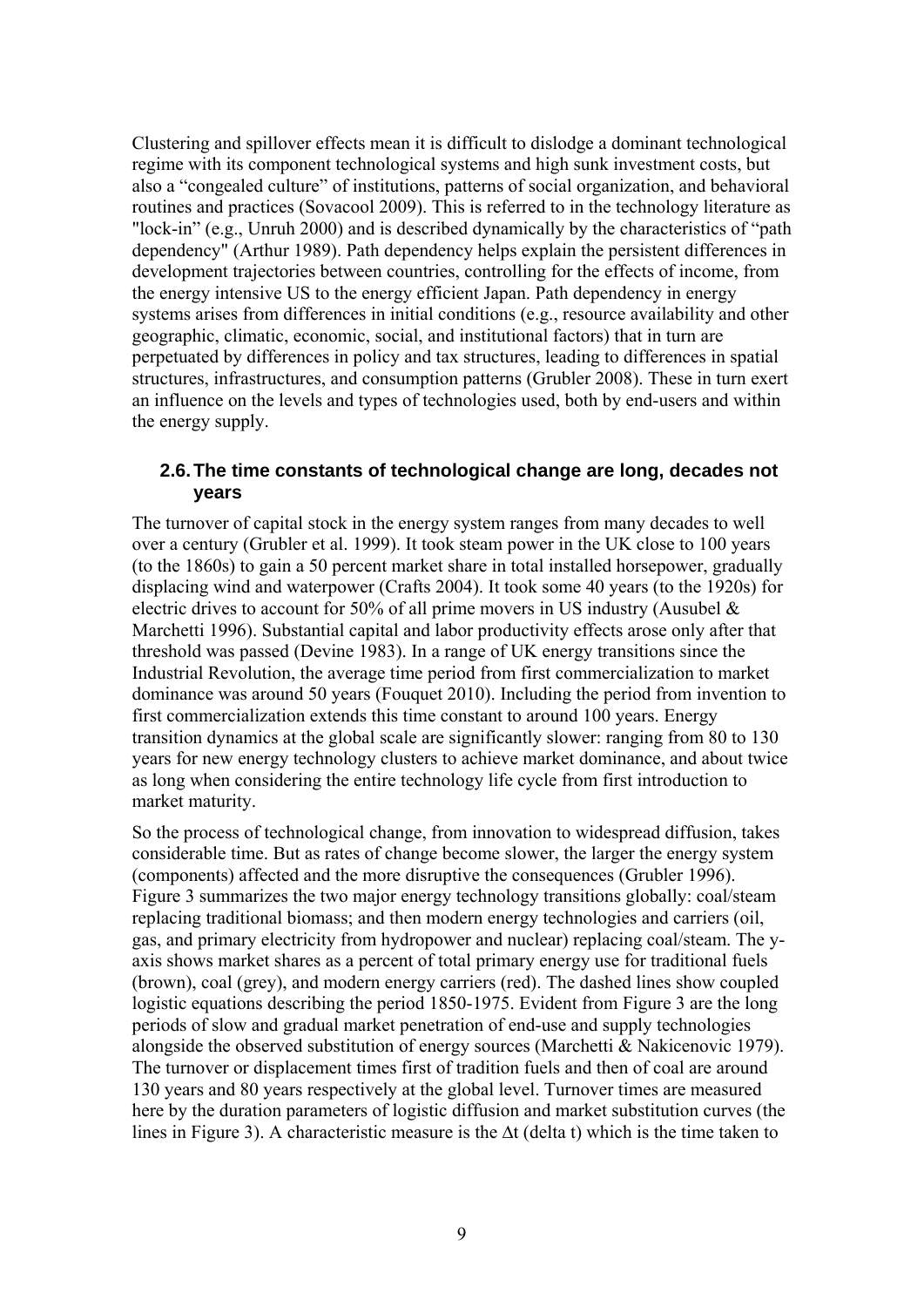grow from 1% to 50% or from 10% to 90% market share. The entire technology life cycle from 1% to 99% of the full market potential is therefore 2∆t.

Also visible in Figure 3 is the significant slow-down of transition dynamics since 1975 (with the model estimates for the second, post 1975 period shown as solid lines). This is largely due to the continuing role of coal for electricity generation. Although coal has a 26% share of primary energy, it directly meets only 9% of final energy use (BP 2010; IEA 2010). The vast majority of this is in the heavy metallurgical industry - the last technological testimony to the  $19<sup>th</sup>$  century coal/steam age. This significant slow-down in the rates of structural change in energy technology systems since the mid-1970s sits uneasily with the need for an accelerated technological transition in a climate constrained world.



**Figure 3. Two Grand Transitions in Global Energy Systems (1850-2008).**  Data from: (Grubler 2008) updated for 2008 (light shaded symobls) using (BP 2010; IEA 2010). Data prior to 1950 are estimates.

The observed rates of transition in the energy system are influenced by various phenomena which, *ceteris paribus*, imply slower rates of change. These include:

- i. *Capital intensiveness*. Investments in energy technologies are among the most capital intensive across industries, characterized by high upfront costs, a high degree of specificity of infrastructure, long payback periods, and strong exposure to financial risk (IEA 2003).
- ii. *Long capital stock lifetimes*. Long-lived capital stock of energy systems in many end-use applications (buildings), conversion technologies (refineries, power plants), and above all infrastructures (railway networks, electricity grids) is high compared to other industrial equipment or consumer products (Smekens et al. 2003; Worrell & Biermans 2005). Lifetimes span several decades to a century, reducing the rate of capital turnover, and thus slowing the diffusion of new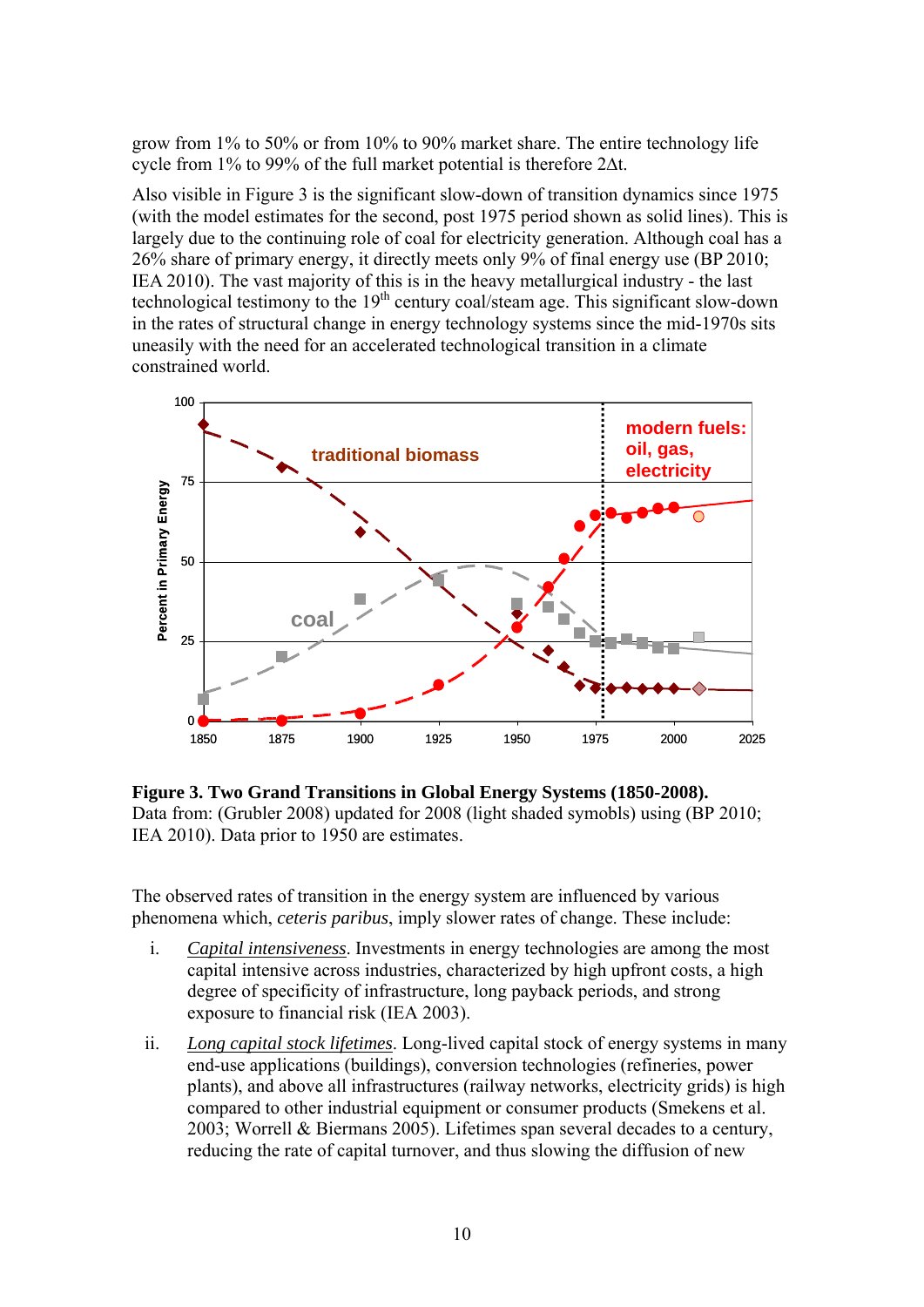technologies particularly in developed countries where capital stock expansion is slower.

- iii. *Formative periods*. Initial imperfections and high costs of new technologies imply an extended period of experimentation, learning and technology development through the cycle of innovation, specialized niche market application, and finally - if successful - pervasive adoption across many sectors, markets and countries.
- iv. *Spillover effects*. Considerable time is needed for technology clustering and spillover effects to emerge, not just in inter-related technologies, but also in the organizational, institutional and social changes needed for technologies to realize their full productive potential. Using the electric dynamo as an example, David (1990) shows how the inter-relatedness between technologies, institutions and infrastructures creates lengthy 'diffusion lags' between first commercialization and pervasive adoption.

## **2.7. Experimentation and learning precede up-scaling and widespread diffusion**

Widespread adoption of a technology follows an often extended period of experimentation during which the technology is iteratively tested, refined and adapted to market conditions. This has been termed the 'formative phase' of the technology's lifecycle (Jacobsson & Lauber 2006) and characterizes the early stages of commercial diffusion. The lifecycle of some energy technologies - from invention and innovation through to widespread market adoption and eventual saturation - is further characterized by a process of 'up-scaling'. The term 'up-scaling' is used here to mean an increase in the capacity of an individual technological unit to convert energy into a useful service. Up-scaling is often associated with economies of scale. In general terms, economies of scale describe reductions in average unit costs as the size of individual units ('unit' scale economies) or the volume of total production ('manufacturing' scale economies) increase over the long run, i.e., assuming all production inputs are variable.

Figure 4 shows the 'up-scaling' dynamic for a range of energy technologies that have diffused over the course of the  $20<sup>th</sup>$  century. Each line describes the changes over time of the average capacity in MW of newly installed 'units': steam turbine units in coal, gas and nuclear power plants; wind turbines in wind farms; jet engines in passenger aircraft; internal combustion engines in cars; and compact fluorescent light bulbs in lighting systems.

Historically, the formative and up-scaling phases of energy technologies have tended to progress sequentially. Figure 5 shows more detailed data for coal power. The left-hand graph shows the number of steam turbine units built each year, along with their average and maximum unit capacities. These describe growth dynamics in terms of technological units. The right-hand graph shows the total capacity added each year as well as the steady growth over time of cumulative total capacity. These describe growth dynamics in terms of the whole industry.

Figure 5 shows a clear overall sequence. For the first 50 years, slow growth in cumulative total capacity is driven by increasing numbers of units. Unit capacities remain low, with maximum unit capacities typically in the  $10 - 50$  MW range. During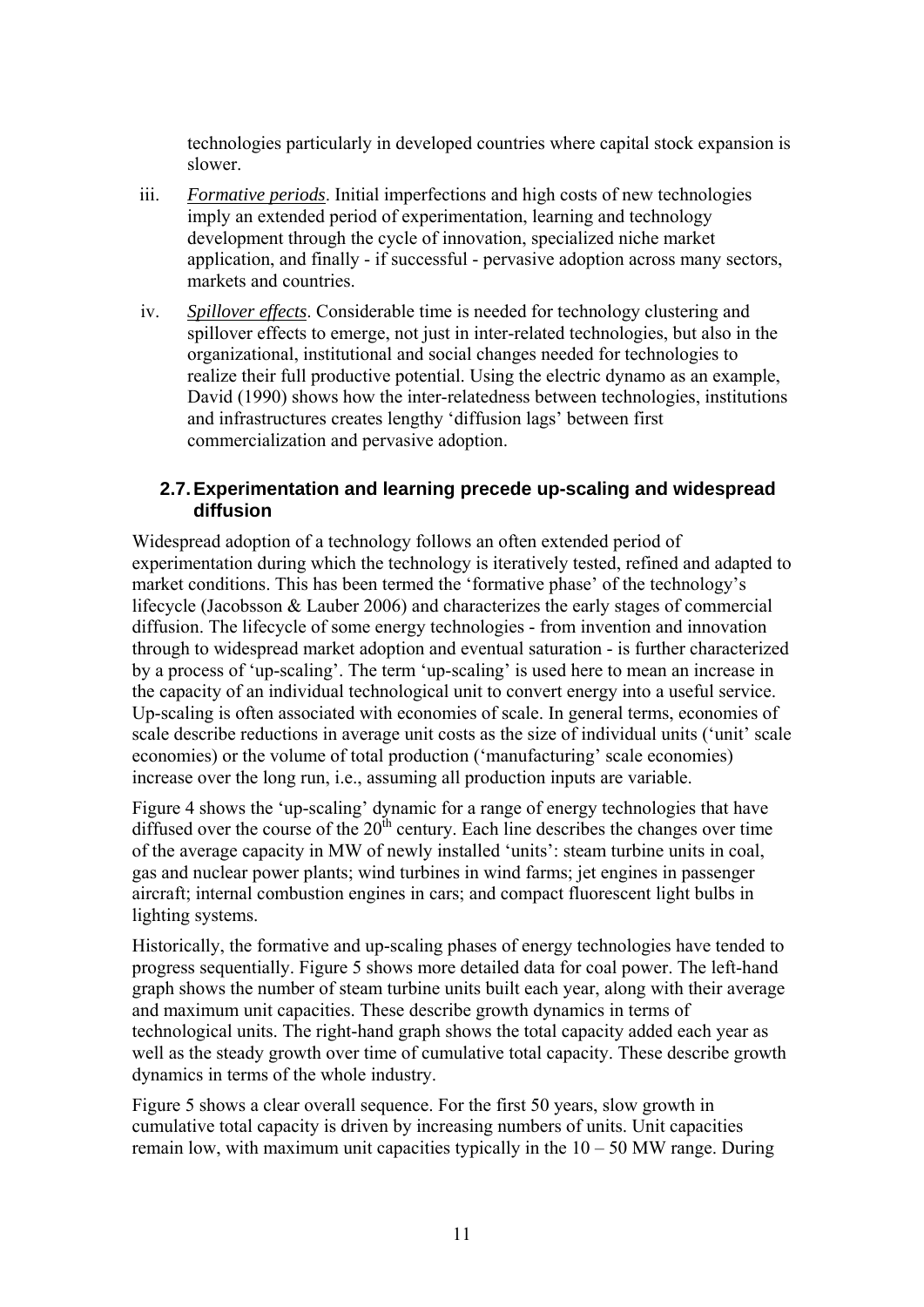the next 20 years, continued growth in cumulative total capacity is increasingly driven by a concentrated period of up-scaling which is preceded by a dramatic jump in the numbers of units. Maximum unit capacities increase to around 1000 MW; average unit capacities to around 250 MW. Over the course of the next 30 years, unit capacities vary somewhat around these saturation levels, but sustained growth in cumulative total capacity is driven again by increasing numbers of units.



## **Figure 4. Up-scaling in Selected Energy Technologies Since 1900.**

Notes: Lines show average capacity of new units in MW on log-scale y-axis. Data from: See graph legend and (Wilson forthcoming) for more details.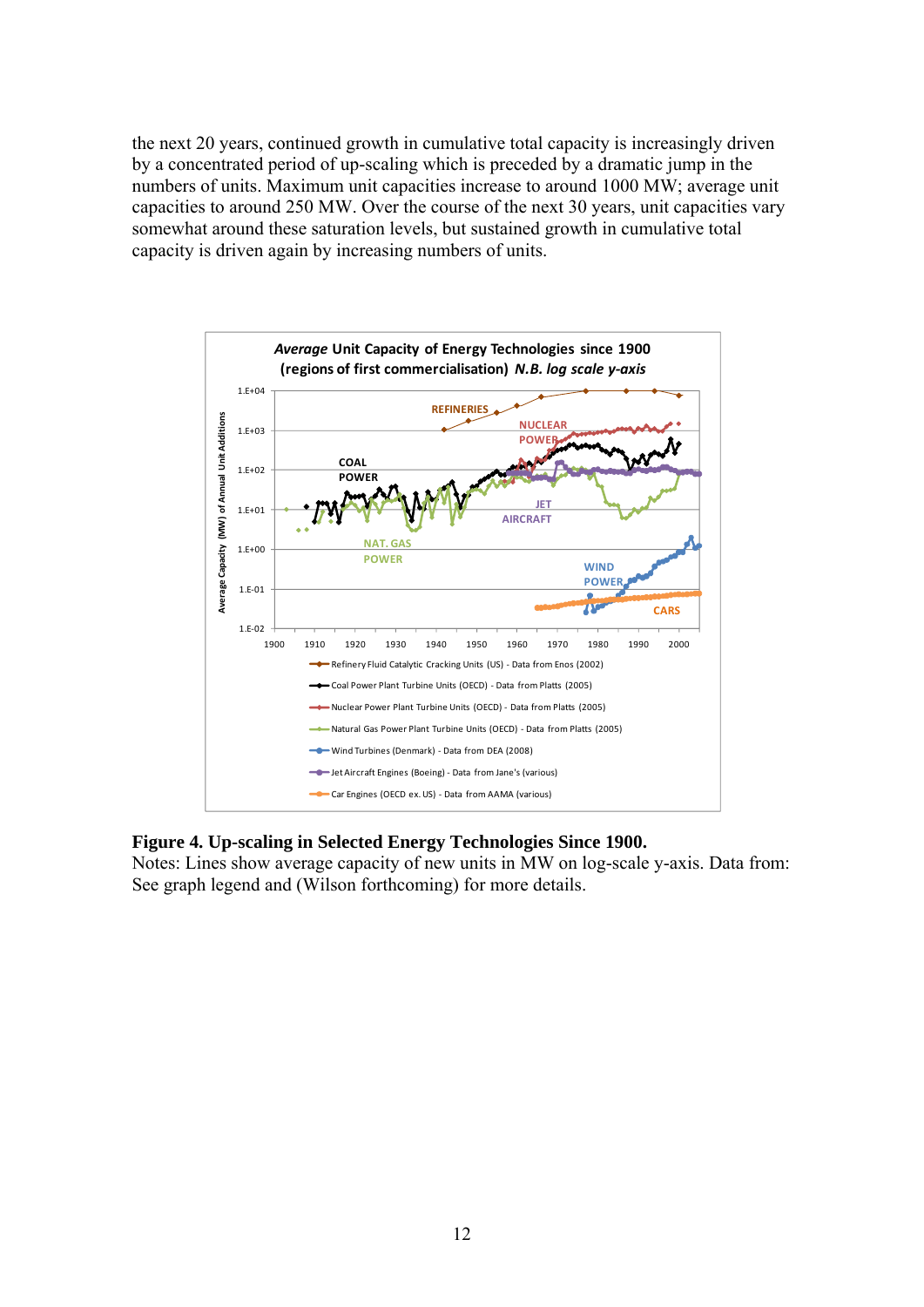

## **Figure 5. Growth in Coal Power Capacity Globally Since 1900.**

Notes: Left-hand graph shows unit capacities & numbers; right-hand graph shows capacity additions & cumulative total capacity. Data from: (Platts 2005)**;** see (Wilson forthcoming-b) for details.

The sequence observed in the expansion of coal power capacity is broadly consistent across all the eight energy technologies analyzed (see Figure 4) and in all regions as well as globally. This sequence in the growth dynamic of energy technologies is summarized as:

- i. a 'formative phase' of many smaller-scale units with only small increases in unit capacity;
- ii. an 'up-scaling phase' of large increases in unit capacities, particularly at the scale frontier, concurrent with an increase in numbers of units;
- iii. a 'growth phase' of large numbers of units at larger unit capacities.

# *2.7.1. The formative phase and the role of experimentation*

The formative phase of a technology's lifecycle describes the critical period between the early development of an innovation, and widespread commercial diffusion sustained by positive feedbacks or 'cumulative causation' (Jacobsson & Bergek 2004). During the formative phase, technologies are repeatedly and iteratively tested, modified, improved, reduced in cost, and adapted to market demands. As noted earlier, this often takes place in market niches which offer some protection from competitive pressures (Kemp et al. 1998). Dosi (1988) includes experimentation as one of five integral characteristics of innovation along with uncertainty, scientific knowledge, complexity, and accumulation. Simply put, experimentation is "*an iterative process of understanding what doesn't work and what does*", encompassing both success and failure (p2, Thomke 2003). Experimentation allows technologies to be "*debugged*" through a process of "*designingby-experience*" (Ruttan 2001). This is particularly important for radical technologies introducing into the market non-incremental changes in design or service provision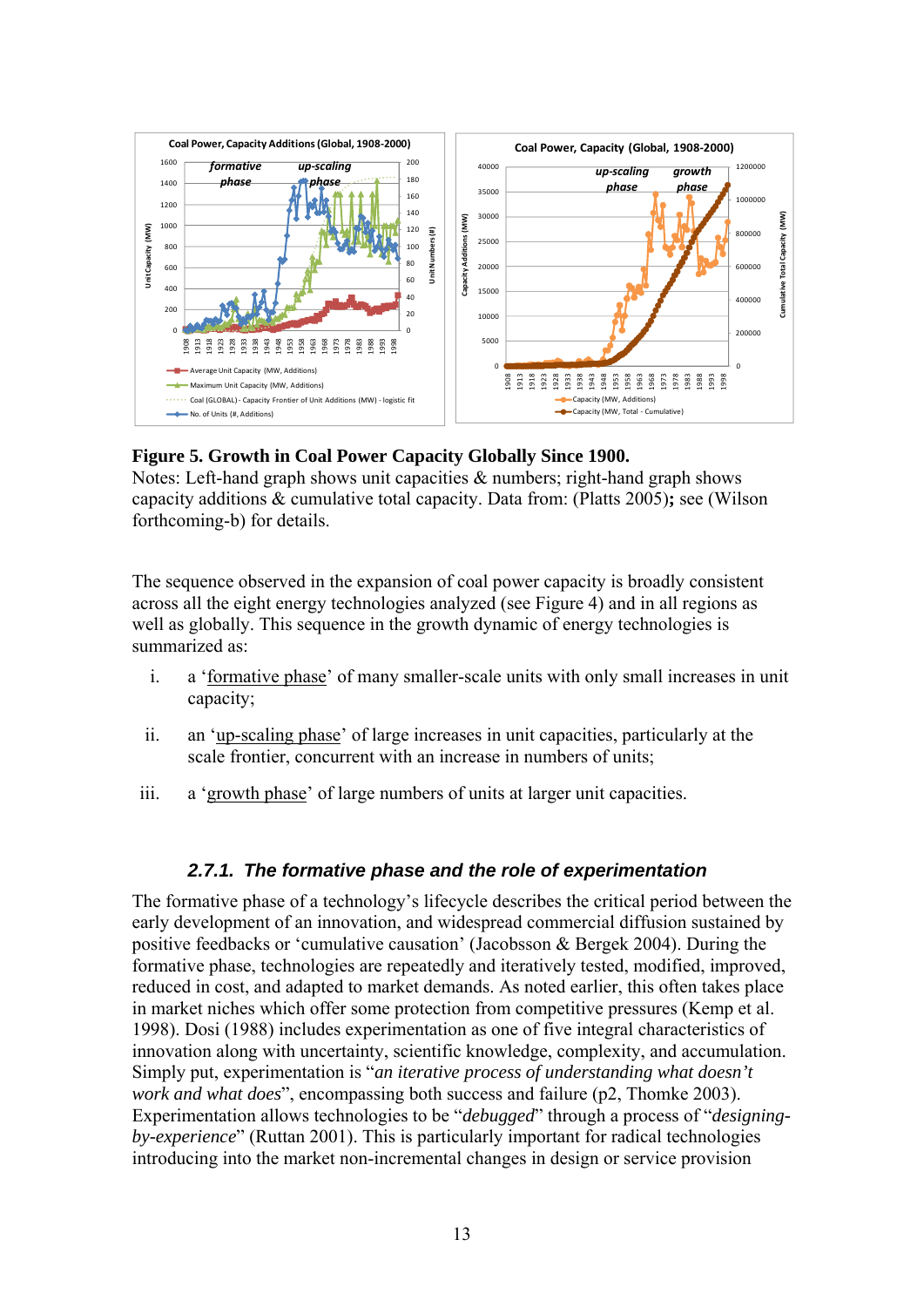(Utterback 1994; Suarez 2004). Entrepreneurialism to conduct "*risky experiments necessary to cope with the large uncertainties that follow from new combinations of technological knowledge, applications and markets*" is one of the key functions of innovation systems (p422, Hekkert et al. 2007). In this vein, experimentation is a means of "articulating" the designs, markets, policies, and end-user demands of a technology (Kemp et al. 1998).

Figure 6 compares the growth dynamics of wind power in the same way as for coal power in Figure 5. The data are for onshore wind plants in Denmark, the pioneer market for widespread wind power commercialization. Complete time series data on maximum unit capacities are not available, but the commercial history of new turbine models developed by Vestas, the leading Danish (and global) manufacturer, is an approximation of the unit scale frontier. The resulting up-scaling of turbines is still far from saturation, particularly in the offshore segment for which 5MW and larger unit capacities are envisaged (GWEC 2008).



**Figure 6. Growth in Onshore Wind Capacity in Denmark Since 1977.** 

Data from: (Danish Energy Agency 2008); see (Wilson forthcoming-b) for details.

Wind power is an interesting example in this context because, like coal power, the availability of unit scale economies level might be expected to drive rapid up-scaling. Specifically, larger turbines allow longer blades with more than proportional increases in power output, and the further benefit of stronger, more laminar winds at higher hub heights. Despite, this economic incentive for up-scaling, Figure 6 is notable for the formative phase from the late 1970s to the early 1990s characterized by the build out of many units of a relatively small and fairly constant unit size (though the first power generating wind turbines date back as far as the  $19<sup>th</sup>$  century). This formative phase preceded the up-scaling of unit capacities through the late 1990s and early 2000s. In contrast, countries like Germany, Sweden, and Netherlands placed early emphasis on rapidly increasing turbine capacities to capture unit scale economies. In Sweden, for example, early government R&D emphasized up-scaling turbines to the  $2 - 3$  MW range in a context of uncertain market demand (Astrand & Neij 2006). This premature move to the up-scaling phase failed to build an enduring industry (relative to the Danish case) (Meyer 2007). As Heymann (1998) puts it: *"The problems in wind technology development [in Germany and the US] demonstrate that the testing, design*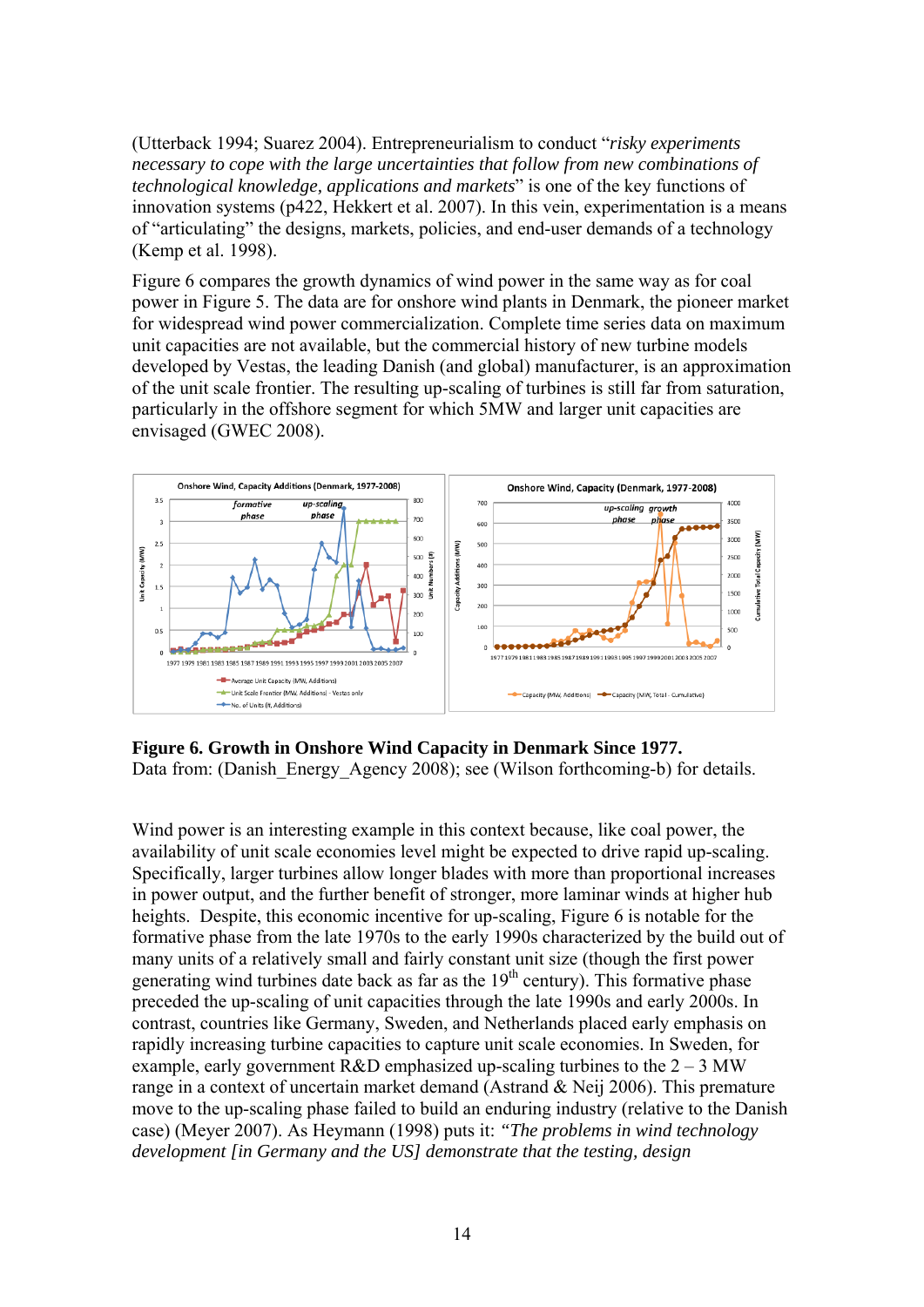*improvement, and maturation of complex technologies require much practical experimentation and at least as much time, money, and effort as do the initial design and construction"* (p667). This is also consistent with the finding that up-scaling occurs only once the fundamental design issues and trade-offs for a technology are settled (Sahal 1985; Frenken & Leydesdorff 2000). In this way, up-scaling is part of the process by which the 'dominant design' of a technology is incrementally adapted to service different market demands as part of its widespread commercial diffusion.

Experimentation with many small-scale units contributes to a process of 'learning-bynumbers' – or building many before building big. This is illustrated further by Table 2 which compiles available data on five energy supply technologies in their initial markets (which vary geographically and in size). The right-hand column shows the length and number of units built during a formative phase which runs from first commercial application to the point at which new units reach 10% of the eventual scale frontier. This formative phase lasts decades, and sees the build out of hundreds of units. Nuclear power is the outlier with a relatively short formative phase and relatively few numbers of units built prior to up-scaling. But in fact, this exception supports the generalizable rule. The unit scale frontier of nuclear power increased five-fold in the decade that followed commissioning of the first 50 MW commercial reactor in 1956. Ultimately, these rapid increases in unit size were a contributing factor to the rising complexity that created diseconomies of scale and constrained further growth of the industry in the late 1970s (Lovins et al. 2003; Grubler 2010).

| $\frac{1}{2}$<br><b>Technology</b> | <b>Initial</b><br><b>Market</b> | <b>First</b><br><b>Commercial</b><br>Capacity<br><b>Installed</b> | $10\%$ of<br><b>Saturation</b><br>Capacity<br><b>Reached</b> | <b>Formative Phase: Number of</b><br><b>Years &amp; Number of Units</b> |
|------------------------------------|---------------------------------|-------------------------------------------------------------------|--------------------------------------------------------------|-------------------------------------------------------------------------|
| Natural Gas<br>Power               | <b>OECD</b>                     | 1900s                                                             | 1948                                                         | 50 years,<br>$>400$ units                                               |
| Coal<br>Power                      | <b>OECD</b>                     | 1900s                                                             | 1950                                                         | 50 years,<br>$>775$ units                                               |
| Nuclear<br>Power                   | <b>OECD</b>                     | 1950s<br>$(1940s^*)$                                              | 1963                                                         | 10 years,<br>25 units                                                   |
| Wind<br>Power                      | 1970s<br>Denmark<br>$(1880s*)$  |                                                                   | 1987                                                         | $15-100$ years,<br>$>1400$ units                                        |
| Refineries**                       | US <sup>-</sup>                 | 1860s-1870s                                                       | (1948 - average<br>capacity only)                            | $(80-90 \text{ years},$<br>$>$ 500 units?**)                            |

|                                |  | Table 2. Formative Phases of Energy Supply Technologies. |  |
|--------------------------------|--|----------------------------------------------------------|--|
| Source: (Wilson forthcoming-h) |  |                                                          |  |

\* First nuclear installations on submarines date to 1940s; first wind power generators date to 1880s, but from 1970s in their modern form.

\*\* Refineries data are indicative only. Saturation capacity measured in terms of average rather than maximum capacities; number of units are rough estimate.

Finally, it is important to note that the knowledge generated and experience accumulated in the formative phase is neither automatic nor autonomous. In the Danish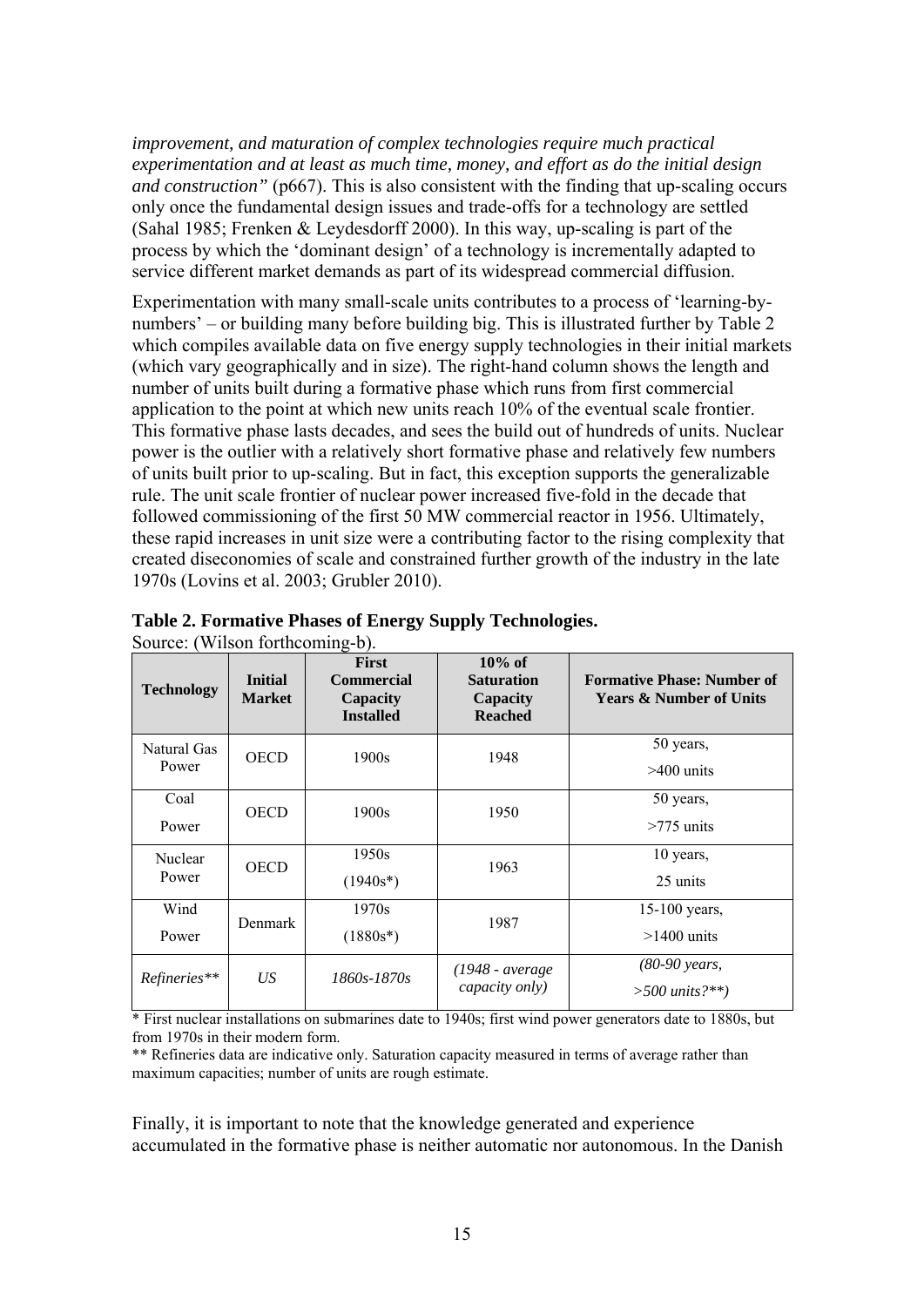case, learning was facilitated by efforts to ensure experiences fed back into subsequent designs through relationships between industry actors supported by public investments in, for example, testing infrastructure (Garud & Karnoe 2003). This policy-supported process of collective learning was absent in other countries which subsequently failed to develop a viable domestic technological capability and industry (Neij & Andersen forthcoming).

# *2.7.2. The up-scaling phase and the importance of market niches*

Although the basic sequence from formative phase to up-scaling phase to industry growth phase is generalizable, growth dynamics at the unit scale vary (see Figure 4). Two characteristics help explain differences in observed rates of up-scaling: unit scale economies, and heterogeneous markets. In general:

- i. Up-scaling occurs more rapidly (and over a shorter timeframe) for technologies with strong unit scale economies: e.g., coal power, nuclear power.
- ii. Up-scaling occurs less rapidly (and over a longer timeframe) for technologies servicing heterogeneous or dispersed markets: e.g., natural gas power, jet aircraft.

The potential tension between these two drivers are played out in the case of wind power as discussed above in the Danish context, but more clearly with natural gas power whose scale independence in terms of technical efficiency has meant applications spanning distributed units in the kW range up to centralized combined cycle configurations in the 100s of MW or even GW range (Lee 1987). The demand context for each technology thus determines the appropriateness of different unit scales. In general, market niches are more heterogeneous for distributed end-use technologies than for centralized supply-side technologies. End-use technologies (e.g., aircraft, light bulbs) supply a particular energy service (e.g., mobility, illumination) in a wide variety of contexts. As an example, the diversity of lighting services requires bulbs ranging in capacity over 5 orders of magnitude, from several watts (LEDs) to over 10kW for specialized exterior lighting (metal halide lamps) (IEA 2006). By comparison, the successful commercialization of modular end-use technologies (e.g., cars, light bulbs) in the  $20<sup>th</sup>$  century has been associated with mass production and manufacturing scale economies (at least since the model T Ford).

Conversely, energy supply and conversion technologies (e.g., refineries, power plants) produce one or a small number of homogeneous energy carriers (e.g., liquid transportation fuels, electricity). These are subsequently distributed to the point of use. With transmission networks and reasonable proximity to concentrated demand centers, electricity generation has historically been characterized by strong unit scale economies and rapid up-scaling of unit capacities (see Figure 4). In the case of nuclear power, the unique issues associated with managing nuclear fuel cycles coupled with the need to reduce capital costs drove rapid up-scaling at the unit level from the mid-1960s to mid-1970s following a relative short formative phase (see Table 2). The build out of large capacity units continued until the late 1980s after which growth saturated. In refineries, up-scaling is concentrated during the several decades following World War II which is concurrent with the growth phase of the industry in total capacity terms (though data at the unit level are only available for the US in terms of average capacity, and only from 1940 onwards). Increases in unit capacities largely saturated by the 1970s; industry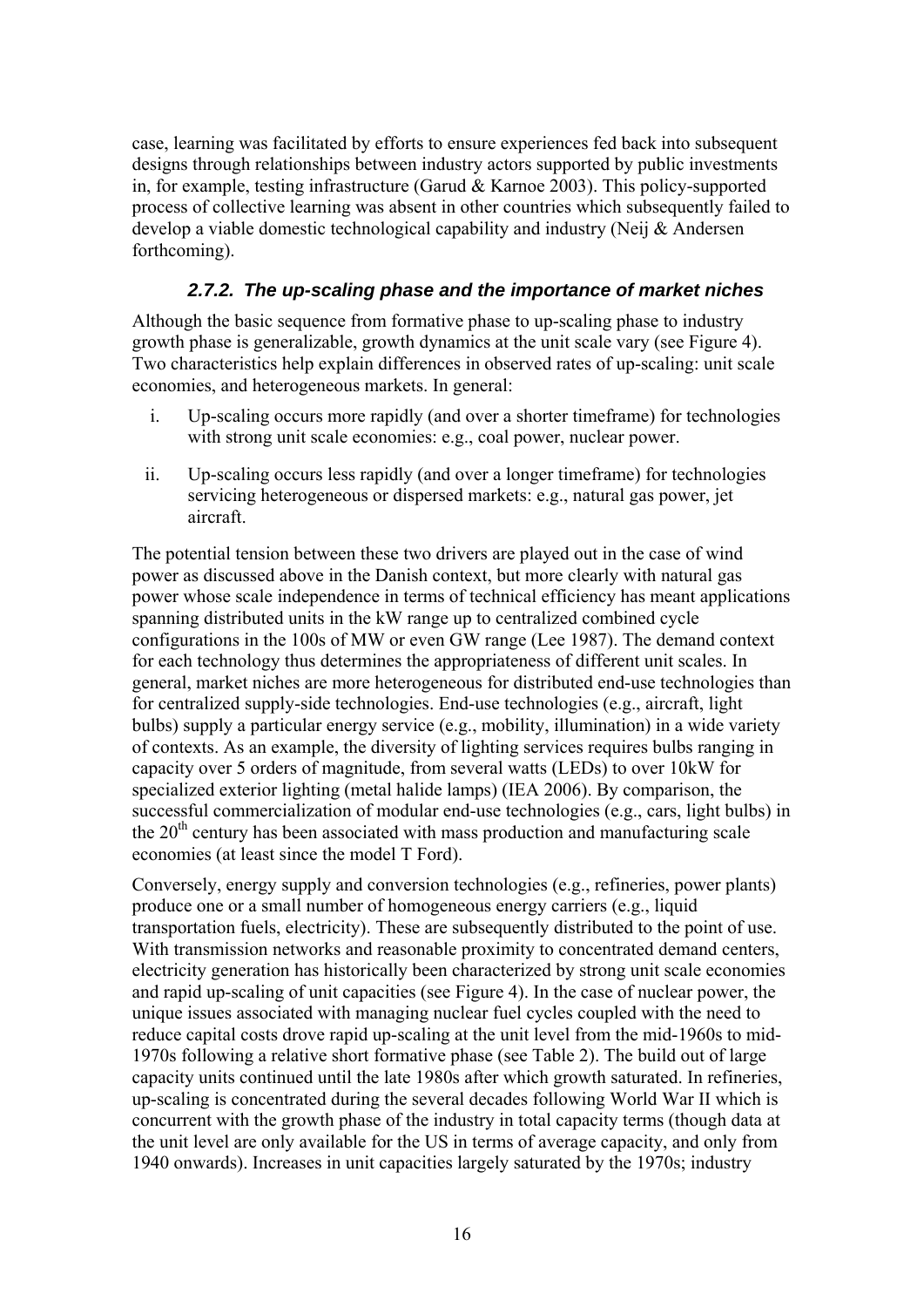capacity expansion similarly plateaus following the oil shocks. As the largest capacity end-use technology, jet aircraft also exhibited rapid and early up-scaling. First introduced commercially in 1958 with the Boeing 707-100, up-scaling was largely completed by the introduction of the Boeing 747-100 in 1969 (see Figure 4, right-hand graph). This took place during the first 10 years of a 50 year period of continual growth in numbers of units. The recent introduction of the larger Airbus A380 has only marginally pushed up the unit scale frontier.

### **2.8. The magnitude and rate of expansions in energy conversion capacity are inversely related**

Intuitively, a technology should take longer to diffuse to a greater extent; or, as noted earlier, the more pervasive the diffusion, the slower the process (Grubler 1996). So the extent and duration of growth should be positively correlated, notwithstanding the many factors that affect growth dynamics (Grübler et al. 1999). The relationship between the extent and duration of capacity expansion is a useful descriptive measure of the overall growth dynamic of energy technologies.

Figure 7 confirms the basic intuition of the positive relationship observed historically between the extent and duration of growth for 8 different energy technologies, each in their respective initial markets. Both axes of Figure 7 show parameters from logistic functions fitted to historical time series data of cumulative total capacity in MW. The xaxis shows the turnover time which is a measure of the *duration* of growth (and inversely proportional to the rate parameter in the logistic function). The turnover time or  $\Delta t$  is the period a technology takes to grow from 10% to 90%, or alternatively 1% to 50%, of its final saturation level. This saturation level is shown on the y-axis as a measure of the *extent* of growth (the asymptote parameter in the logistic function). This is normalized to take into account differences in the overall size of the energy system into which different technologies diffused (so is analogous to a market share metric).



**Figure 7. Relationship Between Extent and Duration of Capacity Growth Historically.**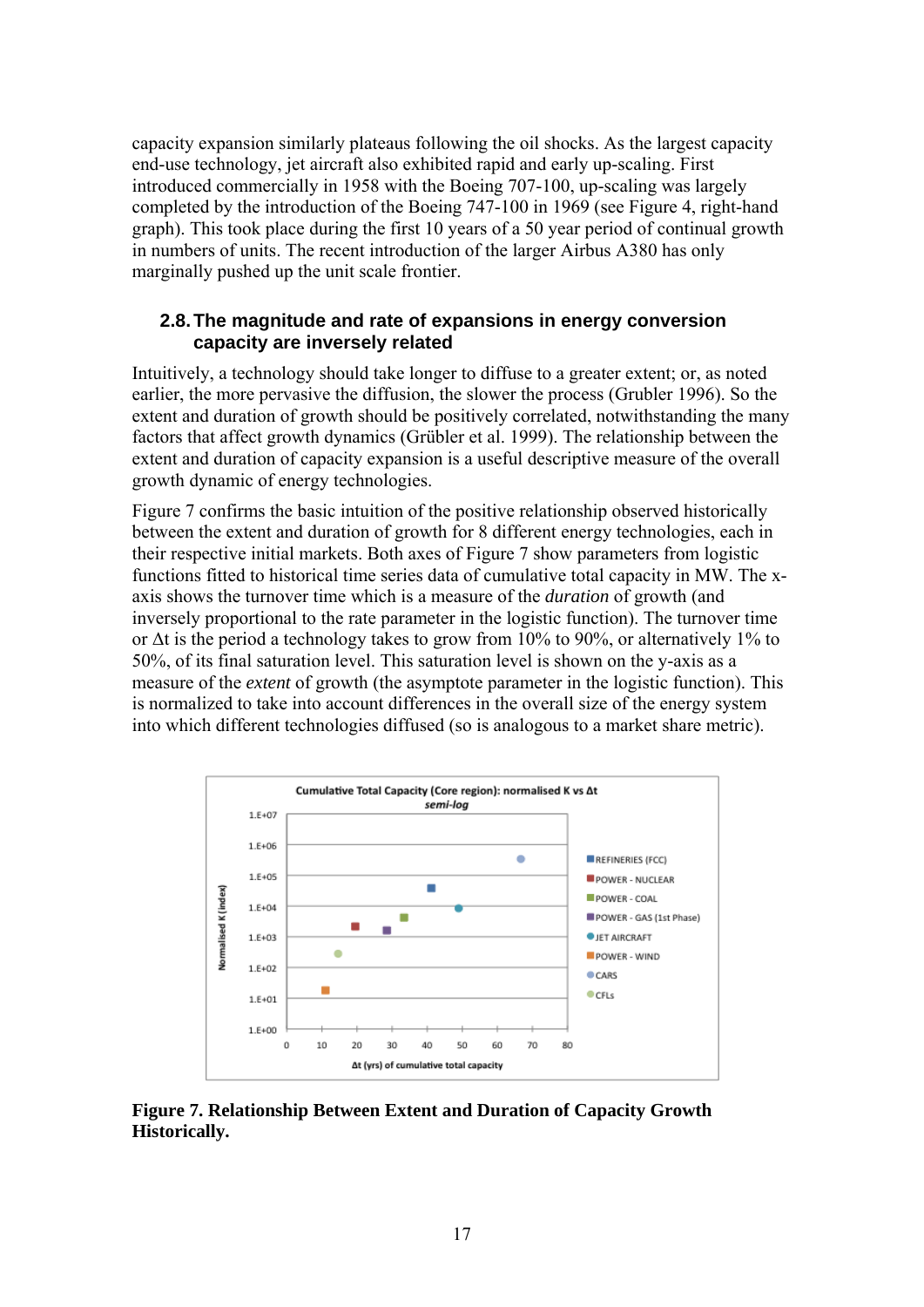The consistency of the extent - duration relationship in Figure 7 is surprising as the enduse and supply-side technologies analyzed are of markedly different characteristics and vintage. This consistency also broadly holds across different regions as well as globally (Wilson forthcoming-a). The technology lifecycles of refineries, power plants, jet aircraft, cars and light bulbs are characterized by distinctive cost and efficiency profiles, capital intensiveness, turnover rates, market niches, regulatory contexts, manufacturing bases, and functions within the energy system. But as noted earlier, the energy system is driven by demand for useful services. The observed extent – duration relationship may simply describe the dynamics of demand growth. How rapidly and how extensively demand changes is both driven and constrained by the adaptability of end-user needs and wants, which are embedded in practices, routines, social networks, organizational structures and so on. The inherent inertia to change in technological systems is similarly found in social systems: indeed, the two are inseparably entwined.

Moreover, there are a common set of underlying mechanisms that shape innovation and the early deployment of technologies (Grubler 1998). These include knowledge generation through R&D, learning and scale effects, knowledge spillovers (and knowledge depreciation), entrepreneurialism, networks of innovation actors, demonstration activities, niche market applications, and so on (Grubler et al. 2011). A consistent extent – duration relationship for different technologies may signal limitations in the capability of these underlying mechanisms to speed up technologies through the earlier life cycle phases into the mass market. Thereafter, growth rates differ according to a technology's relative advantage, inter-dependencies with other technologies and infrastructures, the size and growth potential of niche markets (Grubler et al. 1999).

But the observed consistency in the extent – duration relationship suggests a trade-off between *how much* and *how fast* energy conversion capacity can accumulate in the energy system over time. A strongly supportive regulatory context for a technology may successfully increase a technology's growth rate but in so doing may reduce the potential extent of growth during a compressed time frame. Conversely, demand for a technology which is dispersed and only increasing gradually may imply slow growth rates, but an associated potential for growth to be more pervasive. This simple relationship between extent and duration describes the inherent inertia of a large, complex, inter-related system of technologies, institutions and end-user needs.

### **2.9. Diffusion in late adopter regions is faster than in initial innovator regions, but saturates at a lesser extent**

As seen earlier, there is a generalizable *temporal* pattern of technological diffusion, beginning slowly as technologies are introduced as new commercial applications which - if successful – then accelerates into a rapid growth phase before slowing and eventually saturating (Grübler et al. 1999). But there is also a generalizable *spatial* pattern to diffusion. In the initial markets or regions where a technology is first commercialized, a technology's growth tends to be slower but more pervasive (Grubler 1996). In subsequent markets, growth tends to be more rapid but saturates at a lesser extent (i.e., is less pervasive). Mobile phone densities are  $1.2 - 1.3$  per capita in the Scandinavian innovator countries (Finland, Sweden) but only around 0.85 in the US & Japan (OECD 2009). The spatial diffusion of cars is another example, albeit a more complex one given the inter-dependencies of infrastructure, urban form and petroleum.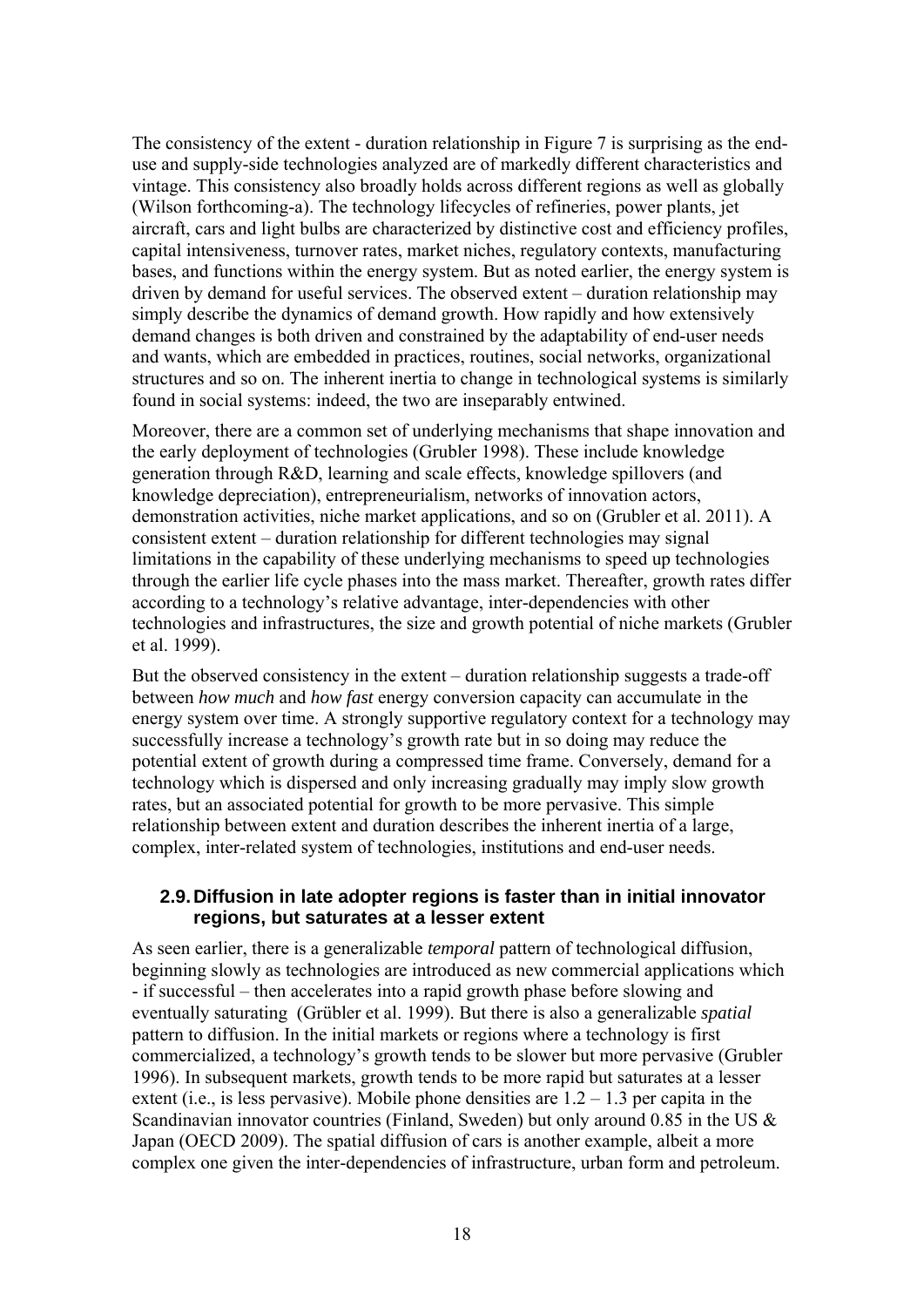In the US as the initial market, car ownership per capita grew from the early 1900s throughout the  $20<sup>th</sup>$  century; in Japan, growth began in earnest in the 1950s and was compressed into several decades. But by the 1990s, ownership per capita in Japan was only slightly larger than that of the US in the 1930s (p151, Grubler 1990; Schipper et al. 1992).

More rapid diffusion in later adopting markets signals the 'spillover' or transfer of knowledge from the formative phase of technologies in their initial markets (Grubler 1998). Knowledge spillover can shorten, but not preclude entirely the need for local development of the conditions and institutions that support diffusion and that are gained through cumulative experimentation and learning (Dahlman et al. 1987; Gallagher 2006). Less pervasive diffusion in later adopting markets reflects the long time constants of change in the inter-related systems of technologies, infrastructures and institutions (including patterns of end-use services and end-user behavior).

Figure 8 provides further evidence for faster rates of growth in late adopting regions for the eight energy technologies whose up-scaling dynamics were shown in Figure 4. The bars show the duration of each technology's growth in terms of cumulative total capacity as it diffuses spatially out of its initial 'core' region through subsequent 'rim' regions and ultimately into 'periphery' regions. The measure of duration is the Δt in years derived from logistic functions fitted to the data (see Section 2.6 for further details). This measure of duration is inversely related to the rate of diffusion: so, the longer the bars in Figure 8, the more prolonged, and the slower the rate of capacity expansion. In all cases for which data were available, the duration of growth decreases from initial to subsequent regions (or from core to rim to periphery). The only anomaly is the periphery region for coal power which is explained by South Africa's early exploitation of domestic coal due to restricted access to foreign energy resources in the apartheid era.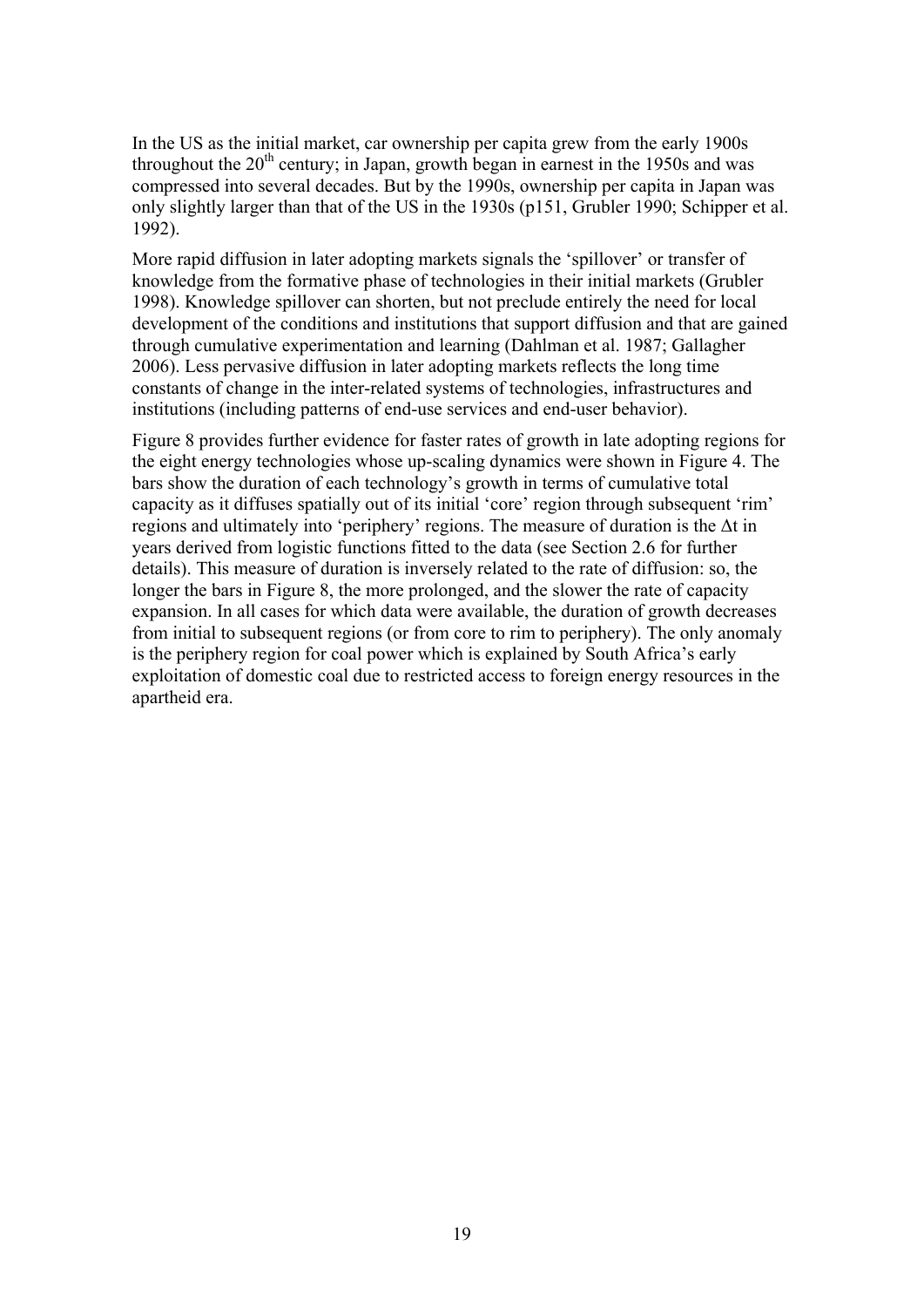

# **Figure 8. Spatial Diffusion of Energy Technologies Historically.**

Notes: Bars show durations of growth in cumulative total capacity for eight energy technologies in 'Core', 'Rim1', 'Rim2' and 'Periphery' regions measured as the Δt in years (or turnover time) from fitted logistic functions. Regions are defined for each technology according to the corresponding spatial sequence of diffusion. 'Core' regions are typically within the OECD; 'Rim1' regions are typically former Soviet Union countries; 'Rim2' are typically Asian countries; 'Periphery' regions are typically Africa or Latin American countries. See (Wilson forthcoming-b) for further details.

# **3. Scenario representations of future technological change.**

The role of technological change in future energy scenarios and in climate change mitigation has been reviewed comprehensively in the IPCC's Fourth Assessment Report (Fisher et al. 2007; Halsnæs et al. 2007). Here simple illustrations are provided to show the levers of technological change in transitioning towards more sustainable energy systems. Growth dynamics in future scenarios are also contrasted with the historical perspective outlined previously.

# **3.1. Path dependency in future technological change**

The scenario taxonomy developed in the IPCC Special Report on Emissions Scenarios ('SRES') became the progenitor of a wide range of derived scenarios (Nakicenovic et al. 2000). The role of technological change is best shown by comparing scenarios within a particular SRES scenario 'family'. This holds all other salient variables constant (including population and economic growth) while varying assumptions on the direction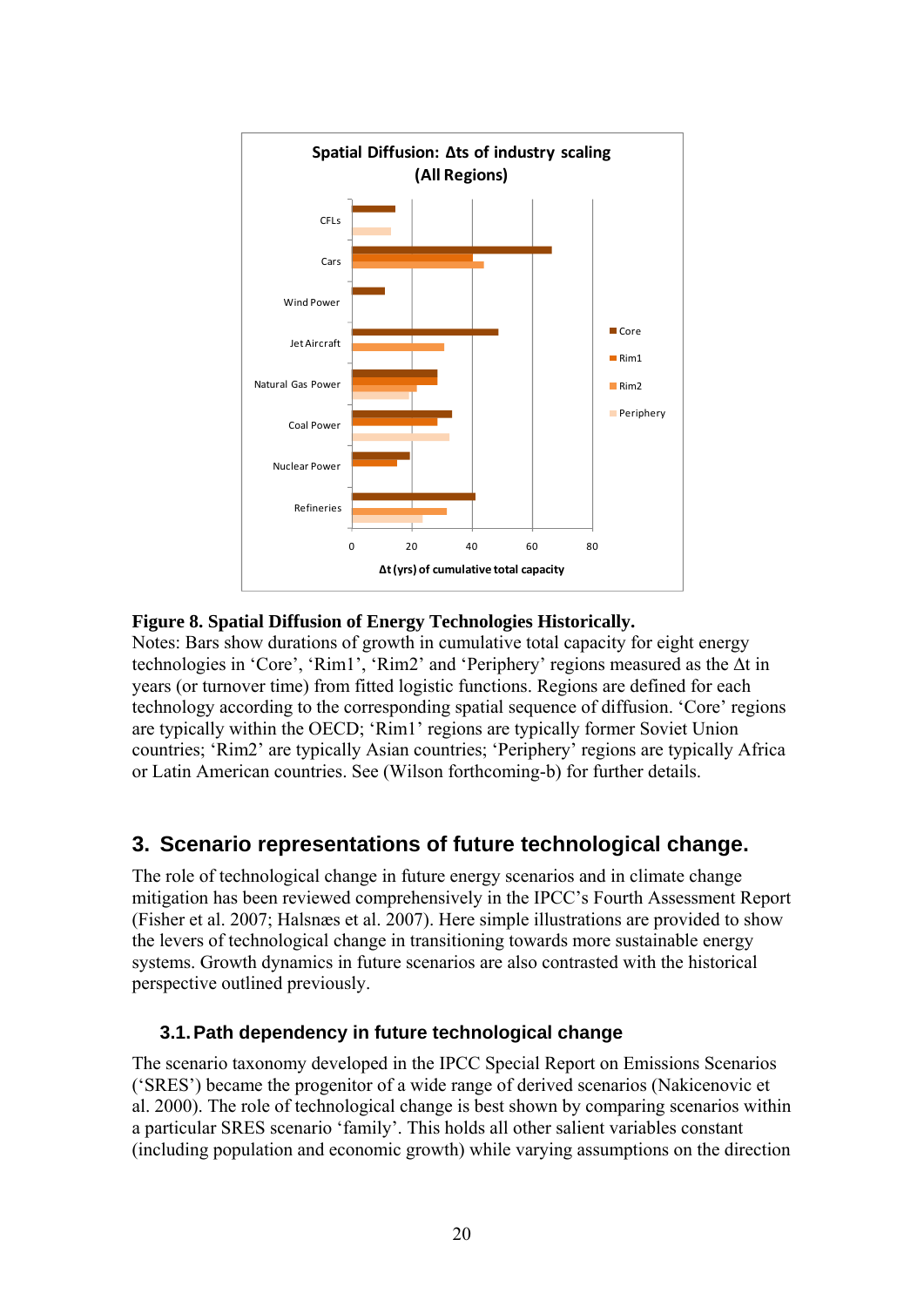and speed of innovation across a range of individual energy technologies. Figure 9 shows scenarios in the 'high growth' or A1 scenario family of SRES, grouped into A1FI (high emissions), A1B (medium emissions), and A1T (low emissions). Bold lines denote the 'marker' scenarios; other lines illustrate modeling uncertainties in the representation of technological change under a common set of scenario assumptions. Although none of these scenarios explicitly includes the effect of climate policies, the vast differences in terms of emission outcomes is striking. The A1FI scenario is fossil fuel intensive; the A1T scenario dominated by low carbon technologies. In both cases, as in the historical record, the long-term dynamic of change in the energy system is strongly path dependent. As a more 'balanced' scenario, A1B suggests lock-in at a differentiated regional level, for example 'clean' coal in China, but renewables in Latin America.

Comparison of the three scenarios illustrates how the dynamics of technological change give rise to consistent and stable technological combinations which crowd out competing alternatives through increasing returns to adoption. The transitions depicted in Figure 9 thus proceed along mutually exclusive, alternative technology pathways. This is not uncommon in the scenario literature. But consistent with historical experience, these contrasting technology strategies result in emissions diverging only gradually, after several decades or more. Because of the long lifetimes of power plants, refineries, buildings, and other energy infrastructure, there is insufficient capital stock turnover in the near future to allow scenarios to diverge significantly (Grubler 2004). But the seeds of subsequent divergence will have been widely sown by then, based on research and development efforts, intervening investments, and technology diffusion strategies (Nakicenovic et al. 1998). These translate into different environmental outcomes only as new technologies gradually replace older technology vintages. As a result, near-term technology and policy decisions are critically important for leveraging long-term change.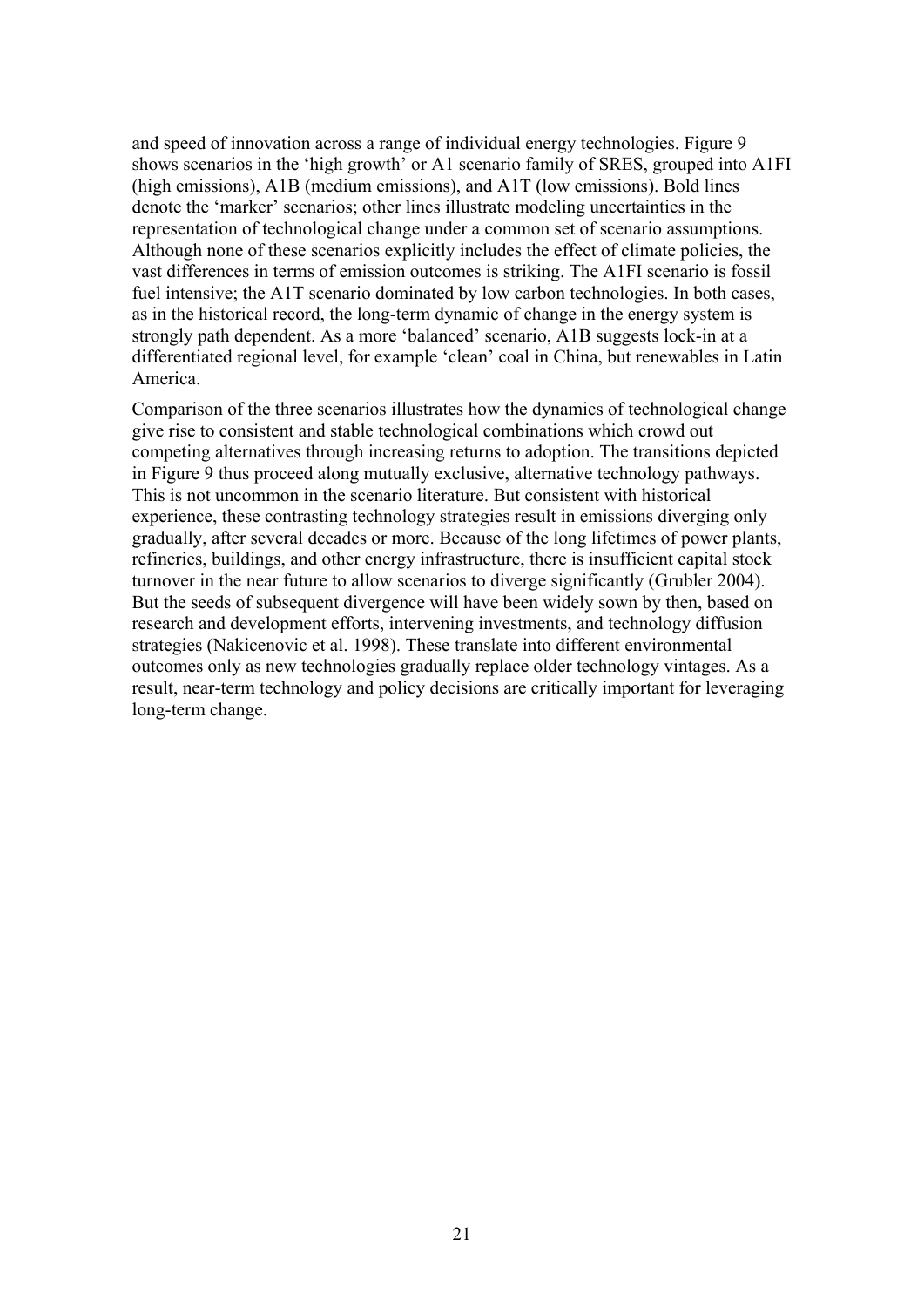

## Figure 9. Industrial CO<sub>2</sub> Emissions in the IPCC's SRES A1 'High Growth' **Scenario Family.**

Source: (Nakicenovic et al. 2000).

# **3.2. Technology push and market pull drivers of future technological change**

A survey of scenario projections for a wide range of energy supply technologies (electricity generation as well as synfuels) showed how the growth paths of individual technologies can bifurcate (Nakicenovic & Riahi 2002). As an example, Figure 10 shows scenario projections for solar photovoltaics ('PV') which distinguish over the long-term into groups of scenarios of either comparatively low or comparatively high market deployment (top panels for 2050  $& 2100$ ). This bifurcation is the result of differences in assumed technology characteristics, in particular investment costs (bottom panels for 2050  $& 2100$ ), as well as future market deployment environments including the existence and stringency of  $CO<sub>2</sub>$  emission constraints (colored blocks).

Figure 10 encapsulates two important findings of the scenario literature which are again borne out by historical evidence. First, the temporal dimensions of technological differentiation in energy systems are extremely long. Even the most ambitious scenarios depict no more than 60 EJ of solar PV electricity by 2050 (top left panel). Before then, and in the medium-term of 2020 or 2030, only modest, niche market inroads of solar PV into the global energy system are expected. Only by 2100 have scenarios clustered either around relatively small solar PV markets (0-80 EJ) assuming no or low  $CO<sub>2</sub>$ emission constraints and high investment costs, or around relatively large solar PV markets (100-180 EJ) under stringent  $CO<sub>2</sub>$  emission constraints and low investment cost projections (right-hand panels). To put these numbers into perspective: current global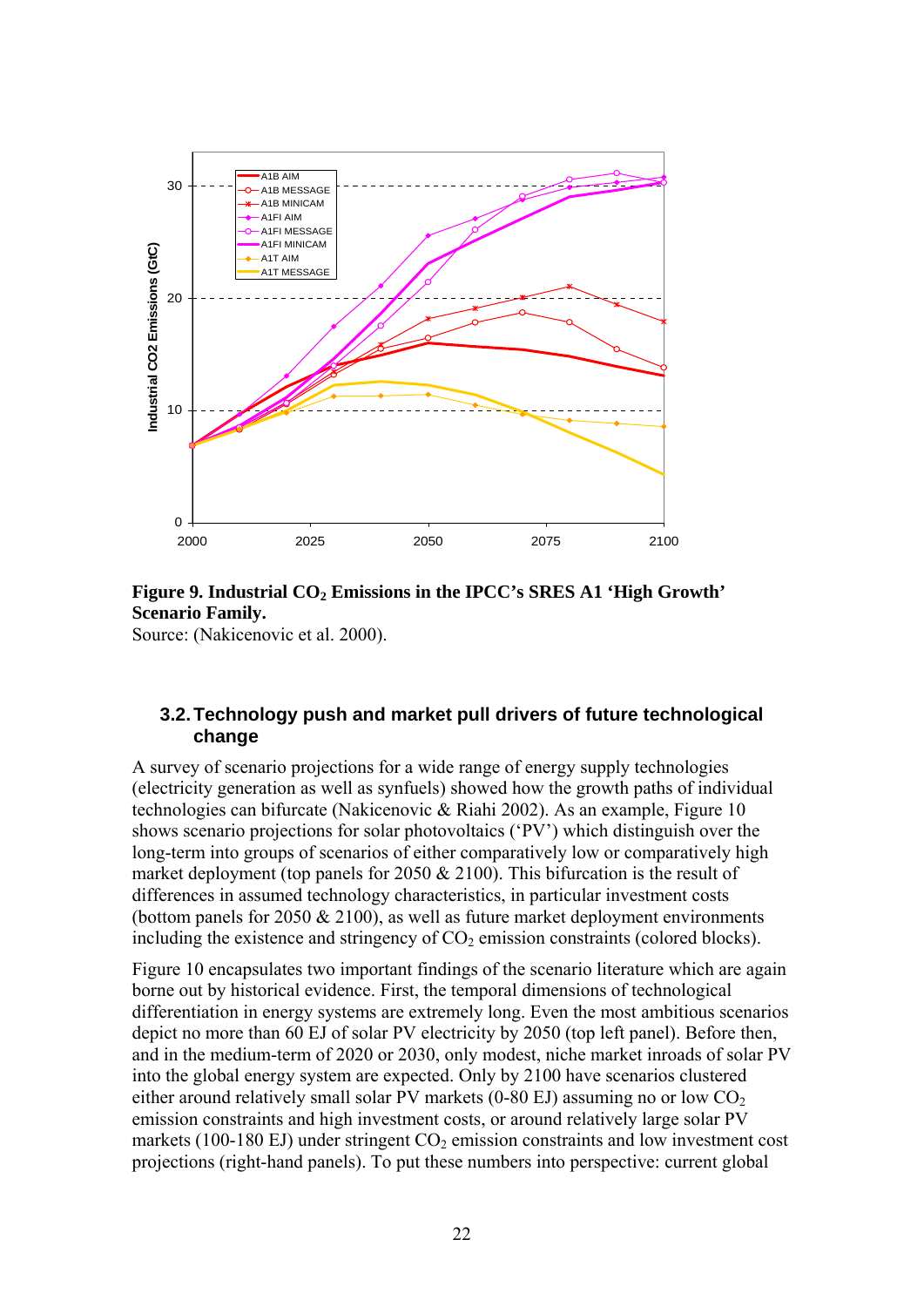energy demand amounts to some 530 EJ, and electricity generation to some 60 EJ. So the highest growth scenarios suggest that by the end of the  $21<sup>st</sup>$  century solar PV could generate as much as three times more electricity than is generated at present for all sources and technologies combined.



### **Figure 10. Scenarios of Solar PV Market Deployment As a Function of Investment Cost.**

Notes: Left and right panels show 2050  $& 2100$  respectively. Top and bottom panels show market deployment in EJ and investment costs in \$/kW respectively. Colors show  $CO<sub>2</sub>$  emission constraints from 750 ppmv to 450 ppmv (shades of green) and also no constraints (in black). Source: (Nakicenovic & Riahi 2002).

Underlying the alternative projections of solar PV investment costs (which in turn reflect other technology characteristics such as conversion efficiency) are R&D efforts, improved designs, and "debugging" through niche market application and feedbacks. These processes 'push' the technologies through ever-wider diffusion as  $CO<sub>2</sub>$  emission constraints change the relative prices of energy sources and 'pull' solar PV and other low carbon technologies into the market. The second key finding, therefore, is the necessity and complementarity of 'market pull' and 'supply push' policies to yield marked differences in long-term technology outcomes.

# **3.3. The supply-side emphasis of future energy transitions**

The energy transitions shown in Figure 9 take place almost exclusively on the supplyside of the energy system. In stark contrast to the historical evidence, future scenarios tend not to explicitly portray alternative pathways of technological change in energy end-use. This reflects the current state-of-art of modeling technological change in scenarios of energy transitions and climate stabilization, rather than any disavowal of end-use technologies on the part of researchers and scenario modeling teams. Even technologically-explicit 'bottom-up' models contain little detail at the level of energy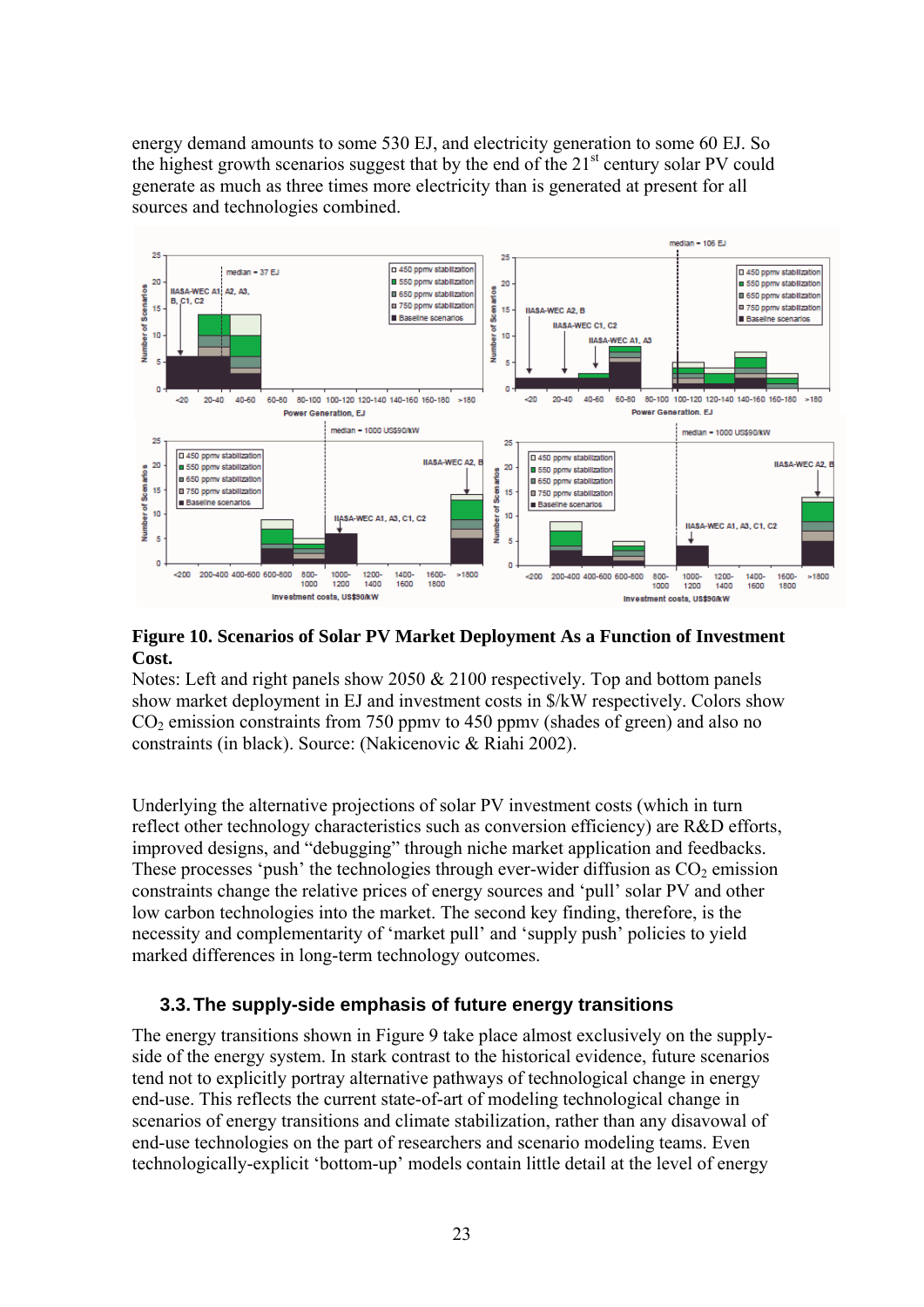end-use, instead using aggregate indicators such as sectoral energy intensity (GWh / \$ of GDP) (Hanaoka et al. 2009) or exogenously specified indices of efficiency improvements (Azar & Dowlatabadi 1999; Magne et al. 2010). In other words, unspecified technological change is assumed to occur and is represented in models only in terms of its impact on energy demand; these impacts are then interpreted *ex post* in terms of technological and/or behavioral changes. Even in the rare efforts to model the diffusion of "general purpose" technologies, as in scenarios of a future hydrogen economy, the emphasis is on technological substitution leaving patterns of energy enduse unchanged (e.g., Barreto et al. 2003). In such scenarios, fuel cell vehicles substitute for internal combustion-based vehicles without substantive changes in the patterns of demand for private mobility by road. This is in stark contrast to the driving role of changing and novel energy end-use services seen historically (see Section 2.3).

A simple example of this asymmetrical treatment of supply- and demand-sides is provided by different modeling estimates of future investment requirements of the energy system under climate constraints. Table 3 compares the availability of investment estimates from 6 studies involving 13 major energy-economy modeling groups. As can be seen, *total* investments costs are modeled only on the supply-side. To the extent they are estimated, demand-side investment costs are expressed only in *incremental* terms (i.e., relative to a reference or baseline scenario). It is not possible, therefore, to make like-for-like comparisons of the investment implications of future technological change on both energy supply and end-use applications.

| <b>Scenario Study</b>         | <b>Energy system model</b>                               | <b>Supply-side</b><br>investment<br>estimates |                    | <b>Demand-side</b><br>investment<br>estimates |                    |
|-------------------------------|----------------------------------------------------------|-----------------------------------------------|--------------------|-----------------------------------------------|--------------------|
|                               |                                                          | <b>Total</b>                                  | <b>Incremental</b> | <b>Total</b>                                  | <b>Incremental</b> |
| (Nakicenovic & Rogner 1996)   | <b>MESSAGE</b>                                           | yes                                           | yes                | no                                            | no                 |
| (Hanson & Laitner 2006)       | AMIGA                                                    | no                                            | yes                | no                                            | yes                |
| (IEA 2009b)                   | <b>IEA World Energy</b>                                  | yes                                           | yes                | no                                            | yes                |
| (Luderer et al. 2009)***      | IMACLIM, REMIND,<br><b>WITCH</b>                         | yes                                           | yes                | no                                            | no                 |
| (van Vuuren et al. 2009)***   | AIM, E3MG, ENV-Linkages,<br>IMAGE, MESSAGE,<br>WorldScan | no                                            | yes                | no                                            | yes <sup>b</sup>   |
| (Edenhofer et al. $2010$ )*** | E3MG, IMAGE, MERGE,<br>POLES, REMIND                     | no                                            | $no^{b,c}$         | no                                            | $no^{b,c}$         |

**Table 3. Comparison of Supply- and Demand-side Investment Estimates.** 

(a) Inter-model comparison studies.

(b) Non-specific, or aggregated economy-wide estimates, rather than estimates disaggregated to specific technologies or sectors.

(c) Incremental costs expressed as % losses in GDP.

There are two main reasons for the relatively poor model representations of future technological change in end-use technologies: data, and dispersion. First, there is an extreme paucity of end-use specific data as energy statistics are framed through the lens of economic activities and sectors. Whereas supply-side technologies are manifestly part of 'the energy system', end-use technologies are classified under different industrial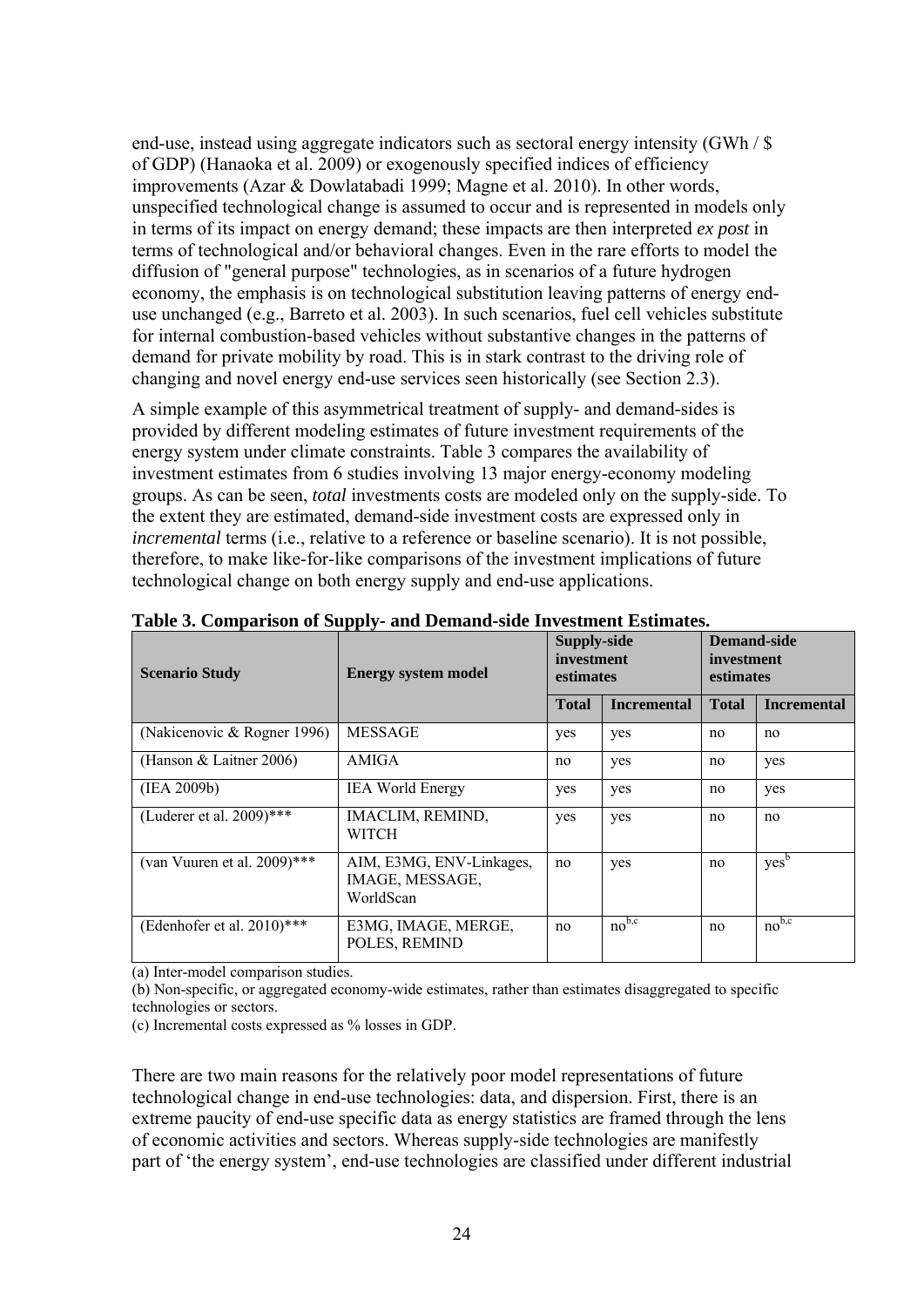and consumer goods markets (Nakicenovic & Rogner 1996). And whereas energy provision or conversion tends to be the primary purpose of supply-side technologies, it tends to be – from the end-user's perspective - an incidental attribute of technologies whose primary purpose is to provide useful services such as heating, lighting and mobility. A related, practical data challenge is the increased granularity of end-use technologies: compared to energy supply technologies, they are smaller scale, more decentralized, more heterogeneous, and many in number. With respect to building technologies, for example, the IPCC authors note that: "*in the vast majority of countries detailed end-use data is poorly collected or reported publicly, making analyses and policy recommendations insufficiently robust ... " (p437, Metz et al. 2007).* 

The second reason for the asymmetric treatment of demand-side technological change is that it is extremely challenging to derive plausible and consistent scenario assumptions on the evolution of an extremely large number of energy end-use applications - from new transport and communication technologies, to manufacturing innovations and consumer appliances. Moreover, the modeling tools available to quantitatively enrich the scenarios are less detailed on the demand-side (Hanaoka et al. 2009). End-use technology investments are represented endogenously only indirectly through aggregate relationships between demand, energy price, and other factor inputs (capital, labor) (van Vuuren et al. 2009).

This has important implications as it cause scenarios to diverge from historical experience by downplaying the driving role of changing patterns of end-use services and technologies. A comparative review of 'bottom-up' or technologically-explicit energy system models with 'top-down' macroeconomic models found that the former privileged supply-side decarbonization to a greater extent: *"A likely explanation is that energy system models are relatively rich in technologies included in energy supply and thus see considerable options to reduce emissions" (p5133, van Vuuren et al. 2009).*

This influence of model structure on model outcomes is similarly noted in a recent intermodel comparison of stringent climate stabilization targets, demonstrating that model outcomes are "*a function principally of each model's assumptions about the available technologies, learning rates, and resource prices*" (p26, Edenhofer et al. 2010). Explaining the dominance of reductions in carbon intensity over energy intensity (or supply-side change over demand-use change), the authors note that "*all models pay considerably less attention to end-use energy efficiency technologies than to supply side technologies (which could create a bias towards favoring [carbon intensity] improvement)*" (p28). Of the five models compared, the one with the most detailed representation of end-use technologies (the POLES model) finds "*energy efficiency and end-use technologies constitute first rank options to cope with severe climate constraints*" (p58, Kitous et al. 2010). This includes rapid penetration by mid-century of electric vehicles and low energy buildings, with the diffusion dynamics of both end-use technologies modeled endogenously.

Another recent study of energy technology portfolios in a large ensemble of climate stabilization scenarios found energy efficiency improvements invariably accounted for at least 50% of all emission reductions on a cumulative basis (compared to hypothetical baselines that hold technological change constant) (Grubler & Riahi 2010). That enduse technologies and services constituted the single most important long-term emissions reduction option is in line with historical patterns but in stark contrast to the supply-side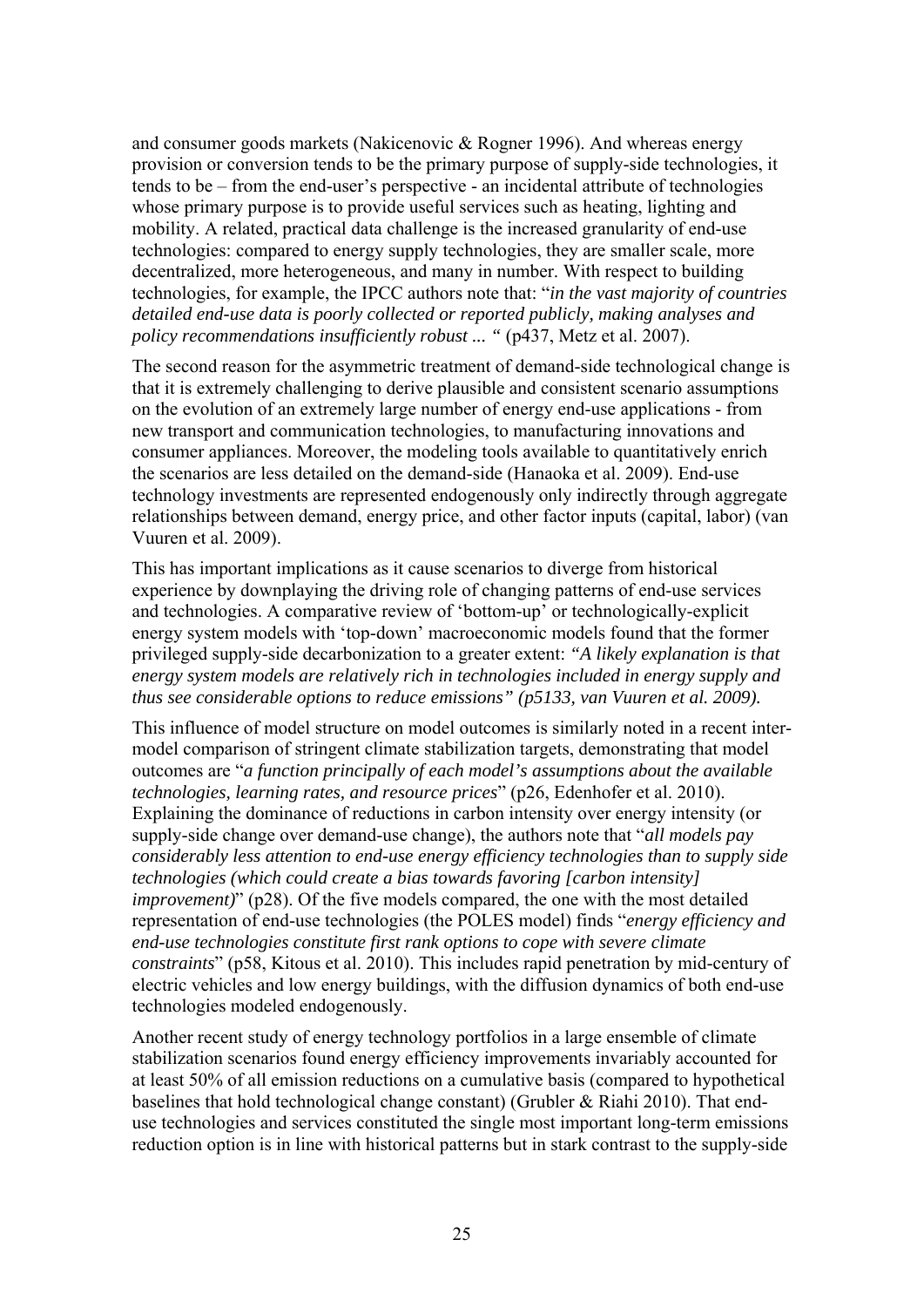emphasis of public innovation investments. This is discussed further below in Section 4.3.

### **3.4. Comparing scenario technology projections with the historical record**

Aside from this over-emphasis on supply-side technological change, are the technology growth dynamics in future scenarios consistent with historical experience? Or, more specifically, are the rates, durations and extents of growth in line with what has been observed in the energy system historically? One way to answer this question is to use the extent - duration relationship observed historically as described in Figure 7. The same two parameters representing the extent of growth and the duration of growth can be plotted for scenario projections of individual technologies. This is shown in Figure 11 (left-hand graph) for 6 energy technologies in 3 different growth scenarios (or scenario families) each described by a baseline and various increasingly stringent emission constraints (down to 480 ppmy  $CO<sub>2</sub>$ -equivalent concentration by 2100). As with the historical data, the extent – duration relationships seen in Figure 11 (left-hand graph) are broadly consistent across the different technologies. The particular technology growth projections used were generated by the MESSAGE energy system model as part of an integrated assessment study of climate stabilization targets (Riahi et al. 2007). However, cumulative total capacity data were only available for certain electricity generation technologies. This limited the scenario analysis to: nuclear, natural gas, coal with carbon capture and storage (CCS), all fossil CCS, wind, and solar PV (centralized & decentralized). (See Section 3.3 for a discussion of why scenario models are less detailed in terms of end-use technologies).



## **Figure 11. Relationship Between Extent and Duration of Capacity Growth in Scenarios.**

Notes: Left-hand graph shows scenarios; right-hand graph compares scenarios to historical evidence.

The right-hand graph of Figure 11 shows the same scenario data points (grey diamonds) but alongside the historical data points (black squares) representing capacity growth in 8 different energy technologies (see Figure 7). Also included are exponential best fit lines for the two data series, and also for a sub-set of the historical data representing only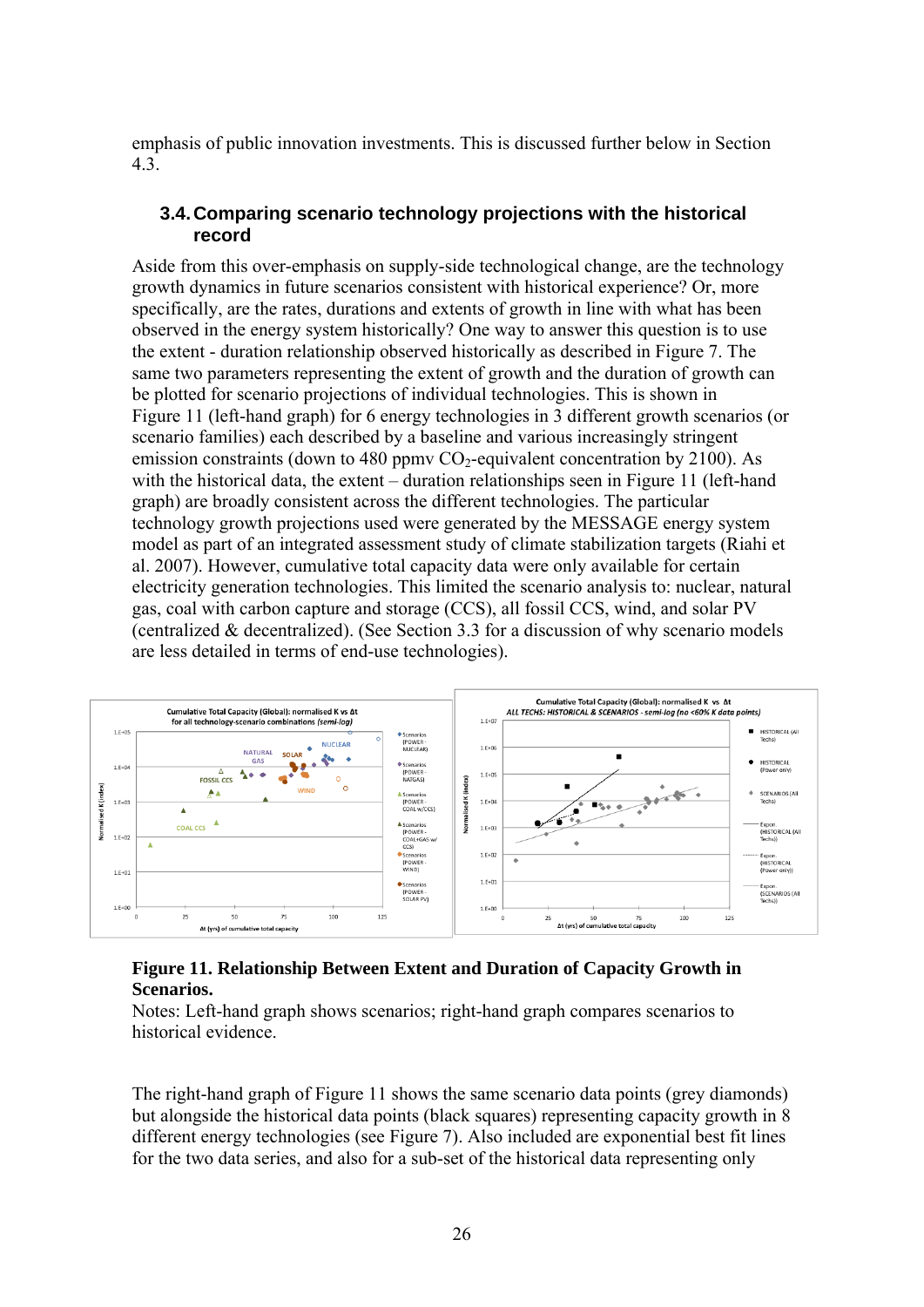power generation technologies (dotted black line). The implication of Figure 11 (righthand graph) is that the scenario projections of energy technology growth appear generally more conservative than the historical record suggests possible. In other words, a longer duration of growth is required to reach a given extent of growth. With the exception of some of the low CCS data points, all the scenario data points lie below and to the right of the observed historical trend.

At first glance, it is relatively straightforward to explain this pattern: the durations of growth in the scenarios are much longer (data points further right in Figure 11). But then why is this growth not to a greater extent (data points further up)? There are various possibilities. One is that the observed differences are in fact an artifact of the analysis. The consistent historical relationship between extents and durations of growth is based on a small number of data points (solid black line). Moreover, comparing scenario data on *electricity generation* technologies with historical data on *energy* technologies more generally may be inappropriate. Using only historical electricity generation technologies as the comparator (the dotted black line) substantively reduces the apparent conservatism.

Although these explanations cannot be ruled out, another possibility is that the energy system models used to describe scenarios quantitatively are set up conservatively with respect to the potential for long-term technological change. As an example, models such as MESSAGE use market penetration constraints on technology deployment to prevent dramatic changes in model output as input parameters vary (Grubler & Messner 1996). Although these constraints are based on observed trends and realistic extrapolations, it is possible that over the centennial timescales of the scenarios they are overly conservative. This is discussed further in (Wilson forthcoming-a).

# **4. Implications for clean technology & innovation policy**

In this concluding section, some broad policy implications are drawn from the dynamics of technological change observed historically and in future scenarios, and summarized as follows:

- The demand for better, different, and cheaper energy services and their associated end-use technologies have driven supply-side transformations. Falls in the effective costs of energy service provision lead to dramatic rises in the level of energy service demand. However, energy services and end-use technologies are relatively poorly represented in scenario studies of future technological change.
- Innovations attract end-users initially through their performance advantages not lower costs. These end-users constitute market niches which are protected from full cost competition and allow learning and other processes to improve, adapt and reduce the costs of technologies as a basis for widespread diffusion. Improved environmental performance is alone insufficient to support technologies through this process unless the pricing of environmental externalities affects the cost competitiveness of the energy services provided.
- Often extended formative phases see experimentation and commercial testing of many small-scale units as a precursor to up-scaling and the capturing of available unit scale economies. Up-scaling is less pronounced in technologies which service diverse market niches.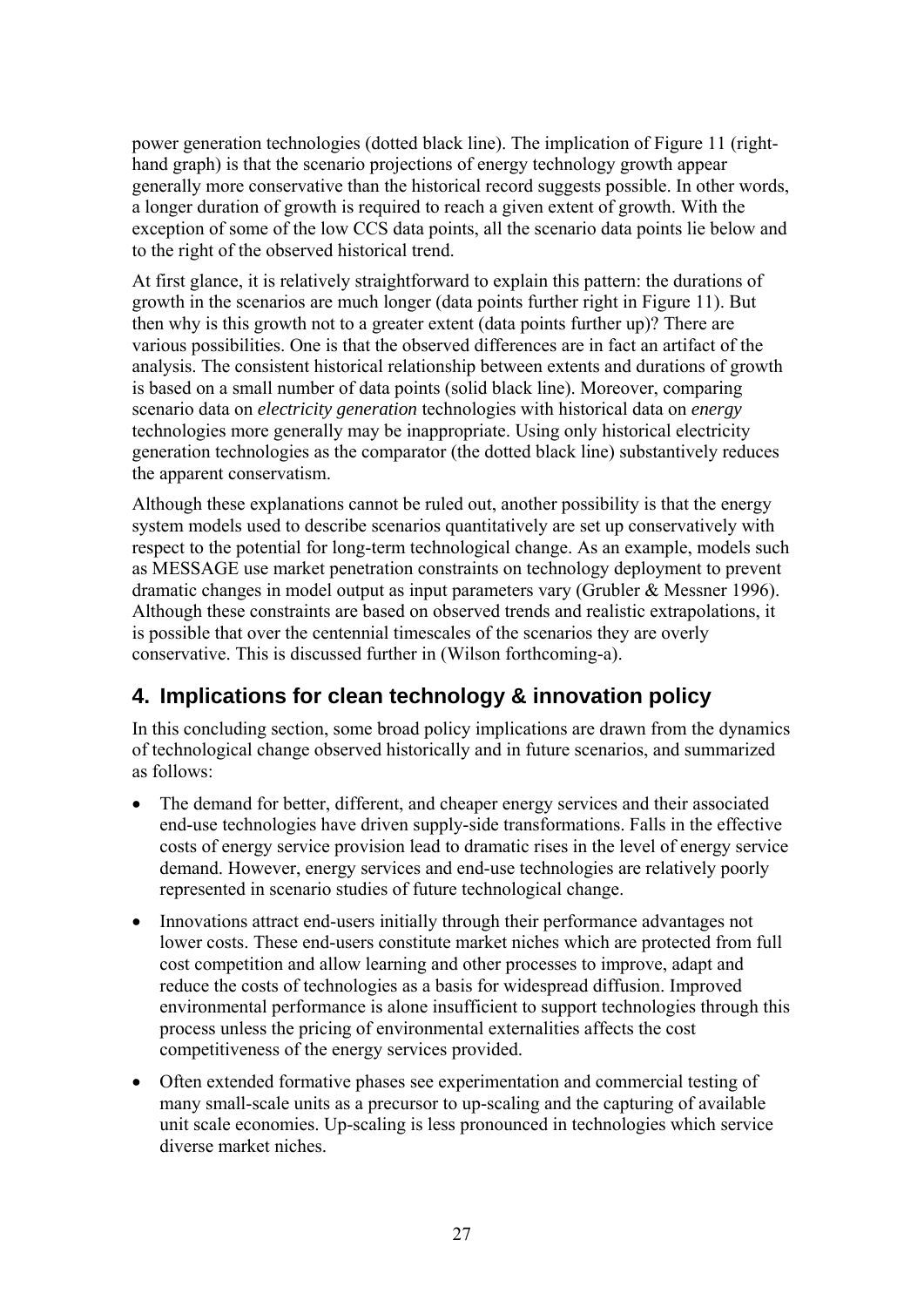- Spillovers, clustering, inter-dependencies and infrastructures result in strongly path dependent technological change. Exacerbated by the longevity of much energy capital stock, this means that the time constants of change in the energy system are long, measured in decades not years.
- As a consequence of this path dependency, near-term choices define long-term outcomes though divergence emerges only gradually over the short-to-medium-term as existing capital stock is retired. Both 'technology push' drivers such as falling costs as a result of sustained R&D investments and 'market pull' drivers such as externality pricing are both necessary and complementary for supporting low carbon technological change.
- There is a trade-off between the rate and the extent of capital stock expansion: faster diffusion implies less pervasive diffusion. It is unclear from the historical record whether strongly policy-induced technological change will deviate from this pattern. It is also possible that models used to project technological growth in future scenarios are overly conservative with respect to the potential for energy system transformation over centennial timescales.

# **4.1. Discontinuities between historical and future transitions**

From the outset, it is important to emphasize that the policy-induced technological change in climate change mitigation scenarios is a major point of departure from historical energy transitions. Consequently, past transitions offer inadequate guidance on whether relying on regulation, externality pricing, and other supporting policies to drive low carbon growth will be adequate, and how it will affect rates and extents of growth. Yet the future represented in the scenarios also tends to describe a world with more globally-integrated markets, pervasive diffusion of information and communication technologies, stronger regional growth in Asia, and so on. Together with the driving role of policy, these differences in future context imply the potential for more rapid technological change and faster spatial diffusion.

But the current dominance of fossil fuels relates to their relative cost and performance advantages over low carbon technologies (Smil 2003). Initially, performance advantages dominated in historical energy transitions. End-users in specific market niches were willing to pay handsomely for flexibility, convenience, safety, versatility, substitutability, or cleanliness (at the point of use). Other than in some specific contexts, there are no such obvious performance advantages for low carbon technologies (see Section 4.4 below). Indeed, in terms of power density and intermittency, renewable energy technologies are relatively unattractive (Smil 2008). Neither do low carbon technologies offer cost advantages under current institutional arrangements. Here, fossil fuel resource constraints may work alongside externality pricing to make renewables more cost-competitive, yet resource availability (competing land uses) may also act as constraints for the deployment of renewables at scale.

The fossil fuel present arrived through a centennial process of incrementally innovating or - to borrow from Newton - "standing on the shoulders of giants" (Acemoglu et al. 2009). The magnitude of decarbonization required in the future affords no such gradualism. But Moreover, a transition away from the energy infrastructures and institutions which have co-evolved with fossil fuels over the last century or more carries its own costs and inertias (Unruh 2000). Policy-induced up-scaling and deployment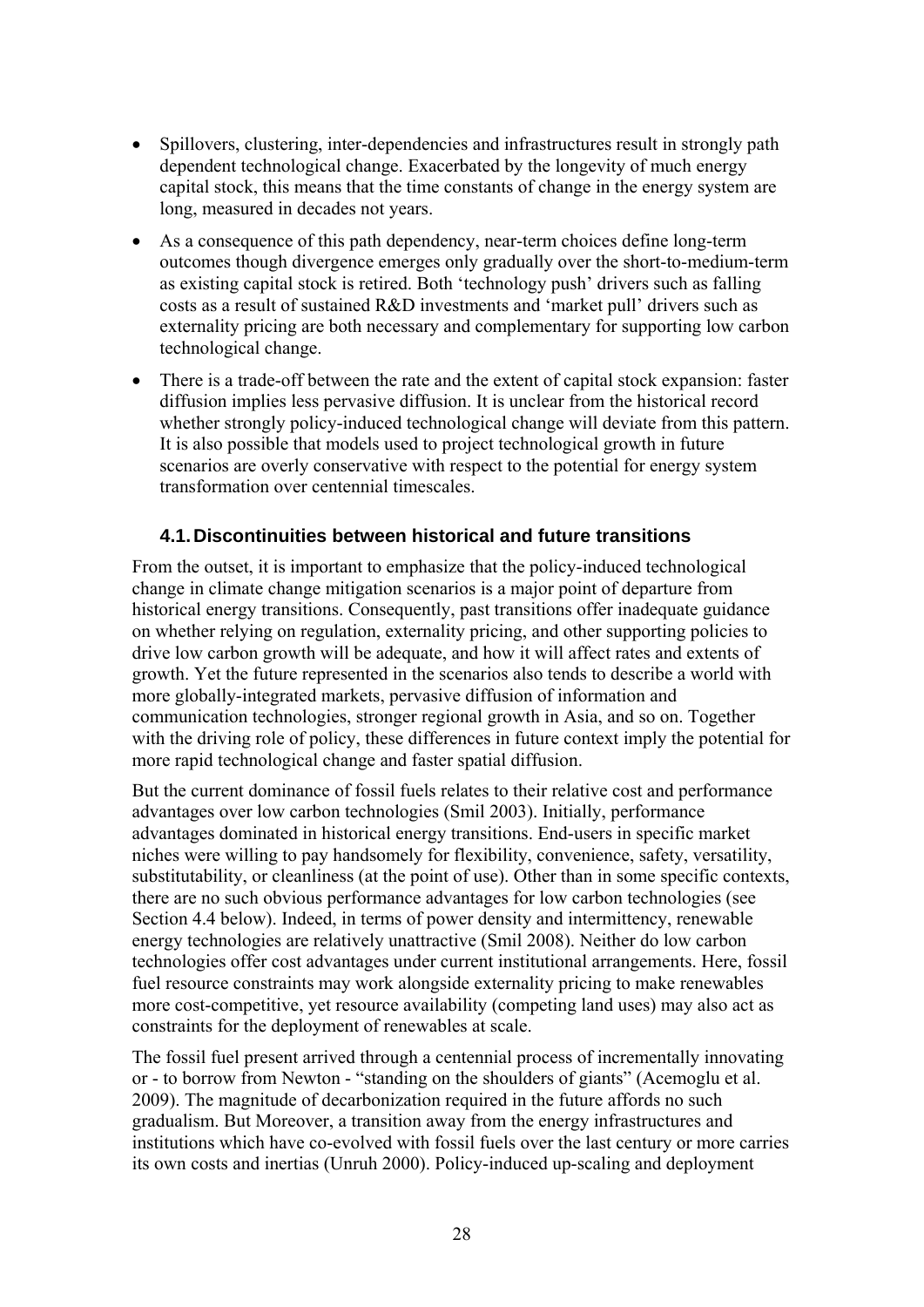without lengthy formative periods of experimentation and testing implies additional risks (Wilson forthcoming-b).

Political efforts to overcome vested interests will be important. Together with strong public investment in infrastructure development, this has been an institutional feature of historical energy transitions which has consistently set innovator countries apart from the (relative) laggards (Moe 2010). It also seems highly likely that government regulation with civil society support to create and protect niche markets will be critical (Schot & Geels 2008). But it is otherwise unclear whether a policy-*driven* rather than policy-*enabled* energy transition in the coming decades will be institutionally similar to the historical transitions driven by better, and then cheaper energy services (Fouquet 2010).

## **4.2. Portfolio diversification helps manage uncertainties**

Innovation outcomes are irreducibly uncertain. This helps explain the cautionary wisdom around public policies trying to pick technological winners *ex ante*. Policies have to support a wide range of technologies. However seductive they may seem, silver bullets - without the benefit of hindsight - do not exist. Innovation policies should use a portfolio approach under a risk hedging or 'insurance policy' decision making strategy. Portfolios recognize that innovation is inherently risky. Failures vastly outnumber successes. Experimentation, often for prolonged periods, is critical to generate the applied knowledge necessary to support the widespread diffusion of innovations and upscaling to capture available scale economies. History cautions against overly-exuberant efforts to compress formation and learning cycles. The diseconomies of scale ultimately revealed in the history of nuclear power were discussed earlier; see also (Grubler 2010). Another salutary example is the US synfuel program which targeted a ramp-up in production through the 1980s from almost zero to a targeted 2 million barrels a day (some 25% of all US oil imports). The program was cancelled after 5 years, having spent almost \$5 billion (1980\$) to reach only 10,000 barrels a day, 2% of the interim production target (Anadon & Nemet forthcoming).

A number of basic criteria define the design of technology portfolios. The whole energy system should be represented, not only particular groups or types of technology. The entire suite of innovation processes should be included, not particular stages or individual mechanisms. Less capital intensive, smaller-scale, i.e., *granular* technologies or projects are a lower drain on scarce resources, and failure has lower consequences. Indeed, risk aversion and the resulting risk premiums or extents to which decision makers are willing to pay to hedge against unexpected outcomes, are important influences on optimal technology portfolio design. Unexpected outcomes or risk include anything from cost overruns and delayed market readiness to outright failure or infeasibility. Deterministic models suggest optimal investment should focus on those technologies forecast to have the least cost in the future, and ignore the attractiveness of higher cost alternatives in terms of reduced risk. Portfolio theory can be used to capture the benefits from diversification for different degrees of risk aversion. In general terms, risk aversion means higher short-to-medium term investments in advanced, noncommercial technologies, and deeper  $CO<sub>2</sub>$  emission reductions (Krey & Riahi 2009).

Diversity in publicly-funded portfolios should also help keep potential options open in the face of economic pressures to standardize and up-scale technological 'solutions'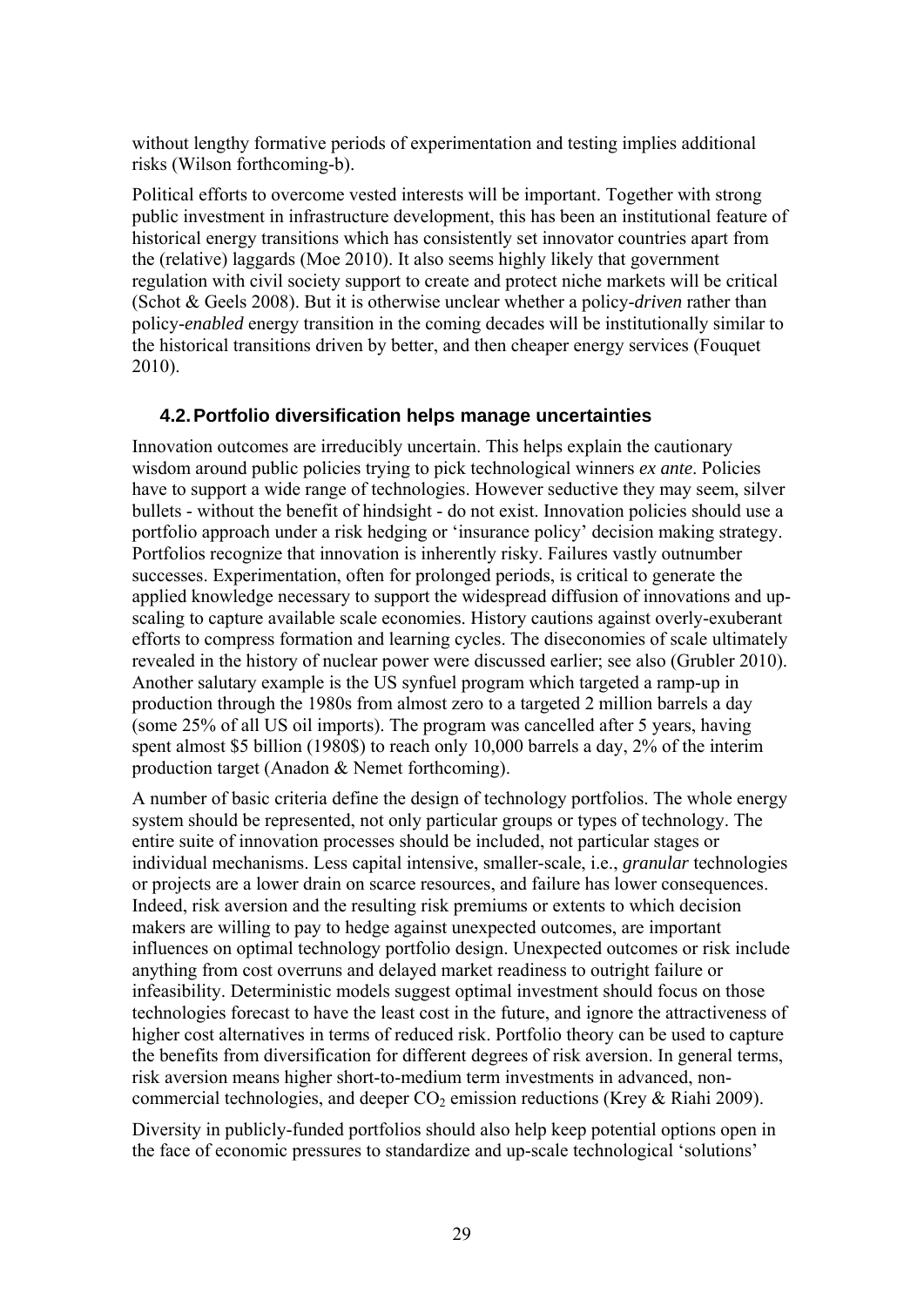which offer initial promise. Incumbents naturally favor the technologies currently in widespread use, yet a characteristic of leading innovator countries in historical energy transitions has been a political appetite to overcome vested interests (Moe 2010). Yet in so doing, technology policy should also seek to avoid all innovation risks of novel concepts being transferred wholly onto the public sector.

An important, related challenge is to manage the risk of prematurely locking-in to technologies or clusters that may ultimately prove sub-optimal (van den Bergh et al. 2007). This creates tension between short and long-term policy targets if the former reward deployment of market-ready technologies at the expense of developing technologies with greater transformative potential (Sandén & Azar 2005). This is illustrated well by 'technology-neutral' market pull policies for renewable electricity such as the UK's Renewable Obligation during the 2000s which strongly favor the most commercially-viable alternative (utility-scale wind farms). These contrast with 'technology-banded' policies which set differential support for technologies depending on their market readiness (e.g., Germany's feed-in tariffs).

## **4.3. Scenario analysis helps manage uncertainties**

Scenarios are an important response to the uncertainty of technological change. The large-scale, energy modeling studies described in Section 3 vary the most influential technological and market uncertainties across a set of scenarios (Nakicenovic et al. 1998; Nakicenovic et al. 2000). Effort has also been made to treat technological uncertainties endogenously within models, for example using stochastic energy prices and technology costs (Krey et al. 2007) or uncertain increasing returns to scale (Gritsevskyi & Nakicenovic 2000). But the energy system models used to enrich scenario descriptions remain largely deterministic. Technologies are selected on a least cost basis under a strict set of assumptions. Under slightly different assumptions, such selections can turn out to be considerably more expensive, for example, if the technologies do not develop at projected rates or with projected cost reductions. However, scenario analysis can still be used to explore how optimal energy technology portfolios change under different socioeconomic, technological, and climate outcome assumptions. A related question is whether certain portfolios are more robust to these uncertainties than others.

Riahi et al. (2007) explored how portfolios of energy technologies changed as a function of how salient uncertainties were represented. Across 22 scenarios, they varied energy demand, resource constraints, the availability and cost of technologies, and also the stringency of greenhouse gas emission constraints. Grubler & Riahi (2010) developed this analysis further by testing the relative contribution of different types of technology across the scenarios, and so the robustness of different technology options to uncertainty. Figure 12 illustrates these contributions in GtC per year in the case of a high emissions baseline scenario (A2r) and an emissions constraint resulting in 550 ppmy  $CO_2$ -equivalent concentration by 2100. The top two 'mitigation wedges' show the annual GtC contributions of (supply-side) carbon intensity and (demand-side) energy intensity improvements in the baseline relative to a 'frozen' state of technological development in 2000. The remaining wedges show the annual GtC contributions to emission reduction targets of different energy technologies and resource options.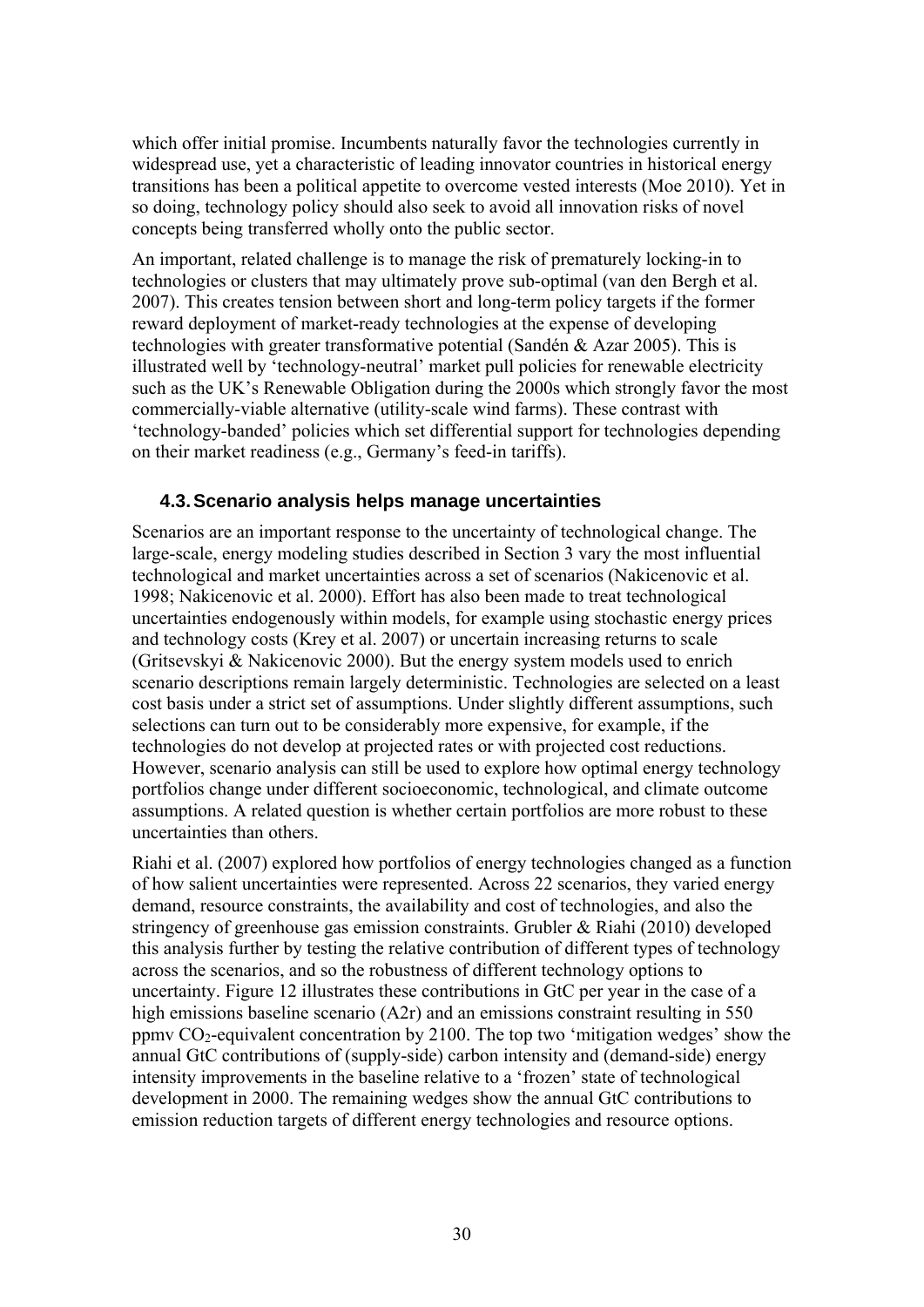

**Figure 12. Climate Change Mitigation Wedges.** 

The mean GtC contribution of different technology options to emission reductions are summarized in Table 4 in rank order. The ranking of these different 'mitigation wedges' is quite robust across the scenarios explored, with energy efficiency and conservation the single most important option contributing over 50% to cumulative emission reductions over the 21<sup>st</sup> century. This robustness is captured by the dispersion between the minima and maxima for each technology option as proposed by Riahi et al. (2007) and also shown in Table 4.

| Table 4. Comparing Technology Options: Emission Reduction Contributions vs. |  |  |  |
|-----------------------------------------------------------------------------|--|--|--|
| <b>R&amp;D</b> Expenditures.                                                |  |  |  |

|                      | <b>Cumulative Emission Reductions (GtC-eq., 2000-</b><br>2100) Across All Scenarios Describing Future<br><b>Uncertainties</b> | % cumulative public<br>R&D in IEA countries<br>$(1974 - 2008, in 2008\$ |         |      |      |
|----------------------|-------------------------------------------------------------------------------------------------------------------------------|-------------------------------------------------------------------------|---------|------|------|
|                      | Minimum                                                                                                                       | <b>Mean</b>                                                             | Maximum |      |      |
| Energy<br>Efficiency | 666                                                                                                                           | 1695                                                                    | 3008    | 59%  | 9%   |
| Renewables           | 64                                                                                                                            | 520                                                                     | 917     | 18%  | 9%   |
| Nuclear              | 64                                                                                                                            | 243                                                                     | 425     | 9%   | 54%  |
| Other                | 72                                                                                                                            | 229                                                                     | 361     | 8%   | 16%  |
| <b>Fossil Fuels</b>  | 19                                                                                                                            | 177                                                                     | 415     | 6%   | 13%  |
| Total                | 885                                                                                                                           | 2864                                                                    | 5126    | 100% | 100% |

Data from: (Grubler & Riahi 2010); R&D data from (IEA 2009a).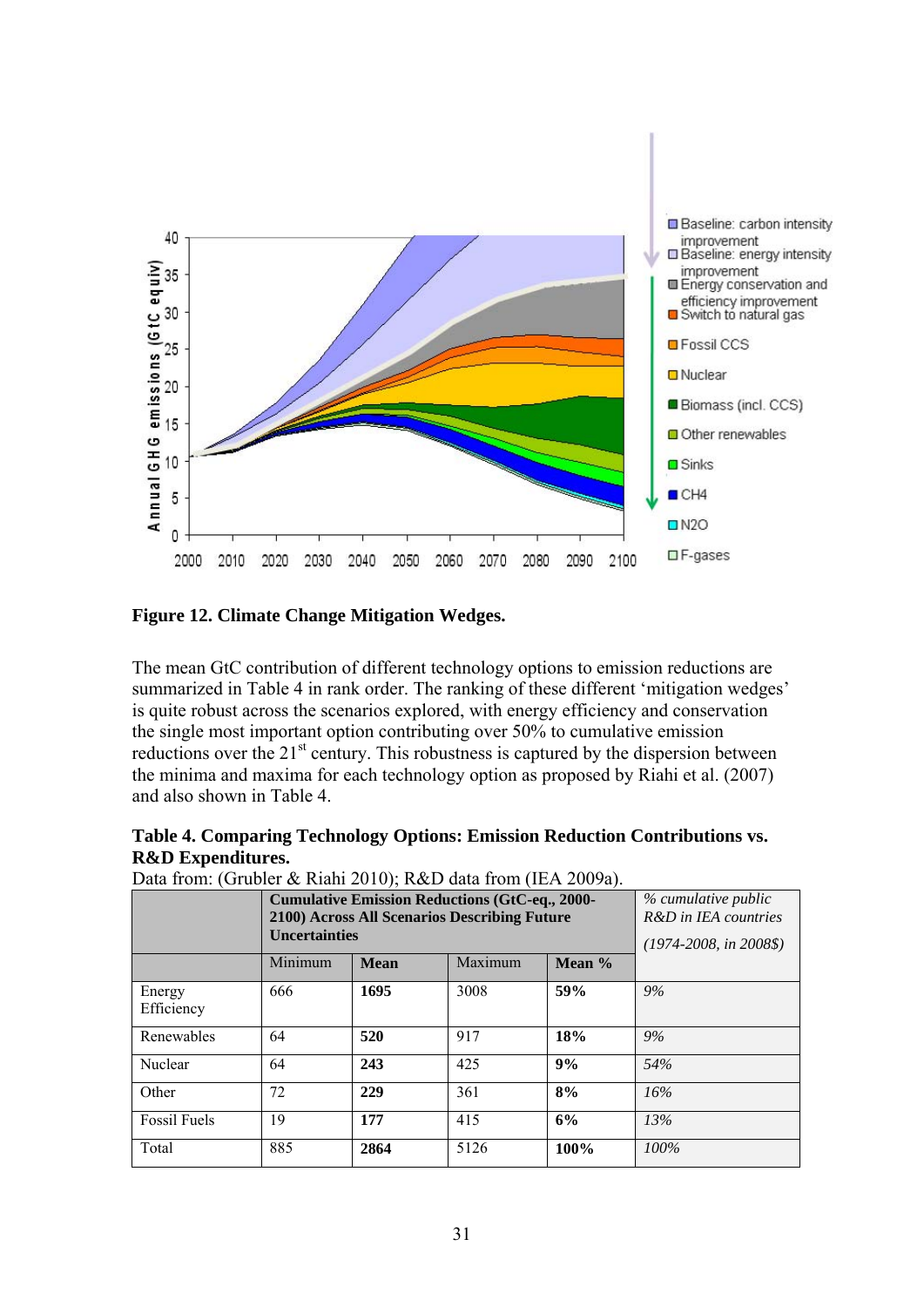Table 4 also allows a comparison of each technology's contribution to emission reductions with its relative position in public R&D portfolios, at least in the IEA countries for which R&D data are available. The two right-hand columns of Table 4 show a clear mismatch between the scenario analysis of robust contributions to future emission reductions and the balance of R&D investments to-date. In particular, energy efficiency is greatly under-represented in R&D portfolios using the size of 'mitigation wedges' as a measure of future need; the reverse is true for nuclear (fission & fusion) which has dominated public R&D portfolios historically.

### **4.4. Policy can support performance advantages of innovations in niche markets**

In historical transitions, cost-insensitive end-users in specific market niches have played a key role in the commercial testing, demonstration, and improvement of energy technology innovations. But in future transitions, there are few evident niches in which end-users may be willing to pay over the odds for environmental public goods (with modern energy supply infrastructure physically separating pollution impacts from the point of use). The specific niches which do exist for energy supply technologies are the result of other performance characteristics: no fuel inputs (e.g., solar PV in satellites or remote off-grid applications), quiet operation (e.g., nuclear power in submarines), storage capacity, non-polluting (e.g., fuel cells for grid back-up). Efficient end-use technologies may offer operational cost savings but may face either design trade-offs against more desirable performance attributes from the end-user's perspective such as size, power and acceleration in vehicles (e.g., Reynolds & Kandlikar 2007; Nemet forthcoming) or carry higher upfront capital requirements as in green buildings (e.g., WBCSD 2009).

This re-emphasizes the importance of policies to create and protect substantive market niches (Schot & Geels 2008). Policy can certainly create, protect or incentivize such niches. Military and space applications are an obvious example of direct procurement. By definition or by design, remoteness and reliability respectively can support decentralized energy systems. Switzerland, for example, has mandated 100% reliability in the back-up systems for its communication networks, creating a price insensitive niche market for off-grid supply. It's interesting to note that the US\$12,000 per kW (in 2003\$) of steam engines when first introduced are in the same ballpark as the current costs of fuel cells, which are often classified as prohibitively expensive. Niches shield new technologies from full commercial competition while experience builds, learning improves performance and reduces cost, economies of scale are captured, complementary infrastructure is expanded, and efficiency increases.

These market niche approaches sit in contrast to more conventional 'market pull' efforts which support the widespread diffusion of innovations into densely-occupied and costcompetitive market segments. This alternative route for 'buying down' the learning curve (driving down units costs as a function of cumulative experience) by subsidizing production or underwriting sales (with risk or price guarantees) sidelines the evidence from history. Even success stories like that of Brazilian ethanol suggests this route may take many decades rather than years. New technologies do not necessarily need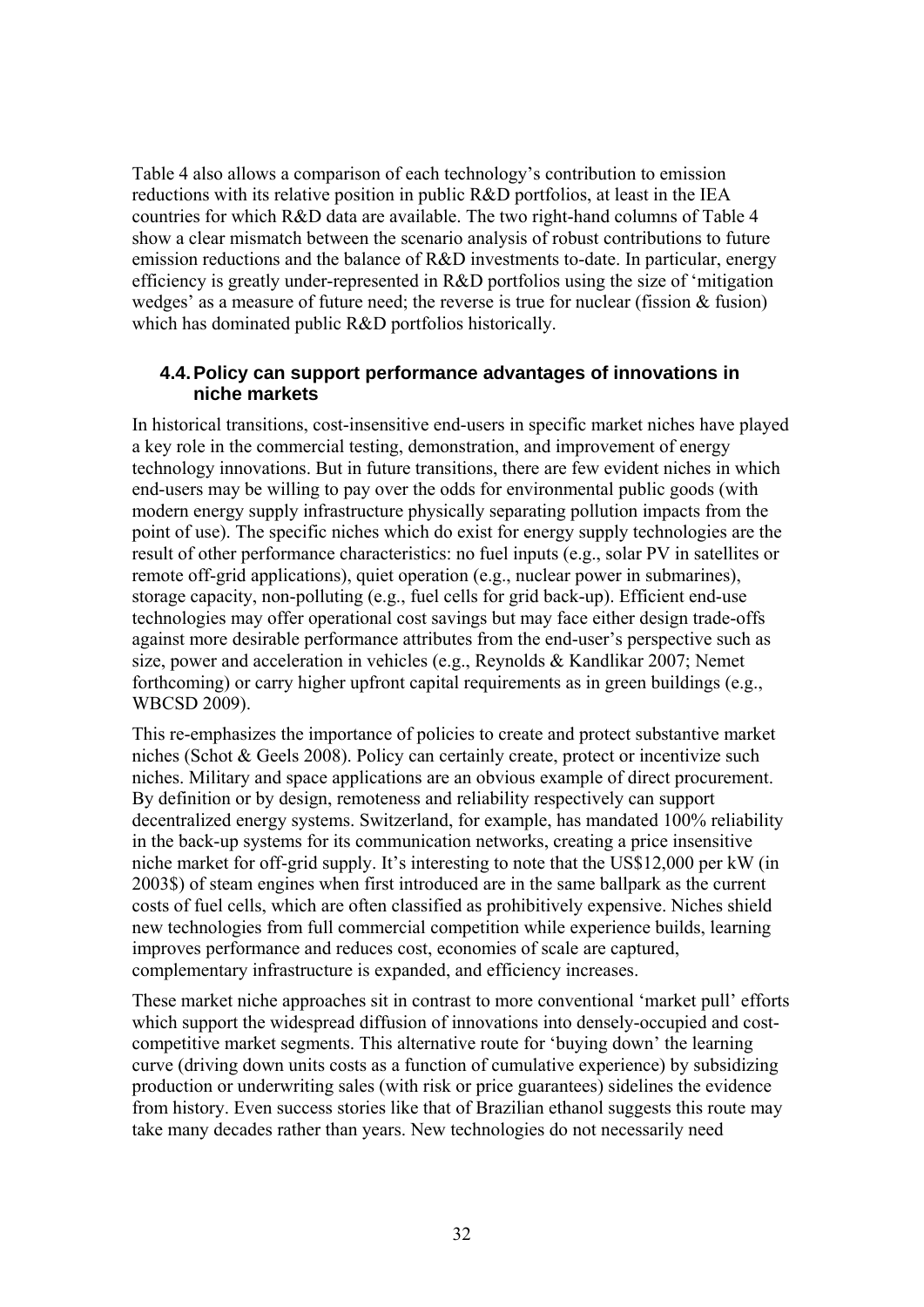subsidies if their decisive performance edge is attractive enough for users in specific niche markets.

# **4.5. Innovation policy needs to be stable, credible, aligned, and well timed**

Technological change is described by both long time constants of change and the leverage of near-term decisions over path dependent futures. Consequently, clear, stable and consistent expectations about the direction and shape of the innovation system are necessary for innovation actors to commit time, money and effort with only the uncertain promise of distant returns. To-date, policy support for the innovation system has too often been characterized by volatility, changes in emphasis, and a lack of clarity. The debilitating consequences on innovation outcomes of stop-go policies is illustrated well by the wind and solar water heater programs in the US through the 1980s, as well as the large-scale (but fickle) US efforts to develop alternative liquid fuels (Grubler et al. 2011). In future scenarios, a lack of credibility in international climate policy imposes significant costs on climate stabilization as investment decisions in energy plant and infrastructure become increasingly myopic (Bosetti & Victor 2011).

Alongside stability and credibility, innovation policy needs to be aligned. Policies to support innovations through early research and development can also be undermined by an absence of support for their demonstration to potential investors and their subsequent deployment in potential markets. Support for low carbon innovations is undermined by diffusion subsidies for carbon-intensive technologies. Static innovation incentives can undermine continual improvement. Conversely, dynamic technology standards can spur a continuous innovation 'recharge', as illustrated by the Japanese "Top Runner Program" for energy efficient appliances (Kimura forthcoming). As a further example of misalignment, the lack of effective policies to limit the demand for mobility mean efficiency improvements can be swamped by rising activity levels.

Aligned policies are also systemic policies. The innovation system comprises not just technologies and infrastructures but also actors, networks and institutions. The creation of a viable and successful Brazilian ethanol industry through consistent policy support over several decades ranging from agricultural R&D, guaranteed ethanol purchase prices, fuel distribution infrastructures, as well as vehicle manufacturing (initially ethanol only and more recently multi-fuel "flex fuel" vehicles) is a good example of a stable, aligned and systemic technology framework (deSousa & Mytelka forthcoming).

Managing expectations among the many innovation system actors is also important. Stop-start policies if short-term objectives not being met can undermine long-term innovation investments. Table 5 illustrates how different policy mechanisms may generate outcomes over different timescales.

Technology policies supporting market deployment can support a build out of numbers of units, or an up-scaling of unit capacity, or both. Policies to support growth in numbers of units might diversify market niches, promote modularity, or advance flexibility and adaptability to different contexts. Policies to support up-scaling might cofund demonstration projects and field trials, streamline the licensing process for retrofits (or support leasing business models for process technologies), or provide testing infrastructure.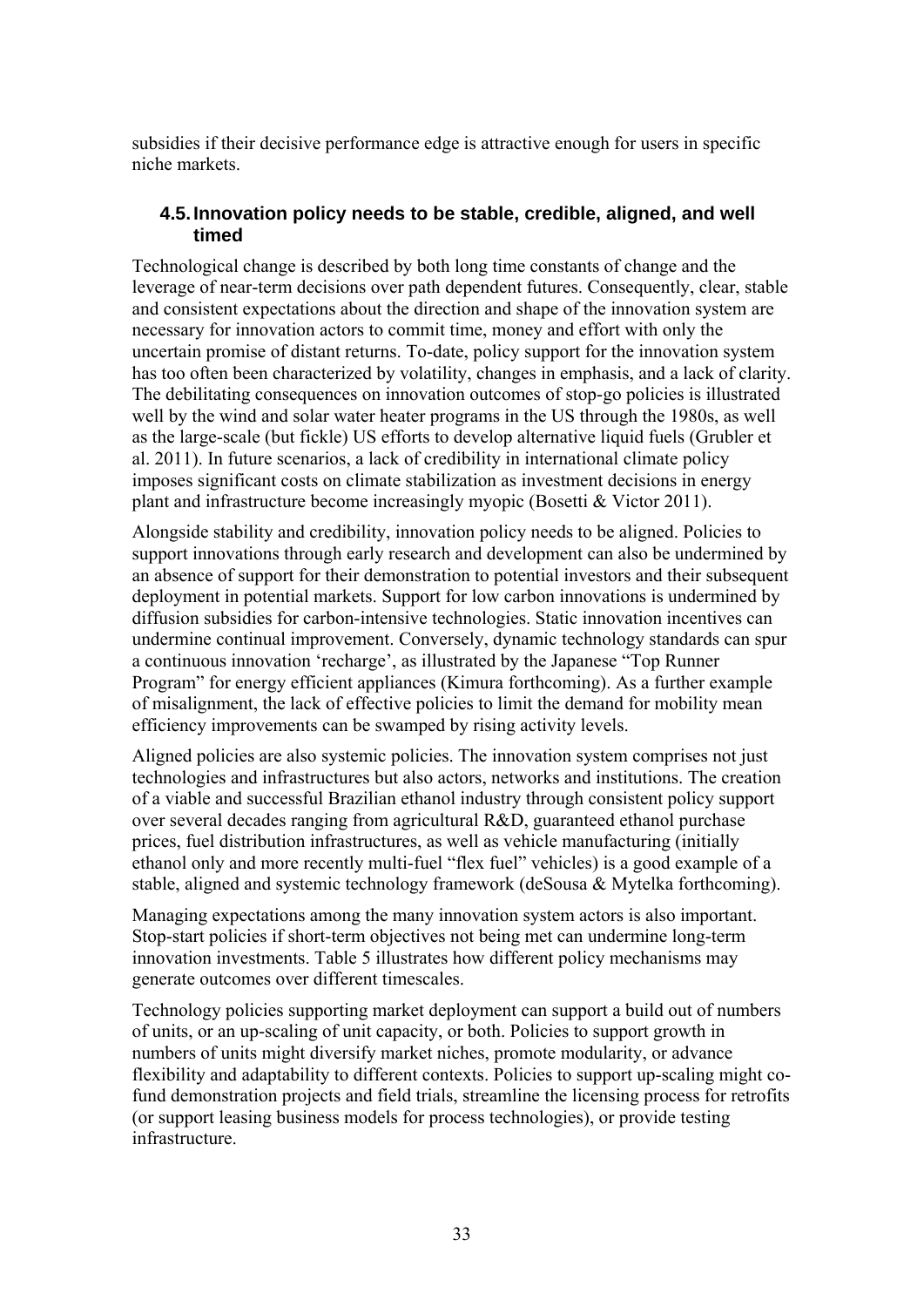Timing, however, is important. As seen historically, the main phase of industry growth tends to follow a sequence of building out large numbers of units over an often extended period (the formative phase), then quite rapid up-scaling of unit capacities if economies of scale are available (the up-scaling phase), and finally a renewed emphasis on replicating large numbers of standardized units as the unit scale frontier is reached (the growth phase). This strikes a cautionary note for policies acting too early in a technology's commercial lifecycle to support up-scaling (as currently may be the case with carbon capture and storage demonstration projects at the scale frontier).

| <b>Timescale of Policy</b>                                                                     | <b>Example of Current Policy Approach</b>                                                                                                                                                                      |
|------------------------------------------------------------------------------------------------|----------------------------------------------------------------------------------------------------------------------------------------------------------------------------------------------------------------|
| <b>Outcome</b>                                                                                 |                                                                                                                                                                                                                |
| short-term (e.g., to $2015$ )                                                                  | create, stimulate & protect market niches around<br>$\bullet$<br>performance advantages of new technologies                                                                                                    |
| capital stock additions<br>(some)                                                              | deploy market-ready technologies through<br>credible and stable incentive mechanisms                                                                                                                           |
| medium-term $(e.g., to 2030)$                                                                  | expand R&D investments in diversified portfolios<br>designed to manage risk and correspond with<br>end-use needs                                                                                               |
| capital stock additions (all),<br>capital stock turnover<br>(some)                             | underwrite many, granular and multifarious<br>technology demonstration and learning cycles<br>support disclosure, interaction and feedback<br>between innovation system actors                                 |
| long-term (e.g., to $2100$ )<br>capital stock additions (all),<br>capital stock turnover (all) | set long-term targets with appropriate monitoring<br>and enforcement mechanisms to build and sustain<br>shared expectations<br>maintain portfolio diversity to prevent premature<br>lock-in or standardization |

**Table 5. Matching Policy Mechanisms to Realistic Timescales of Outcome.** 

## **4.6. Innovations in end-use technologies are important and underemphasized**

Table 1 provides a powerful summary illustration of the importance of energy end-use technologies as market outlets for innovation and change, and explains also why the largest efficiency improvement potentials lie not with the energy supply but in energy end-use sectors (Grubler & Riahi 2010). Yet the allocation of public resources is mismatched to these resource needs. On the one hand, public R&D investments are heavily weighted towards supply-side technologies. Of an estimated \$50 billion global annual investment (in 2005\$), less than \$10 billion were allocated to end-use technologies and energy efficiency. Of the \$417 billion spent on R&D in IEA countries cumulatively in the period 1974-2008, less than \$40 billion were allocated to energy efficiency (compared to some \$56 billion allocated to the commercially unproven technology concept of nuclear fusion). On the other hand, however, market or diffusion investments are weighted towards end-use technologies (Grubler et al. 2011). IEA estimates of annual investments in supply-side plant and infrastructure are roughly \$0.8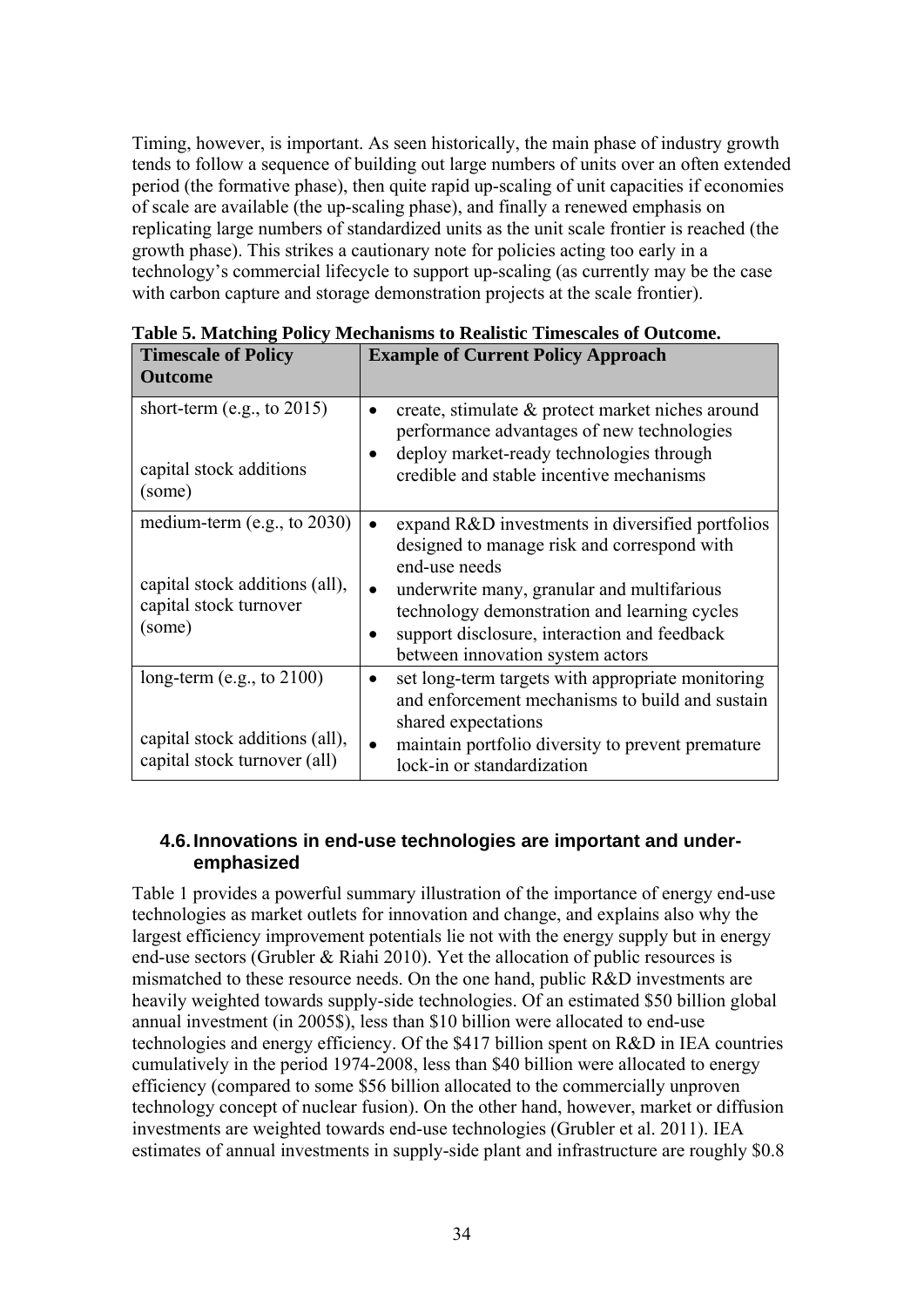trillion (in 2005\$). A bottom-up estimate of the total annual costs of end-use technologies puts a conservative total somewhere between \$1 - 4 trillion (Grubler et al. 2011). The need for investment to support the widespread diffusion of efficient end-use technologies is also clearly shown in the scenario analysis of climate change mitigation needs described above.

This points to a need to rebalance public innovation expenditure to include smaller-scale end-use technologies within technology portfolios. Support for such technologies in the past has proven both cost-effective and successful, generating high social returns on investment (Fri 2003). Technology policies need to adopt an integrated approach, stimulating both the *development* as well as the *adoption* of energy efficient end-use technologies and measures. R&D initiatives without simultaneously incentivizing consumers to adopt the outcomes of innovation efforts (e.g. promoting energy efficient building designs without strengthened building codes, or CCS development without a price on carbon) risk not only being ineffective but also preclude the market feedbacks and learning that are critical for continued improvements in the technologies.

# **5. References**

- Acemoglu, D., P. Aghion, L. Bursztyn and D. Hemous (2009). The Environment and Directed Technical Change. Institute for International Economic Studies, Stockholm University, Stockholm, Sweden.
- Anadon, L.D. and G.F. Nemet (forthcoming). The U.S. Synthetic Fuels Program: Policy consistency, flexibility, and the long term consequences of perceived failures. Energy Technology Innovation: Learning from Success and Failure. A. Grubler and C. Wilson. Cambridge, UK, CUP.
- Arthur, B.W. (1989). "Competing Technologies, Increasing Returns, and Lock-In by Historical Events." The Economic Journal 99(394): 116-131.
- Astrand, K. and L. Neij (2006). "An assessment of governmental wind power programmes in Sweden--using a systems approach." Energy Policy 34(3): 277- 296.
- Ausubel, J. and C. Marchetti (1996). "*Elektron*: Electrical Systems in Retrospect and Prospect." Daedalus 125(3): 139-169.
- Ayres, R.U. (1989). Technological Transformations and Long Waves. International Institute for Applied Systems Analysis (IIASA), Laxenburg, Austria.
- Azar, C. and H. Dowlatabadi (1999). "A Review of Technical Change in Assessment of Climate Policy." Annual Review of Energy and the Environment 24: 513-544.
- Barreto, L., A. Makihira and K. Riahi (2003). "The hydrogen economy in the 21st century: A sustainable development scenario." International Journal of Hydrogen Energy 28(3): 267-284.
- Basu, S. and J. Fernald (2008). "Information and communications technology as a general purpose technology: evidence from U.S. industry data." Economic Review: 1-15.
- Bosetti, V. and D.G. Victor (2011). "Politics and Economics of Second-Best Regulation of Greenhouse Gases: The Importance of Regulatory Credibility " The Energy Journal 32(1).
- BP (2010). Statistical Review of World Energy. BP, London, UK.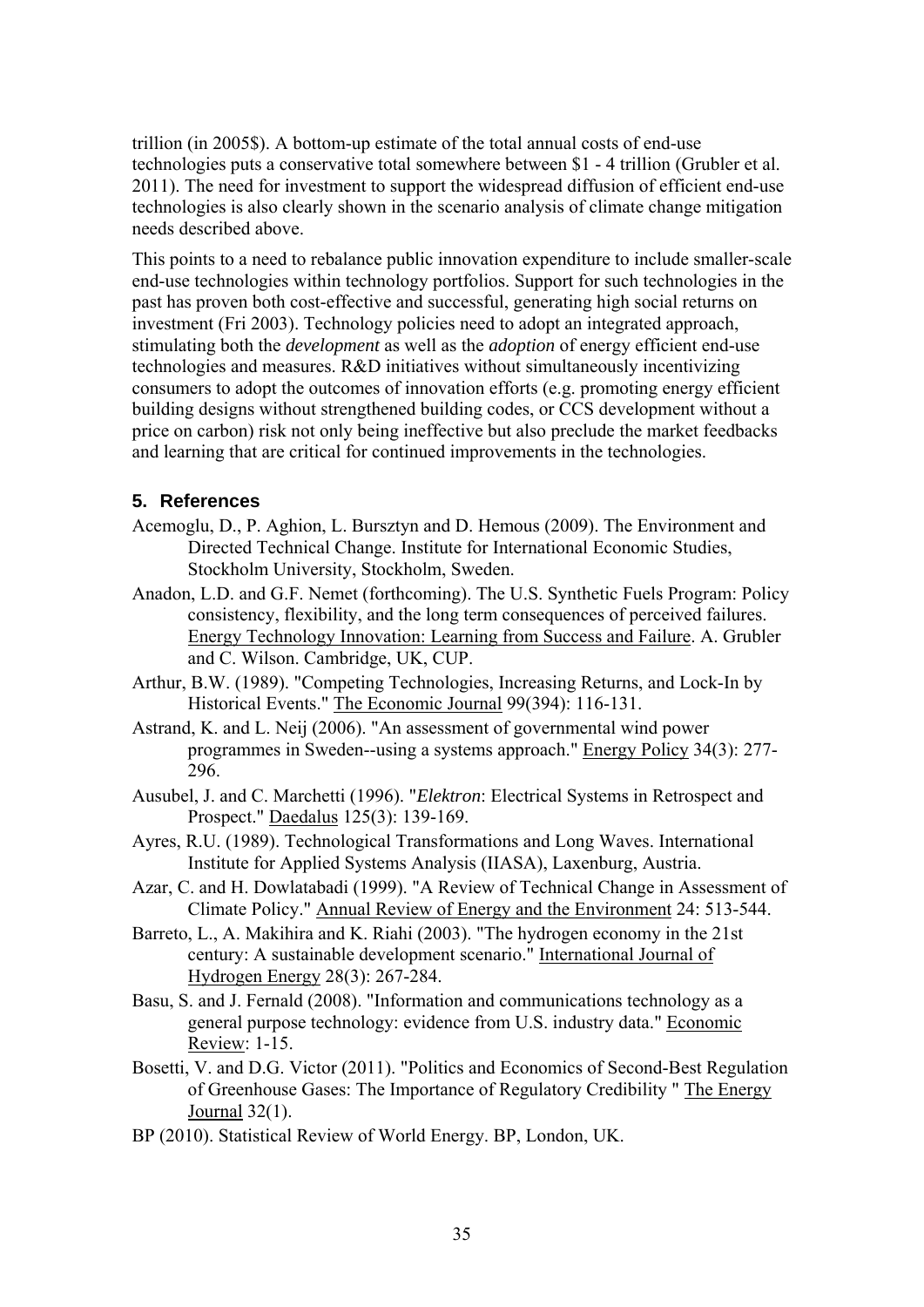- Crafts, N. (2004). "Steam as a general purpose technology: A growth accounting perspective." Economic Journal 114(495): 338-351.
- Dahlman, C.J., B. Ross-Larson and L.E. Westphal (1987). "Managing technological development: Lessons from the newly industrializing countries." World Development 15(6): 759-775.
- Danish Energy Agency (2008). Wind Turbine Master Data Register. Danish Energy Agency, Copenhagen, DK.
- David, P.A. (1990). "The Dynamo and the Computer: An Historical Perspective on the Modern Productivity Paradox." The American Economic Review 80(2): 355- 361.
- deSousa, P.T. and L. Mytelka (forthcoming). Ethanol in Brazil. Energy Technology Innovation: Learning from Success and Failure. A. Grubler and C. Wilson. Cambridge, UK, CUP.
- Devine, W.D. (1983). "From shafts to wires: Historical perspective on electrification." Journal of Economic History 43(2): 347-372.
- Dosi, G. (1988). The nature of the innovative process. Technical Change and Economic Theory. G. Dosi, C. Freeman, R. Nelson, G. Silverberg and L. Soete. London, UK, Francis Pinter.
- Edenhofer, O., B. Knopf, T. Barker, L. Baumstark, E. Bellevrat, B. Chateau, P. Criqui, M. Isaac, A. Kitous, S. Kypreos, M. Leimbach, K. Lessmann, B. Magné, S. Scrieciu, H. Turton and D. van Vuuren (2010). "The Economics of Low Stabilization: Model Comparison of Mitigation Strategies and Costs." The Energy Journal 31(Special Issue: The Economics of Low Stabilization): 11-48.
- Fisher, B.S., N. Nakicenovic, K. Alfsen, J. Corfee Morlot, F. de la Chesnaye, J.-C. Hourcade, K. Jiang, M. Kainuma, E. La Rovere, A. Matysek, A. Rana, K. Riahi, R. Richels, S. Rose, D. van Vuuren and R. Warren (2007). Issues related to mitigation in the long term context. Climate Change 2007: Mitigation. Contribution of Working Group III to the Fourth Assessment Report of the Inter-governmental Panel on Climate Change. B. Metz, O.R. Davidson, P.R. Bosch, R. Dave and L.A. Meyer. Cambridge, UK, Cambridge University Press.
- Fouquet, R. (2010). "The slow search for solutions: Lessons from historical energy transitions by sector and service." Energy Policy 38: 6586-6596.
- Fouquet, R. and P. Pearson (2007). "Seven Centuries of Energy Services: The Price and Use of Light in the United Kingdom (1300-2000)." The Energy Journal  $27(1)$ : 139-177.
- Freeman, C. and C. Perez (1988). Structural crises of adjustment, business cycles and investment behavior. Technical Change and Economic Theory. G. Dosi, C. Freeman, R. Nelson, G. Silverberg and L. Soete. London, UK, Pinter: 38–66.
- Frenken, K. and L. Leydesdorff (2000). "Scaling trajectories in civil aircraft (1913- 1997)." Research Policy 29(3): 331-348.
- Fri, R.W. (2003). "The Role of Knowledge: Technological Innovation in the Energy System." Energy Journal 24(4): 51-74.
- Gallagher, K.S. (2006). "Limits to leapfrogging in energy technologies? Evidence from the Chinese automobile industry." Energy Policy 34(4): 383-394.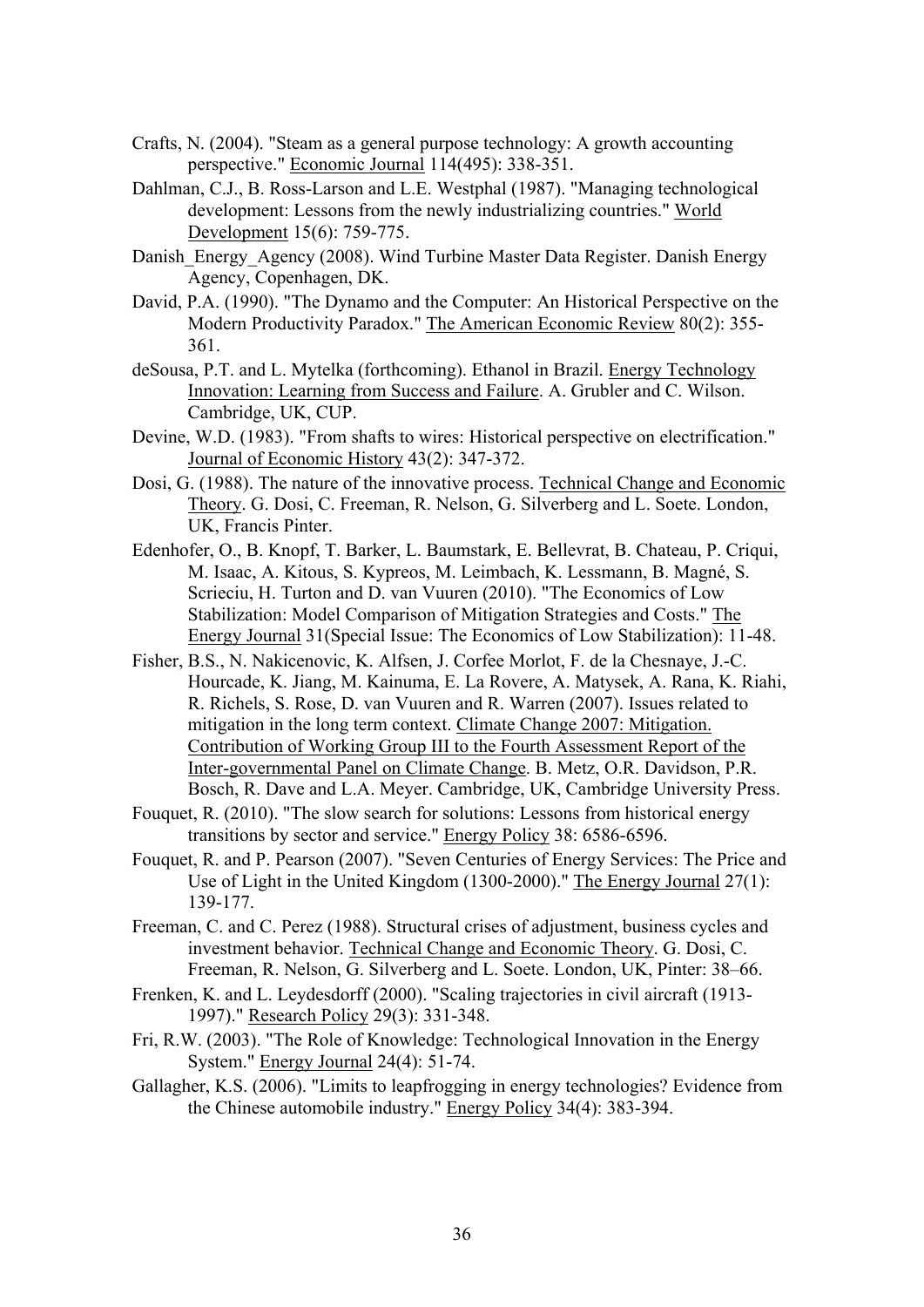- Garud, R. and P. Karnoe (2003). "Bricolage versus breakthrough: distributed and embedded agency in technology entrepreneurship." Research Policy 32(2): 277- 300.
- GEA (2011). The Global Energy Assessment. Cambridge, UK, Cambridge University Press.
- Gritsevskyi, A. and N. Nakicenovic (2000). "Modeling uncertainty of induced technological change." Energy Policy 28: 907-921.
- Grubler, A. (1990). The Rise and Fall of Infrastructures, Dynamics of Evolution and Technological Change in Transport. Heidelberg, Germany, Physica-Verlag.
- Grubler, A. (1996). "Time for a Change: On the Patterns of Diffusion of Innovation." Daedalus 125(3): 19-42.
- Grubler, A. (1998). Technology and Global Change. Cambridge, UK, Cambridge University Press.
- Grubler, A. (2004). Transitions in Energy Use. Encyclopedia of Energy. Volume 6: 163-177.
- Grubler, A. (2008). Energy Transitions. Encyclopedia of Earth. C.J. Cleveland. Washington, DC, Environmental Information Coalition, National Council for Science and the Environment.
- Grubler, A. (2010). "The costs of the French nuclear scale-up: A case of negative learning by doing." Energy Policy 38(9): 5174-5188.
- Grubler, A., P. Aguayo, M. Hekkert, F. Aguayo, K.S. Gallagher, M. Hekkert, K. Jiang, L. Mytelka, L. Neij, G. Nemet and C. Wilson (2011). The Energy Technology Innovation System. Global Energy Assessment. Cambridge, UK, Cambridge University Press.
- Grubler, A. and S. Messner (1996). Technological Uncertainty. Climate Change: Integrating Science, Economics and Policy. N. Nakicenovic, W.D. Nordhaus, R. Richels and F. Toth. Laxenburg, Austria, IIASA.
- Grubler, A., N. Nakicenovic and D.G. Victor (1999). "Dynamics of energy technologies and global change." Energy Policy 27(5): 247-280.
- Grübler, A., N. Nakicenovic and D.G. Victor (1999). "Dynamics of energy technologies and global change." Energy Policy 27(5): 247-280.
- Grubler, A. and K. Riahi (2010). "Do governments have the right mix in their energy R&D portfolios?" Carbon Management 1(1): 79-87.
- GWEC (2008). Global Wind Energy Outlook. Global Wind Energy Council, Brussels, Belgium.
- Haas, R., N. Nakicenovic, A. Ajanovic, T. Faber, L. Kranzl, A. M¸ller and G. Resch (2008). "Towards sustainability of energy systems: A primer on how to apply the concept of energy services to identify necessary trends and policies." Energy Policy 36(11): 4012-4021.
- Halsnæs, K., P. Shukla, D. Ahuja, G. Akumu, R. Beale, J. Edmonds, C. Gollier, A. Grubler, M. Ha Duong, A. Markandya, M. McFarland, E. Nikitina, T. Sugiyama, A. Villavicencio and J. Zou (2007). Framing issues. Climate Change 2007: Mitigation of Climate Change. Contribution of Working Group III to the Fourth Assessment Report of the Intergovernmental Panel on Climate Change. B. Metz, O. Davidson, P. Bosch, R. Dave and L. Meyer. Cambridge, UK, Cambridge University Press: 117-167.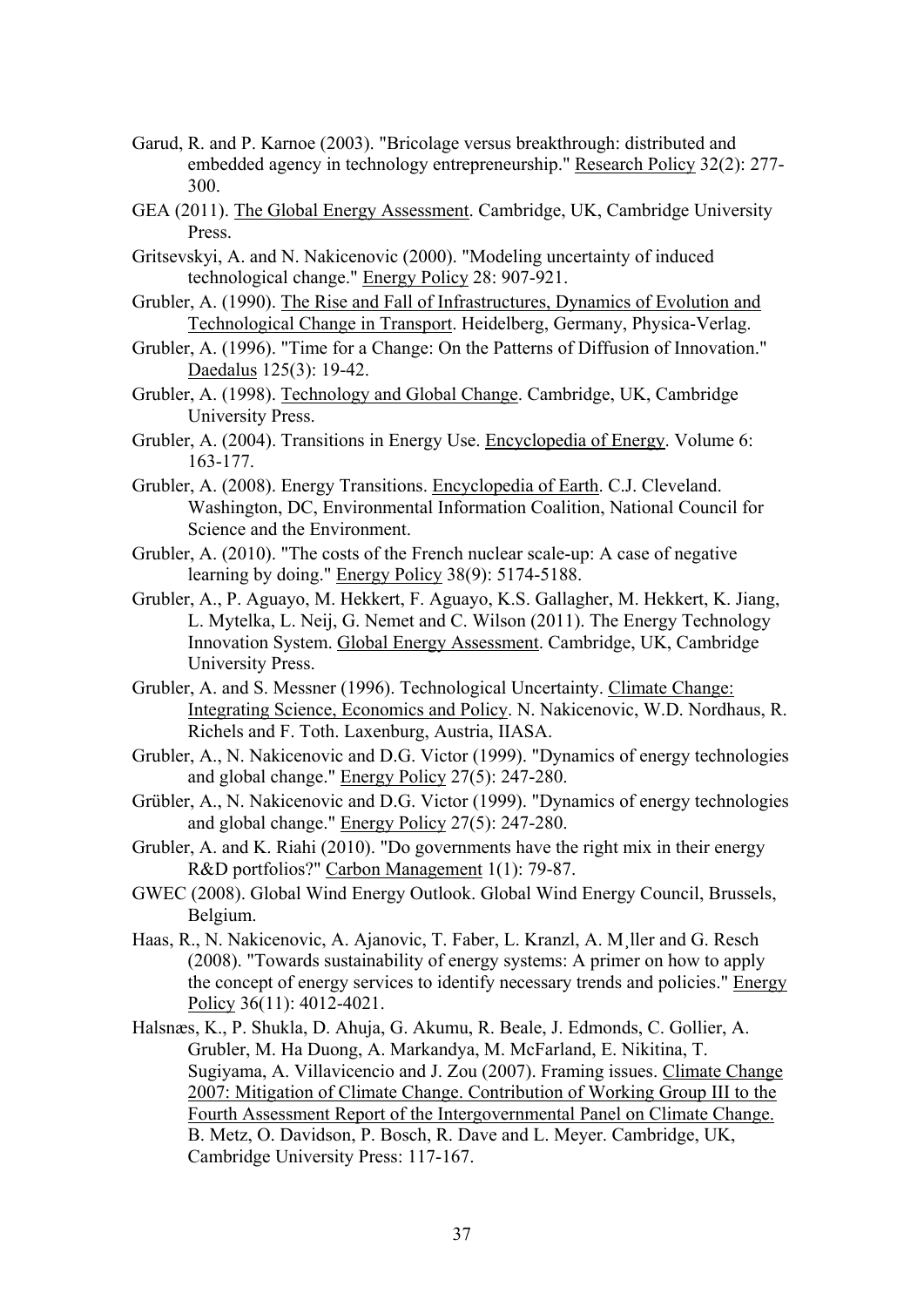- Hanaoka, T., M. Kainuma and Y. Matsuoka (2009). "The role of energy intensity improvement in the AR4 GHG stabilization scenarios." Energy Efficiency 2(2): 95-108.
- Hanson, D.A. and J.A.S. Laitner (2006). "Technology Policy and World Greenhouse Gas Emissions in the AMIGA Modeling System." Energy Journal 27(Special Issue: Multi-Greenhouse Gas and Climate Policy): 355-371.
- Hekkert, M.P., R.A.A. Suurs, S.O. Negro, S. Kuhlmann and R.E.H.M. Smits (2007). "Functions of innovation systems: A new approach for analysing technological change." Technological Forecasting and Social Change 74(4): 413-432.
- Heymann, M. (1998). "Signs of Hubris: The Shaping of Wind Technology Styles in Germany, Denmark, and the United States, 1940-1990." Technology and Culture 39(4): 641-670.
- IEA (2003). World Energy Investment Outlook. International Energy Agency, Paris, France.
- IEA (2006). Light's Labour's Lost: Policies for Energy Efficient Lighting. Paris, France, International Energy Agency.
- IEA (2009a). IEA Energy Technology R&D, RDD Budgets Vol. 2009 release 01. International Energy Agency (IEA), Paris, France.
- IEA (2009b). World Energy Outlook. Paris, France, International Energy Agency.
- IEA (2010). Energy Balances of Non-OECD Countries. Paris, France, IEA Statistics.
- Jacobsson, S. and A. Bergek (2004). "Transforming the energy sector: the evolution of technological systems in renewable energy technology." Industrial and Corporate Change 13(5): 815-849.
- Jacobsson, S. and V. Lauber (2006). "The politics and policy of energy system transformation--explaining the German diffusion of renewable energy technology." Energy Policy 34(3): 256-276.
- Kemp, R., J. Schot and R. Hoogma (1998). "Regime Shifts to Sustainability through Processes of Niche Formation: The Approach of Strategic Niche Management." Technology Analysis and Strategic Management 10(2): 175-195.
- Kimura, O. (forthcoming). The Role of Standards in Japan's Top Runner Program. Energy Technology Innovation: Learning from Success and Failure. A. Grubler and C. Wilson. Cambridge, UK, CUP.
- Kitous, A., P. Criqui, E. Bellevrat and B. Chateau (2010). "Transformation Patterns of the Worldwide Energy System – Scenarios for the Century with the POLES Model." The Energy Journal 31(Special Issue: The Economics of Low Stabilization): 49-82.
- Krey, V., D. Martinsen and H.-J. Wagner (2007). "Effects of stochastic energy prices on long-term energy-economic scenarios." Energy 32: 2340-2349.
- Krey, V. and K. Riahi (2009). Risk Hedging Strategies under Energy System and Climate Policy Uncertainties – A Stochastic Scenario Analysis using the SMS Modeling Framework. International Institute for Applied Systems Analysis (IIASA), Laxenburg, Austria.
- Landes, D.S. (1969). The Unbound Prometheus: Technological Change and Industrial Development in Western Europe From 1750 to the Present. Cambridge, UK, Cambridge University Press.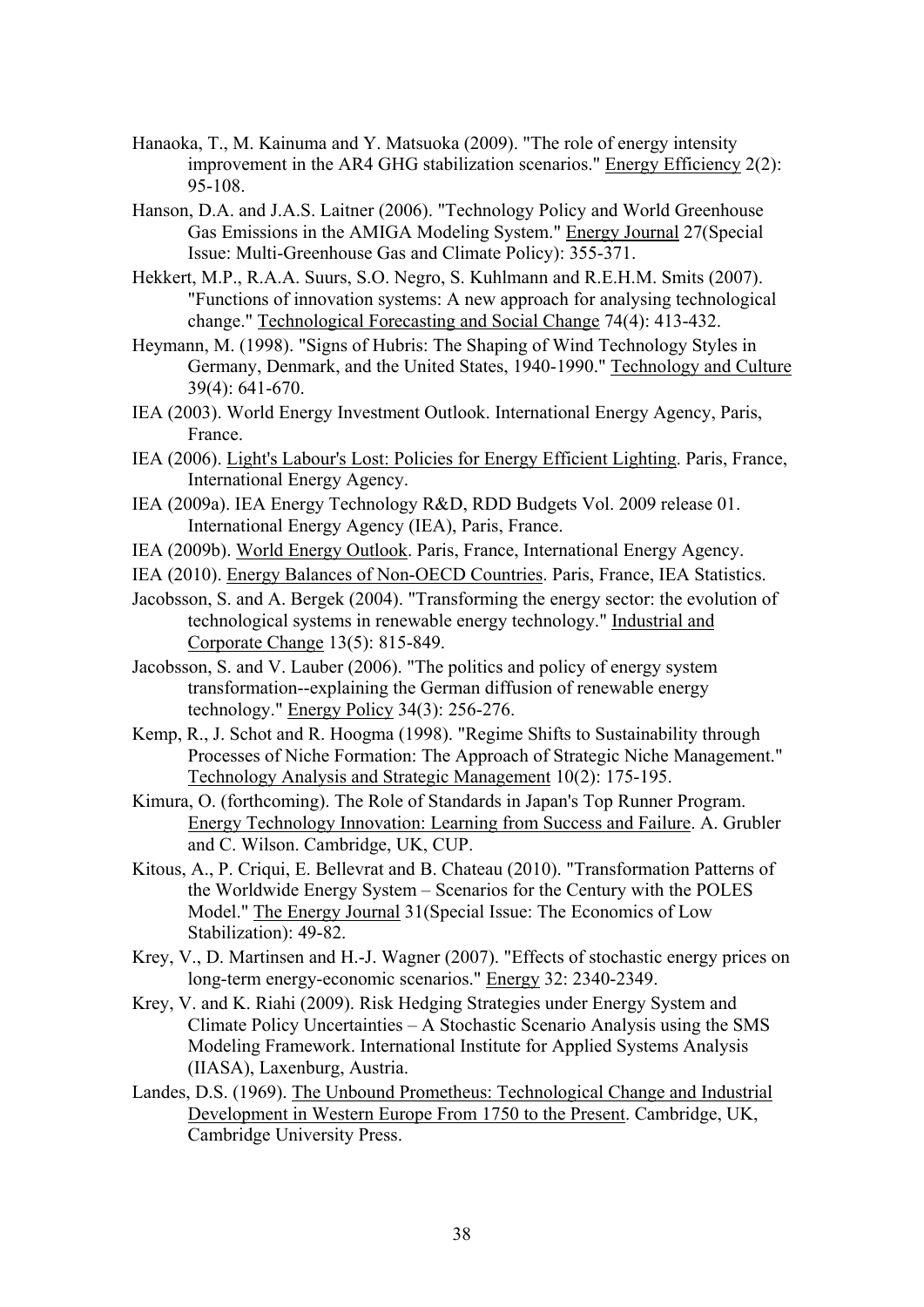- Lee, T.H. (1987). Combined Cycle Systems: Technology and Implications. The Methane Age. T.H. Lee, H.R. Linden, D.A. Dreyfus and T. Vasko. Dordrecht, NE, Kluwer Academic Publishers: 131-146.
- Lipsey, R.G., K.I. Carlaw and C.T. Bekar (2005). Economic Transformations: General Purpose Technologies and Long-term Economic Growth. Oxford, UK, Oxford University Press.
- Lovins, A., E. Kyle Datta, T. Feiler, K.R. Rabago, J. Swisher, A. Lehmann and K. Wicker (2003). Small is Profitable: The Hidden Economic Benefits of Making Electrical Resources the Right Size. Snowmass, CO, Rocky Mountain Institute.
- Luderer, G., V. Bosetti, J. Steckel, H. Waisman, N. Bauer, E. Decian, M. Leimbach, O. Sassi and M. Tavoni (2009). The Economics of Decarbonization – Results from the RECIPE model intercomparison: RECIPE Background Paper. Potsdam Institute, Potsdam, Germany.
- Magne, B., S. Kypreos and H. Turton (2010). "Technology Options for Low Stabilization Pathways with MERGE." The Energy Journal 31(Special Issue: The Economics of Low Stabilization): 83-108.
- Marchetti, C. and N. Nakicenovic (1979). The dynamics of energy systems and the logistic substitution model. IIASA, Laxenburg, Austria.
- Metz, B., O.R. Davidson, P.R. Bosch, R. Dave and L.A. Meyer (2007). Climate Change 2007: Mitigation of Climate Change. Contribution of Working Group III to the Fourth Assessment Report of the Intergovernmental Panel on Climate Change, 2007. Cambridge, UK, Cambridge University Press.
- Meyer, N.I. (2007). "Learning from wind energy policy in the EU: lessons from Denmark, Sweden and Spain." European Environment 17(5): 347-362.
- Moe, E. (2010). "Energy, industry and politics: Energy, vested interests, and long-term economic growth and development." Energy 35(4): 1730-1740.
- Nakicenovic, N., J. Alcamo, G. Davis, H.J.M. de Vries, J. Fenhann, S. Gaffin, K. Gregory, A. Grubler, T.Y. Jung, T. Kram, E.L. La Rovere, L. Michaelis, S. Mori, T. Morita, W. Papper, H. Pitcher, L. Price, K. Riahi, A. Roehrl, H.-H. Rogner, A. Sankovski, M. Schlesinger, P. Shukla, S. Smith, R. Swart, S. van Rooijen, N. Victor and Z. Dadi (2000). Special Report on Emissions Scenarios. Cambridge, UK, Cambridge University Press.
- Nakicenovic, N., A. Grubler and A. McDonald (1998). Global Energy Perspectives. Cambridge, Cambridge University Press.
- Nakicenovic, N. and K. Riahi (2002). An Analysis of Technological Change across Selected Energy Scenarios. International Institute for Applied Systems Analysis, Laxenburg, Austria.
- Nakicenovic, N. and H.H. Rogner (1996). "Financing Global Energy Perspectives to 2050." OPEC Review 20(1): 1-23.
- Neij, L. and P.D. Andersen (forthcoming). "Comparative Assessment of Wind Turbine Innovation and Diffusion."
- Nemet, G. (forthcoming). The Role of Standards: CAFE & Vehicle Efficiency in the US. Energy Technology Innovation: Learning from Success and Failure. A. Grubler and C. Wilson. Cambridge, UK, CUP.
- OECD (2009). Communications Outlook. Organisation for Economic Cooperation and Development, Paris, France.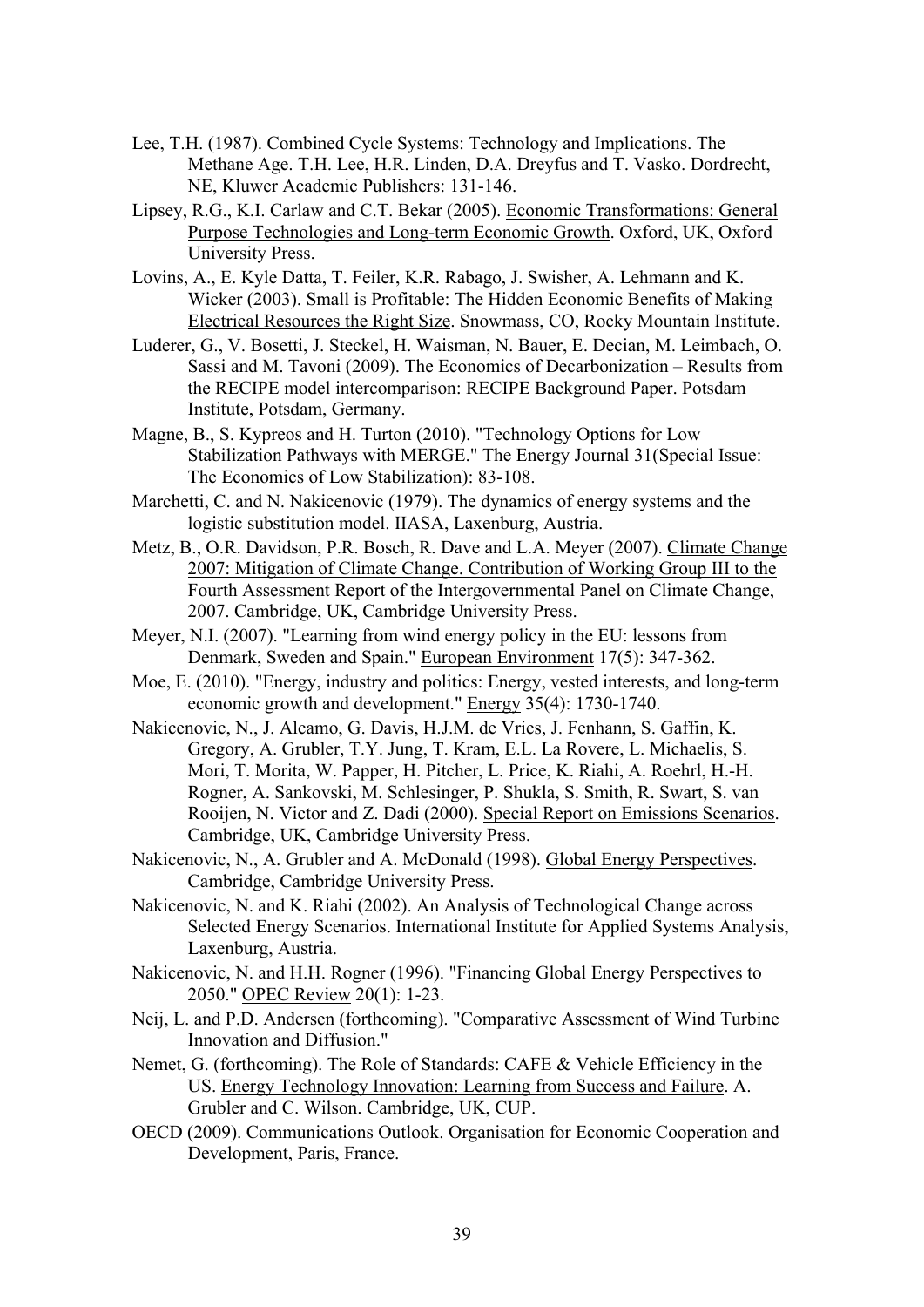Platts (2005). World Power Plant Database. Platts, London, UK.

- Reynolds, C. and M. Kandlikar (2007). "How hybrid vehicles are different from conventional vehicles: the effect of weight and power on fuel consumption." Environmental Research Letters 2: 1-8.
- Riahi, K., A. Grubler and N. Nakicenovic (2007). "Scenarios of long-term socioeconomic and environmental development under climate stabilization." Technological Forecasting and Social Change 74(7): 887-935.
- Rosenberg, N. (1994). Exploring the black box: technology, economics, and history. Cambridge, Cambridge University Press.
- Ruttan, V. (2001). Technology, Growth, and Development. Oxford, UK, Oxford University Press.
- Sahal, D. (1985). "Technological guideposts and innovation avenues." Research Policy 14(2): 61-82.
- Sandén, B.A. and C. Azar (2005). "Near-term technology policies for long-term climate targets: economy wide versus technology specific approaches." Energy Policy 33(12): 1557-1576.
- Schipper, L., R. Steiner, P. Duerr, F. An and S. Strom (1992). "Energy use in passenger transport in OECD countries: Changes since 1970." Transportation 19(1): 25-42.
- Schot, J. and F.W. Geels (2008). "Strategic niche management and sustainable innovation journeys: theory, findings, research agenda, and policy." Technology Analysis & Strategic Management 20(5): 537-554.
- Smekens, K.E.L., P. Lako and A.J. Seebregts (2003). Technologies and technology learning: contributions to IEA's Energy Technology Perspectives. Energy Research Centre (ERC) of the Netherlands, Petten, The Netherlands.
- Smil, V. (2000). "Energy in the Twentieth Century: Resources, Conversions, Costs, Uses, and Consequences." Annual Review of Energy & Environment 25: 21-51.
- Smil, V. (2003). Energy at the Crossroads: Global Perspectives and Uncertainties. Cambridge, Mass., MIT Press.
- Smil, V. (2008). Energy in Nature and Society: General Energetics of Complex Systems. Boston, MA, MIT Press.
- Solow, R.M. (1957). "Technical change and the aggregate production function." Review of Economics and Statistics 39: 312–320.
- Sovacool, B.K. (2009). "Rejecting renewables: The socio-technical impediments to renewable electricity in the United States." Energy Policy 37(11): 4500-4513.
- Suarez, F. (2004). "Battles for technological dominance: an integrative framework." Research Policy 33: 271-286.
- Thomke, S.H. (2003). Experimentation matters: unlocking the potential of new technologies for innovation. Cambridge, MA, Harvard Business School Press.
- Unruh, G. (2000). "Understanding carbon lock-in." Energy Policy(28): 817-830.
- US DoC (1975). Historical Statistics of the United States: Colonial Times to 1970. U.S. Department of Commerce, Washington, DC.
- US\_DoC (2007). Statistical Abstract of the United States. U.S. Department of Commerce, Washington, DC.